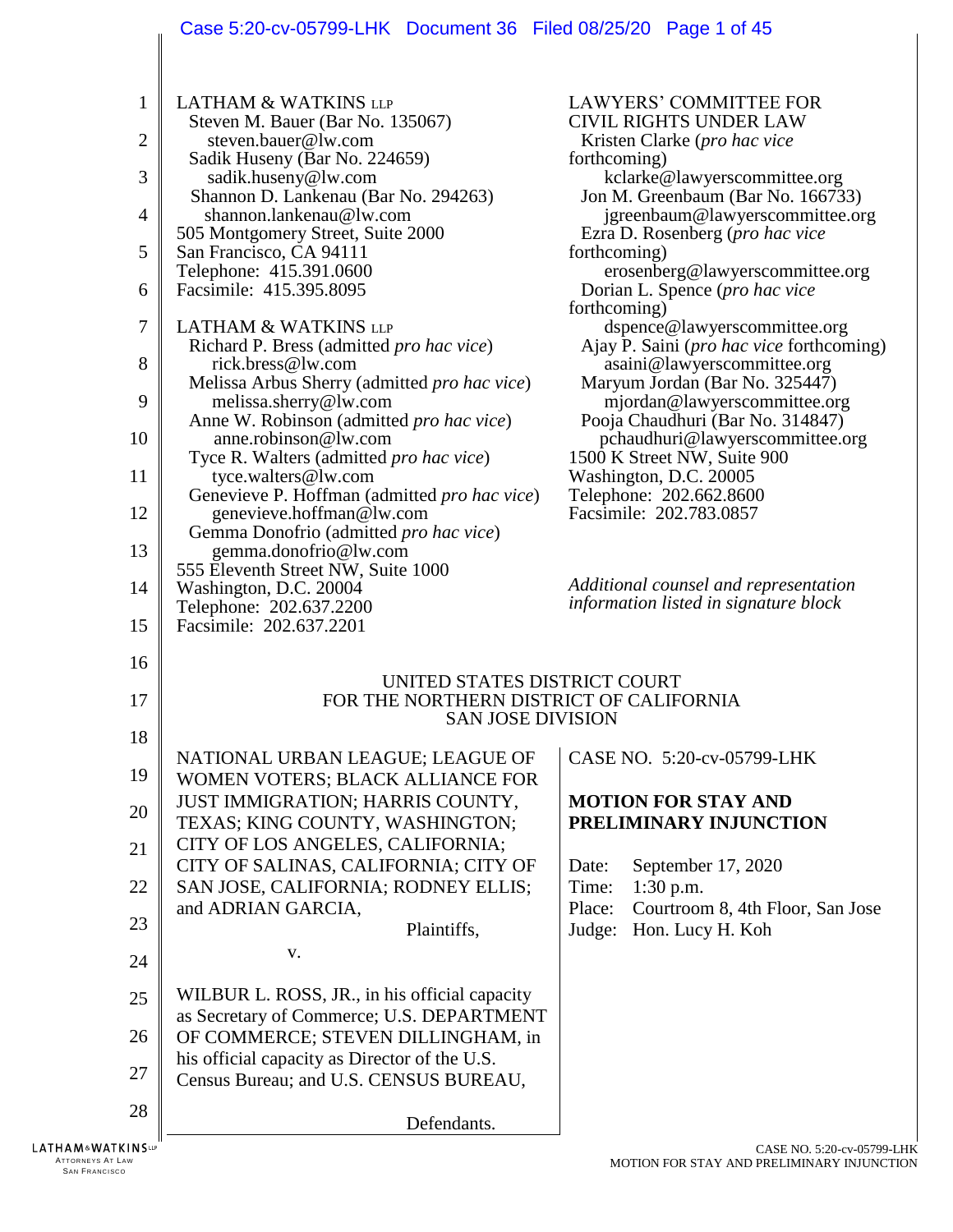$\begin{array}{c} \hline \end{array}$ 

| 1                 | <b>NOTICE OF MOTION</b>                                                                            |
|-------------------|----------------------------------------------------------------------------------------------------|
| $\overline{2}$    | TO ALL PARTIES AND THEIR ATTORNEYS OF RECORD:                                                      |
| 3                 | PLEASE TAKE NOTICE that Plaintiffs National Urban League, League of Women                          |
| $\overline{4}$    | Voters, Black Alliance for Just Immigration, Harris County, Texas, King County, Washington,        |
| 5                 | City of Los Angeles, California, City of San Jose, California, Rodney Ellis, and Adrian Garcia     |
| 6                 | ("Plaintiffs") respectfully move the Court for a stay of agency action under 5 U.S.C. § 705, and a |
| $\overline{7}$    | preliminary injunction under Rule 65 of the Federal Rules of Civil Procedure and Civil L.R. 7-2    |
| 8                 | of the Civil Local Rules of the U.S. District Court for the Northern District of California. In    |
| 9                 | light of the circumstances and timing issues addressed herein, and pursuant to stipulation by the  |
| 10                | parties, Plaintiffs respectfully request that the Court set the motion for hearing on Thursday,    |
| 11                | September 17, 2020, or as soon thereafter as may be reasonably heard by the Court, based on an     |
| 12                | agreed expedited briefing schedule whereby Defendants will file their opposition papers by         |
| 13                | September 4, 2020 and Plaintiffs will file their reply papers by September 10, 2020. Plaintiffs    |
| 14                | have requested expedited resolution of this motion because Defendants have indicated that,         |
| 15                | under the plan that is the subject of Plaintiffs' challenge, Defendants will discontinue data      |
| 16                | collection after September 30, 2020.                                                               |
| 17                | <b>RELIEF SOUGHT</b>                                                                               |
| 18                | For the reasons discussed below, Plaintiffs respectfully request that the Court grant their        |
| 19                | motion and order relief as follows:                                                                |
| 20                | A stay of the U.S. Census Bureau's August 3, 2020 plan and shortened timeline                      |
| 21                | for accomplishing the 2020 United States Census ("Rush Plan"); and                                 |
| 22                | A preliminary injunction prohibiting Defendants Secretary of Commerce Wilber                       |
| 23                | J. Ross ("Secretary Ross"), U.S. Department of Commerce, Director of the                           |
| 24                | Census Bureau Steven Dillingham ("Director Dillingham"), and U.S. Census                           |
| 25                | Bureau (collectively, "Defendants") from implementing the Rush Plan or                             |
| 26                | otherwise shortening the preexisting timeline for conducting the 2020 Census                       |
| 27                | under the April 13, 2020 Plan ("COVID-19 Plan").                                                   |
| 28                |                                                                                                    |
| LATHAM&WATKINSLLP | CASE NO. 5:20-cv-05799-LHK                                                                         |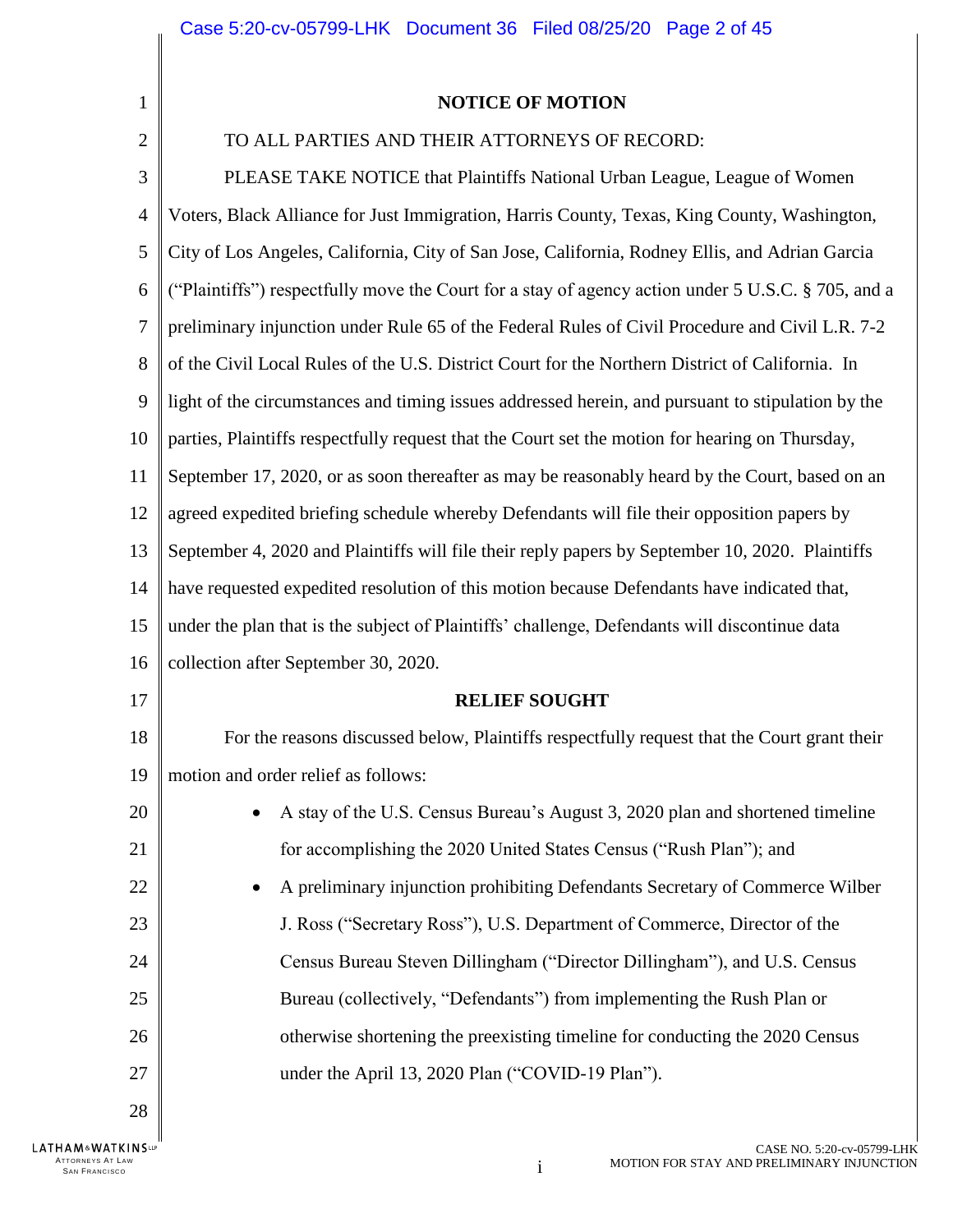| 1              |                 |    | <b>TABLE OF CONTENTS</b>                                                                                                   | Page |
|----------------|-----------------|----|----------------------------------------------------------------------------------------------------------------------------|------|
| $\overline{2}$ | Ι.              |    |                                                                                                                            |      |
| 3              | II.             |    |                                                                                                                            |      |
| 4<br>5         | A.              |    | After Years of Analysis, the Census Bureau Promulgated the 2018                                                            |      |
| 6              |                 | 1. |                                                                                                                            |      |
| 7              |                 | 2. |                                                                                                                            |      |
| 8              | <b>B.</b>       |    | In Response to the Pandemic, the Bureau Issued the COVID-19 Plan                                                           |      |
| 9<br>10        | $\mathcal{C}$ . |    |                                                                                                                            |      |
| 11             | Ш.              |    |                                                                                                                            |      |
| 12             | IV.             |    |                                                                                                                            |      |
| 13             | A.              |    |                                                                                                                            |      |
| 14             |                 | 1. | The Rush Plan is a final agency action that violates the APA14                                                             |      |
| 15             |                 |    | a.                                                                                                                         |      |
| 16             |                 |    | Defendants failed to adequately explain why the census<br>$\mathbf b$ .                                                    |      |
| 17<br>18       |                 |    | Defendants failed to consider important aspects of the<br>c.                                                               |      |
| 19<br>20       |                 |    | d.<br>The December 31, 2020 deadline does not justify the Rush<br>Plan, and any reliance on that deadline is pretextual 21 |      |
| 21             |                 | 2. | Defendants' decision to dramatically shorten Census timelines                                                              | .25  |
| 22<br>23       | <b>B.</b>       |    | Enforcing the Rush Plan During the Pendency of this Lawsuit Would                                                          |      |
| 24             | $\mathcal{C}$ . |    |                                                                                                                            |      |
| 25             | V.              |    |                                                                                                                            |      |
| 26             |                 |    |                                                                                                                            |      |
| 27             |                 |    |                                                                                                                            |      |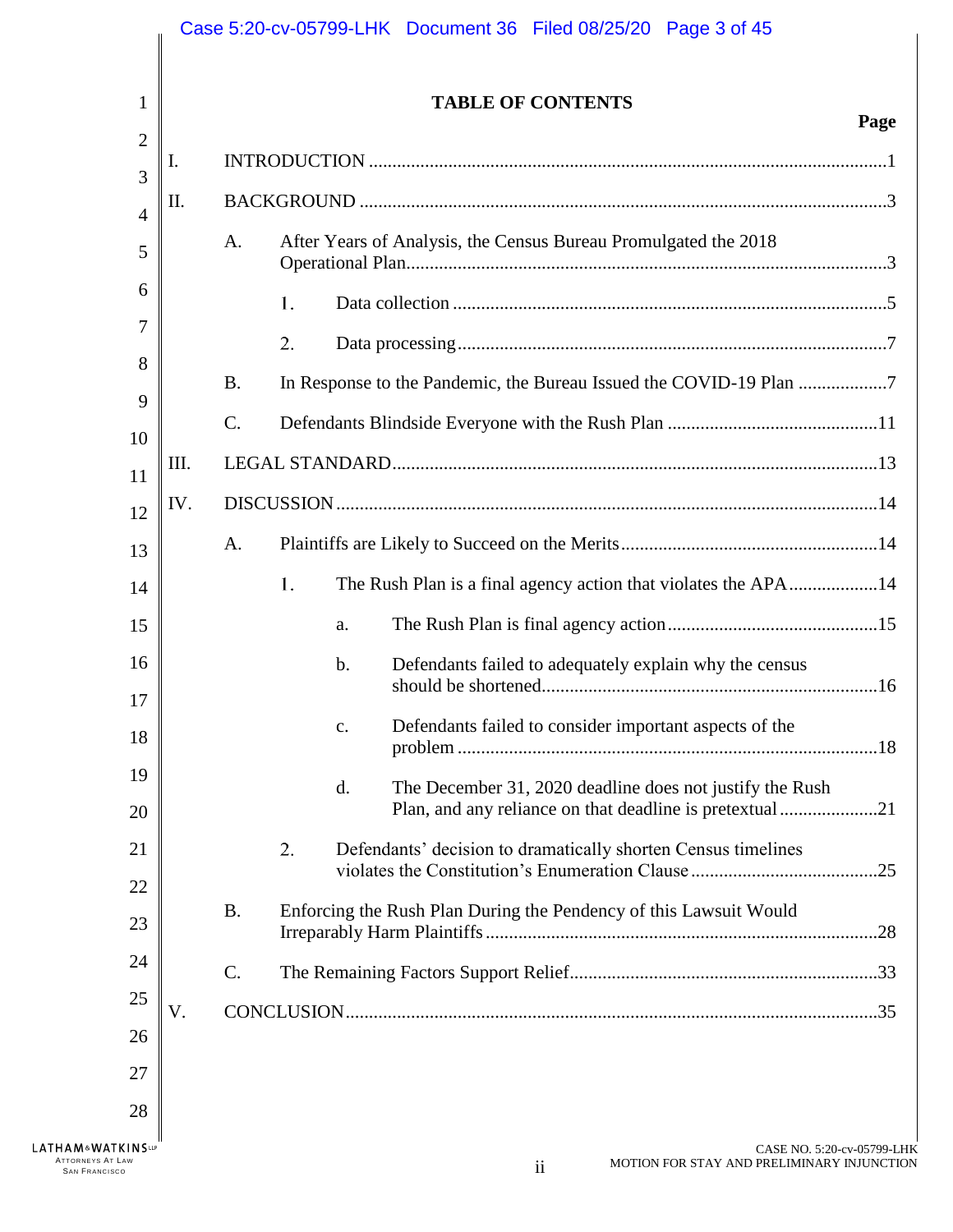|                                                                                | Case 5:20-cv-05799-LHK Document 36 Filed 08/25/20 Page 4 of 45                  |
|--------------------------------------------------------------------------------|---------------------------------------------------------------------------------|
|                                                                                |                                                                                 |
| 1                                                                              | <b>TABLE OF AUTHORITIES</b>                                                     |
| 2                                                                              | Page(s)                                                                         |
| 3                                                                              | <b>CASES</b>                                                                    |
| 4                                                                              | All. for Wild Rockies v. Cottrell,                                              |
| 5                                                                              |                                                                                 |
| 6                                                                              | Am. Trucking Ass'n, Inc. v. City of L.A.,                                       |
| 7                                                                              | Bennett v. Spear,                                                               |
| 8                                                                              |                                                                                 |
| 9<br>10                                                                        | Carey v. Klutznick,                                                             |
| 11                                                                             | Chevron Corp. v. Donziger,                                                      |
| 12                                                                             |                                                                                 |
| 13                                                                             | City of S.F. v. U.S. Citizenship & Immigration Servs.,                          |
| 14                                                                             | Dep't of Commerce v. New York,                                                  |
| 15                                                                             |                                                                                 |
| 16                                                                             | Dep't of Commerce v. U.S. House of Reps.,                                       |
| 17                                                                             | Dep't of Homeland Sec. v. Regents of Univ. of Cal.,                             |
| 18                                                                             |                                                                                 |
| 19                                                                             | Encino Motorcars, LLC v. Navarro,                                               |
| 20                                                                             |                                                                                 |
| 21                                                                             | Farris v. Seabrook,                                                             |
| 22                                                                             | FCC v. Fox Television Stations, Inc.,                                           |
| 23                                                                             |                                                                                 |
| 24                                                                             | Franklin v. Massachusetts,                                                      |
| 25                                                                             |                                                                                 |
| 26                                                                             | Ga. Coal. for Peoples' Agenda, Inc. v. Deal,                                    |
| 27                                                                             | Hernandez v. Cty. of Monterey,                                                  |
| 28                                                                             |                                                                                 |
| <b>LATHAM&amp;WATKINSUP</b><br><b>ATTORNEYS AT LAW</b><br><b>SAN FRANCISCO</b> | CASE NO. 5:20-cv-05799-LHK<br>MOTION FOR STAY AND PRELIMINARY INJUNCTION<br>iii |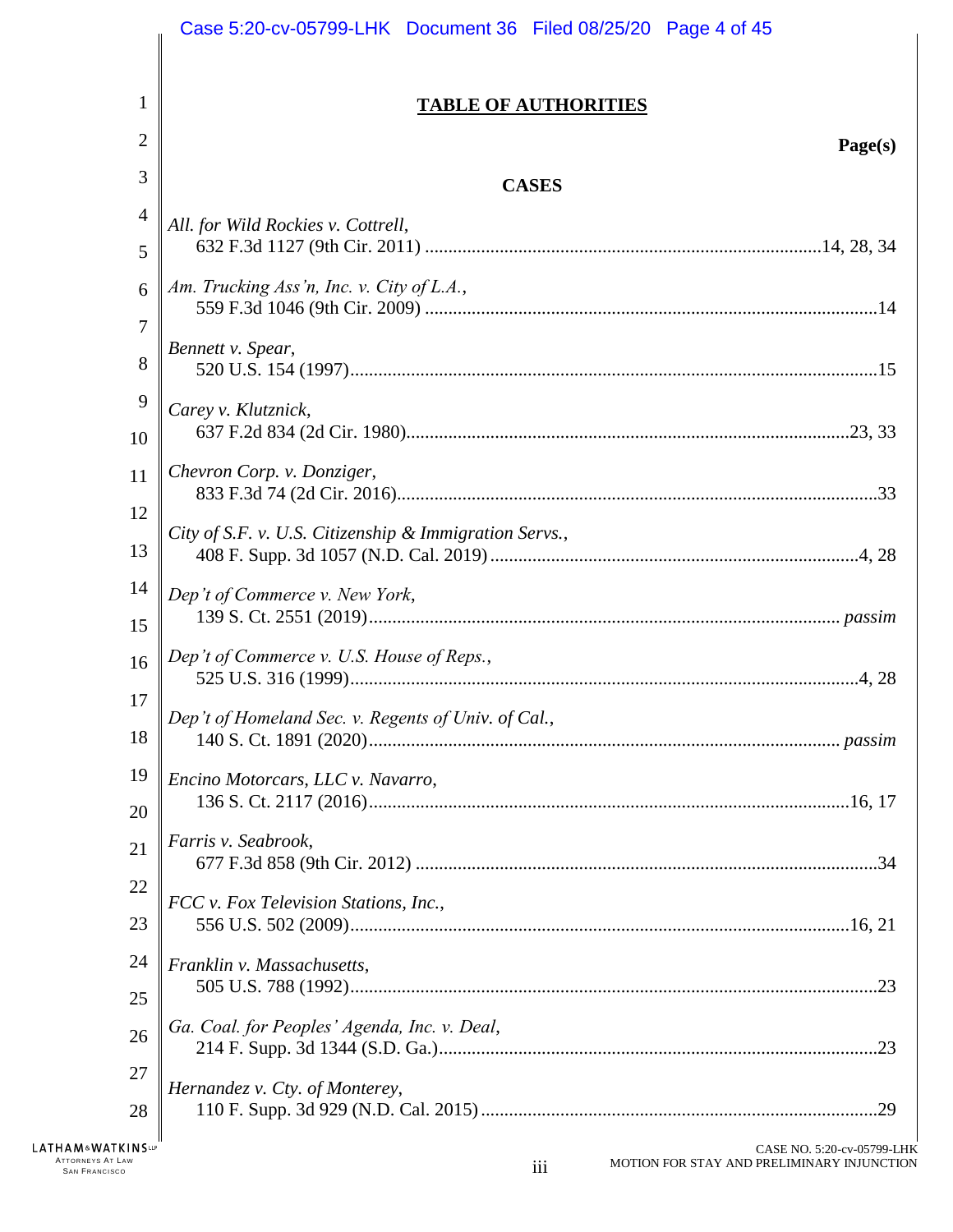# Case 5:20-cv-05799-LHK Document 36 Filed 08/25/20 Page 5 of 45

| $\mathbf{1}$   | Humane Society v. Locke,                                                                                                    |
|----------------|-----------------------------------------------------------------------------------------------------------------------------|
| $\overline{2}$ |                                                                                                                             |
| 3              | Idaho v. Coeur d'Alene Tribe,                                                                                               |
| 4              | Int'l Snowmobile Mfrs. Ass'n. v. Norton,                                                                                    |
| 5              |                                                                                                                             |
| 6              | Melendres v. Arpaio,                                                                                                        |
| 7              |                                                                                                                             |
| 8              | Motor Vehicle Mfrs. Ass'n of U.S., Inc. v. State Farm Mut. Auto. Ins. Co.,                                                  |
| 9              |                                                                                                                             |
| 10             | Nat'l Wildlife Fed'n v. Burlington N.R.R., Inc.,                                                                            |
| 11             | Or. Nat. Desert Ass'n v. U.S. Forest Serv.,                                                                                 |
| 12             |                                                                                                                             |
| 13             | Organized Vill. of Kake v. U.S. Dep't of Agriculture,                                                                       |
| 14             |                                                                                                                             |
| 15             | Perez v. Mortg. Bankers Ass'n,                                                                                              |
|                |                                                                                                                             |
| 16<br>17       | Philip Morris USA Inc. v. Scott,                                                                                            |
|                | Pimentel v. Dreyfus,                                                                                                        |
| 18             |                                                                                                                             |
| 19             | Shell Offshore, Inc. v. Greenpeace, Inc.,                                                                                   |
| 20             |                                                                                                                             |
| 21             | State of N.Y v. U.S. Dep't of Commerce,                                                                                     |
| 22             |                                                                                                                             |
| 23             | State of N.Y. v. U.S. Dep't of Commerce,<br>351 F. Supp. 3d 502 (S.D.N.Y. 2019), aff'd in part, rev'd in part by 139 S. Ct. |
| 24             |                                                                                                                             |
| 25             | Utah v. Evans,                                                                                                              |
|                |                                                                                                                             |
| 26             | Wilderness Watch, Inc. v. U.S. Fish & Wildlife Serv.,                                                                       |
| 27             |                                                                                                                             |
| 28             |                                                                                                                             |
| <b>INSLP</b>   | CASE NO. 5:20-cv-05799-LH                                                                                                   |

LATHAM&WATKI ATTORNEYS AT LAW  $i$  such a set of the set of the set of the set of the set of  $i$  v  $i$  v  $i$  v  $i$  v  $i$  v  $i$  v  $i$  v  $i$  v  $i$  v  $i$  v  $i$  v  $i$  v  $i$  v  $i$  v  $i$  v  $i$  v  $i$  v  $i$  v  $i$  v  $i$  v  $i$  v  $i$  v  $i$  v  $i$ 

 $\frac{1}{2}$  $\parallel$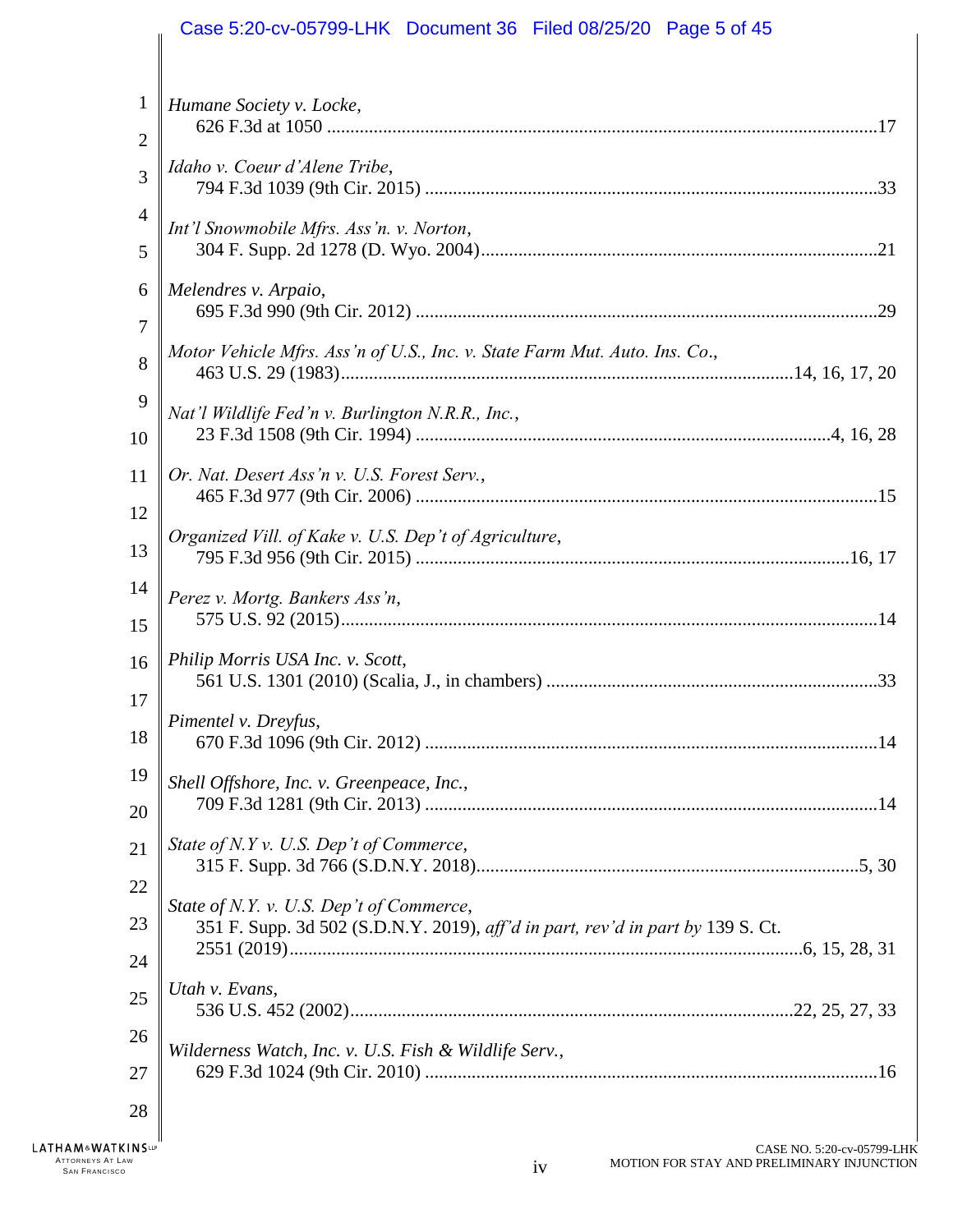|                                                                                                                     | Case 5:20-cv-05799-LHK Document 36 Filed 08/25/20 Page 6 of 45                                                                                  |
|---------------------------------------------------------------------------------------------------------------------|-------------------------------------------------------------------------------------------------------------------------------------------------|
|                                                                                                                     |                                                                                                                                                 |
| $\mathbf{1}$<br>2                                                                                                   | Winter v. Nat. Res. Def. Council, Inc.,                                                                                                         |
| 3                                                                                                                   | Wisconsin v. City of N.Y.,                                                                                                                      |
| 4                                                                                                                   |                                                                                                                                                 |
| 5                                                                                                                   | <b>STATUTES</b>                                                                                                                                 |
| 6                                                                                                                   |                                                                                                                                                 |
| 7                                                                                                                   |                                                                                                                                                 |
| 8                                                                                                                   |                                                                                                                                                 |
| 9                                                                                                                   |                                                                                                                                                 |
| 10                                                                                                                  | <b>CONSITUTIONAL PROVISIONS</b>                                                                                                                 |
| 11                                                                                                                  |                                                                                                                                                 |
| 12                                                                                                                  |                                                                                                                                                 |
| 13                                                                                                                  | <b>OTHER AUTHORITIES</b>                                                                                                                        |
| 14<br>15                                                                                                            | Census Bureau Drop-Outs Complicate Door-Knocking Efforts, Associated Press<br>(Aug. 8, 2020), https://www.usnews.com/news/us/articles /2020-08- |
| 16                                                                                                                  | Gregory Wallace, Watchdog Warns of Census Worker Shortage As Deadline                                                                           |
| 17                                                                                                                  | Approaches, CNN (Aug. 21, 2020),<br>https://www.cnn.com/2020/08/21/politics/census-worker-shortage/index.html 19                                |
| 18                                                                                                                  |                                                                                                                                                 |
| 19                                                                                                                  | Hansi Lo Wang (@hansilowang), Twitter (Aug. 5, 2020),                                                                                           |
| 20                                                                                                                  | Hansi Lo Wang, 'Not Enough Time': Census Workers Fear Rushing Count Could                                                                       |
| Botch Results, NPR (Aug. 11, 2020),<br>21<br>https://www.npr.org/2020/08/11/901202892/not-enough-time-census-<br>22 |                                                                                                                                                 |
|                                                                                                                     |                                                                                                                                                 |
| 23                                                                                                                  | Hansi Lo Wang, Trump Officials Ask To Delay Census Data For Voting Districts,                                                                   |
| 24                                                                                                                  | House Seats, NPR (Apr. 13, 2020),<br>https://www.npr.org/2020/04/13/833546675/trump-officials-ask-to-delay-                                     |
| 25                                                                                                                  |                                                                                                                                                 |
| 26                                                                                                                  | Letter from James Madison, President of U.S., to U.S. Congress (Nov. 13, 1811),                                                                 |
| 27                                                                                                                  |                                                                                                                                                 |
| 28                                                                                                                  |                                                                                                                                                 |
|                                                                                                                     |                                                                                                                                                 |

LATHAM<sup>&</sup>WATKINSLP ATTORNEYS AT LAW<br>SAN FRANCISCO version of the state of the state of the state of the state of the state of the state of the sta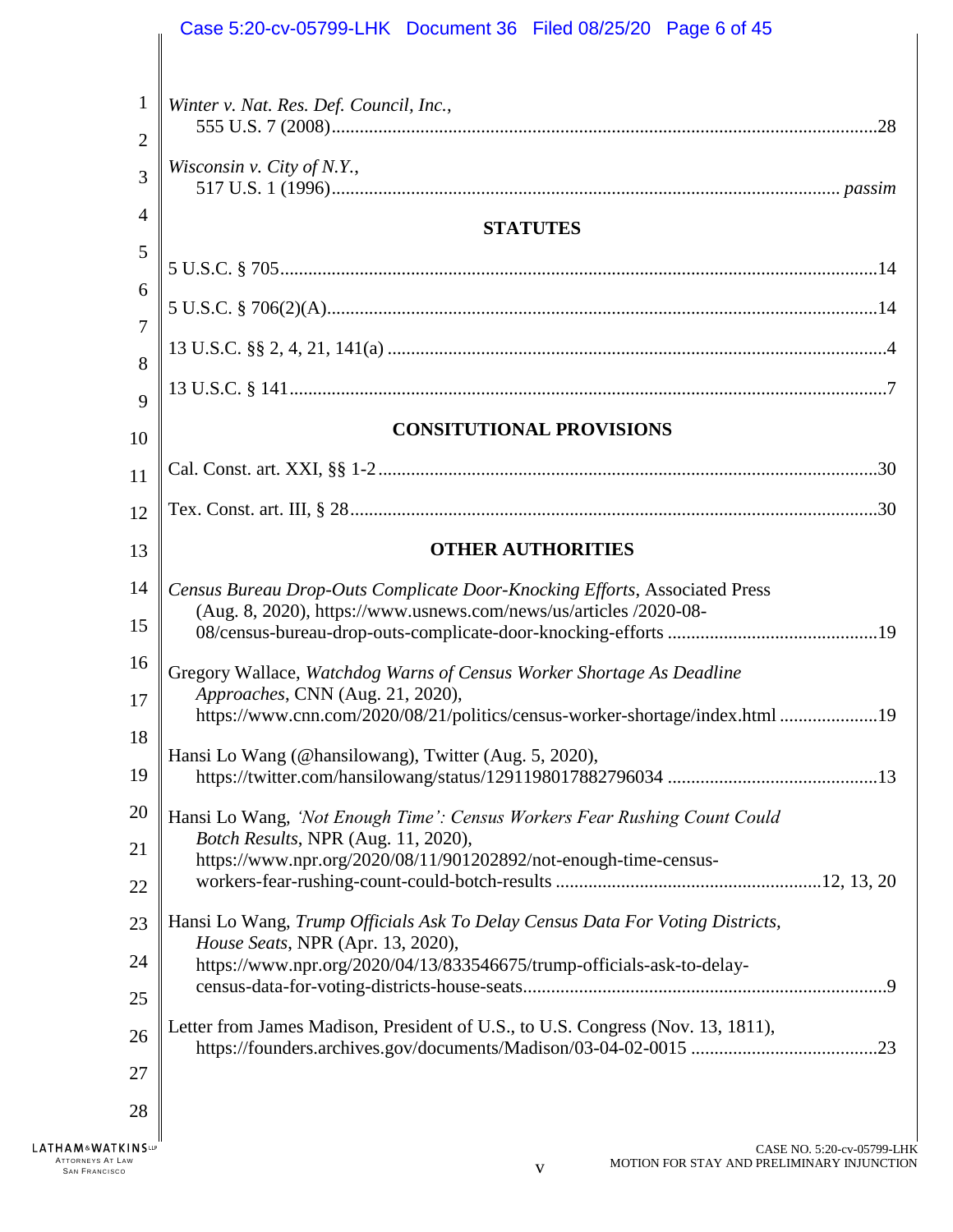# Case 5:20-cv-05799-LHK Document 36 Filed 08/25/20 Page 7 of 45

| 1              | Letter from James Madison, U.S. Sec'y of State, to Thomas Jefferson, President                                                                          |
|----------------|---------------------------------------------------------------------------------------------------------------------------------------------------------|
| $\overline{2}$ | of U.S. (Dec. 8, 1801),<br>https://founders.archives.gov/?q=%22second%20census%22&s=1111311111 23                                                       |
| 3              | Letter from U.S. Philanthropy Leaders to Sec'y Ross & Dir. Dillingham (Aug. 5,                                                                          |
| $\overline{4}$ | 2020), https://funderscommittee.org/wp-content/uploads/2020/08/Letter-                                                                                  |
| 5              |                                                                                                                                                         |
| 6              | Michael Wines, It's the Official Start to the 2020 Census. But No One Counted on<br>a Pandemic, N.Y. Times (Apr. 3, 2020),                              |
| 7              | $\mathcal{S}$                                                                                                                                           |
| 8              | Mike Schneider, Census Bureau Drop-Outs Complicate Door-Knocking Efforts,<br>Associated Press (Aug. 8, 2020), https://www.usnews.com/news/us/articles   |
| 9              | /2020-08-08/census-bureau-drop-outs-complicate-door-knocking-efforts19                                                                                  |
| 10             | Mike Schneider, Census Bureau Site Goes Live As Counting Begins in Earnest<br>(Mar. 10, 2020), https://apnews.com/3fc59096ab138fdd4795386a2987c573<br>7 |
| 11             |                                                                                                                                                         |
| 12             | Press Release, Census Bureau Update on 2020 Field Operations, Release No.<br>CB20-RTQ.14 (Mar. 28, 2020), https://www.census.gov/newsroom/press-        |
| 13             |                                                                                                                                                         |
| 14             | Press Release, Former Census Bureau Directors, On the Importance of Extending<br>the 2020 Census Statutory Deadlines to Achieve a Fair and Accurate     |
| 15             | Enumeration of the United States (Aug. 4, 2020),                                                                                                        |
| 16             | https://www.documentcloud.org/documents/7013550-Aug-4-2020-Statement-                                                                                   |
| 17             | Press Release, Leadership Conf. on Civ. & Human Rights, Trump Plans to                                                                                  |
| 18             | Sabotage 2020 Census by Cutting Short Operations (July 31, 2020),<br>https://civilrights.org/2020/07/31/trump-plans-to-sabotage-2020-census-by-         |
| 19             |                                                                                                                                                         |
| 20             | Press Release, U.S. Census Bureau Director Steven Dillingham on Operational                                                                             |
| 21             | Updates, Release No. CB20-RTQ.08 (Mar. 18, 2020),<br>https://www.census.gov/newsroom/press-releases/2020/operational-                                   |
| 22             |                                                                                                                                                         |
| 23             | Press Release, U.S. Census Bureau, Door-to-Door Visits Begin Nationwide for                                                                             |
| 24             | 2020 Census (Aug. 11, 2020), https://www.census.gov/newsroom/press-                                                                                     |
| 25             | Remarks by President Trump Before Marine One Departure (July 5, 2019),                                                                                  |
| 26             | https://www.whitehouse.gov/briefings-statements/remarks-president-trump-                                                                                |
| 27             | U.S. Census Bureau, Decennial Census Official Publications,                                                                                             |
| 28             | https://www.census.gov/programs-surveys/decennial-census/decade/                                                                                        |
| INS⊞           | CASE NO. 5:20-cv-05799-LHK<br>MOTION FOR STAY AND PRELIMINARY INJUNCTION                                                                                |
|                |                                                                                                                                                         |

 $\begin{array}{c} \begin{array}{c} \begin{array}{c} \end{array} \end{array} \end{array}$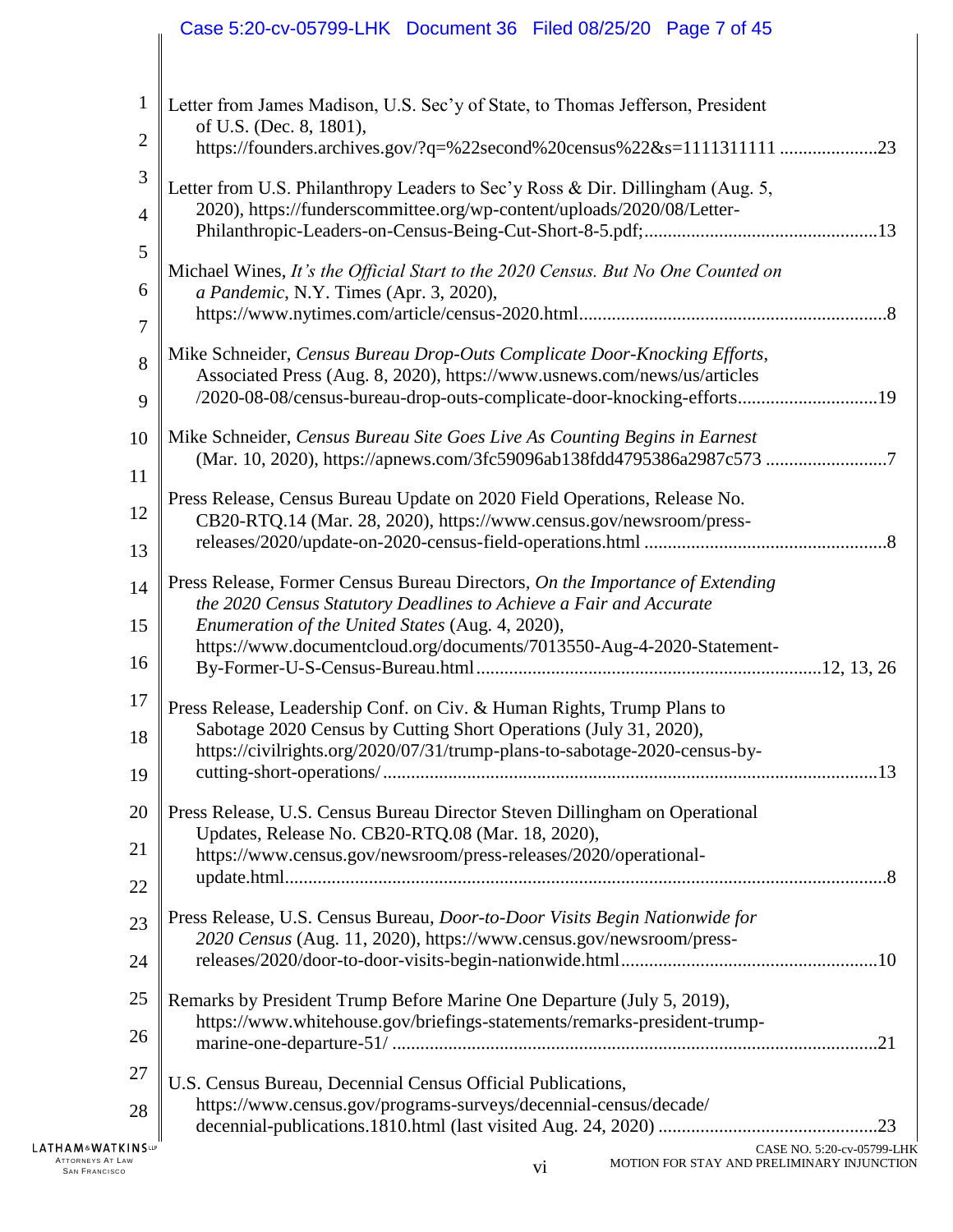|                                                                         | Case 5:20-cv-05799-LHK Document 36 Filed 08/25/20 Page 8 of 45                                                                       |
|-------------------------------------------------------------------------|--------------------------------------------------------------------------------------------------------------------------------------|
|                                                                         |                                                                                                                                      |
| $\mathbf{1}$                                                            | U.S. Census Bureau, Decennial Census Official Publications,                                                                          |
| $\mathbf{2}$                                                            | https://www.census.gov/programs-surveys/decennial-<br>census/decade/decennial-publications.1800.html (last visited Aug. 24, 2020) 23 |
| 3                                                                       | U.S. Census Bureau, Importance of the Data, https://2020census.gov/en/census-                                                        |
| 4                                                                       |                                                                                                                                      |
| 5                                                                       | U.S. Census Bureau, Operational Press Briefing - 2020 Census Update (July 8,                                                         |
| 6                                                                       | 2020), https://www.census.gov/content/dam/Census/newsroom/press-                                                                     |
| $\overline{7}$                                                          | U.S. Census Bureau, Response Rates, https://2020census.gov/en/response-                                                              |
| 8                                                                       |                                                                                                                                      |
| 9                                                                       |                                                                                                                                      |
| 10                                                                      |                                                                                                                                      |
| 11                                                                      |                                                                                                                                      |
| 12                                                                      |                                                                                                                                      |
| 13                                                                      |                                                                                                                                      |
| 14                                                                      |                                                                                                                                      |
| 15                                                                      |                                                                                                                                      |
| 16                                                                      |                                                                                                                                      |
| 17                                                                      |                                                                                                                                      |
| 18                                                                      |                                                                                                                                      |
| 19                                                                      |                                                                                                                                      |
| 20                                                                      |                                                                                                                                      |
| 21                                                                      |                                                                                                                                      |
| 22                                                                      |                                                                                                                                      |
| 23                                                                      |                                                                                                                                      |
| 24                                                                      |                                                                                                                                      |
| 25                                                                      |                                                                                                                                      |
| 26                                                                      |                                                                                                                                      |
| 27                                                                      |                                                                                                                                      |
| 28                                                                      |                                                                                                                                      |
| <b>LATHAM&amp;WATKINSLP</b><br>ATTORNEYS AT LAW<br><b>SAN FRANCISCO</b> | CASE NO. 5:20-cv-05799-LHK<br>MOTION FOR STAY AND PRELIMINARY INJUNCTION<br>vii                                                      |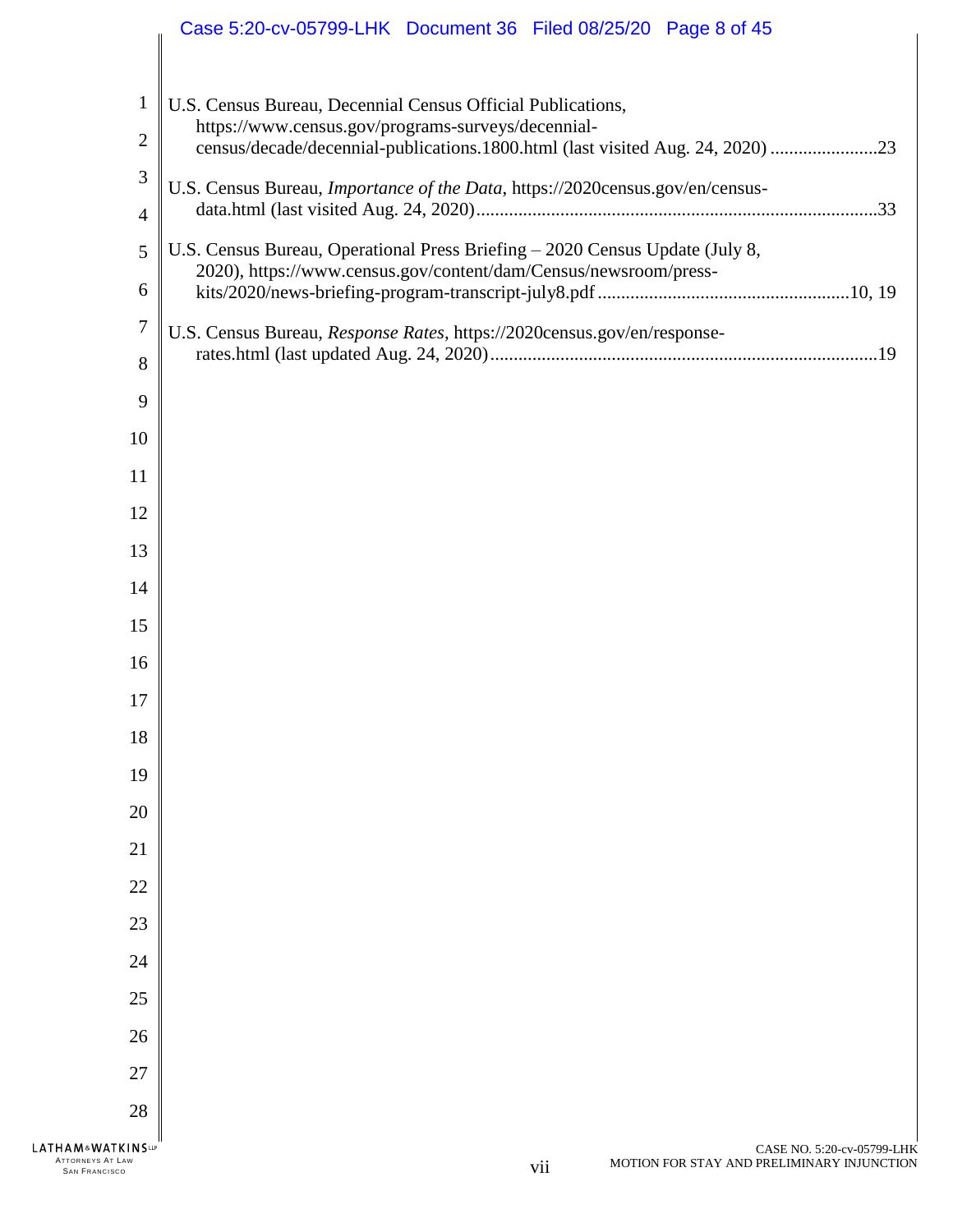#### <span id="page-8-0"></span>1 **I. INTRODUCTION**

 $\overline{\mathcal{L}}$ 3 4 5 6 7 8 9 10 11 12 Conducting the United States decennial census is a massive undertaking, with weighty constitutional implications and substantial effects on the lives of hundreds of millions of Americans. It forms the basis for the distribution of political power at the federal, state, and local levels, dictates the distribution of \$1.5 trillion in federal funding, and is relied on by a host of businesses, governments, and non-profits for critical operations. Given these stakes, the census takes time to do right: time to plan, time to implement, time to gather information from over a hundred million households, and time to turn that raw data into reliable results. The Census Bureau spent more than a decade creating a detailed plan (the "2018 Operational Plan") to conduct each and every step of this crucial and complicated endeavor. That plan reflected the Bureau's considered conclusions as to how long each of the various 2020 Census processes would take, with appropriate timelines set out for completion.

13 14 15 16 17 18 19 20 21 22 23 Then the COVID-19 pandemic threw all of this careful planning into disarray. With the pandemic halting critical census operations, the Bureau recognized that it had no choice but to adjust the timelines to ensure a full and fair Census. In April of this year, the Bureau issued a revised plan (the "COVID-19 Plan") which extended the overall timeline for accomplishing the 2020 Census but largely preserved the same amount of time for accomplishing each step in the census process. This COVID-19 Plan, the Bureau explained, was intended to "[e]nsure a complete and accurate count of all communities." Ex. 3 at 1 (Rush Plan Operational Adjustments Timeline). The Bureau immediately proceeded to implement the COVID-19 Plan through the spring and summer. And as late as July, officials reaffirmed that the ongoing COVID-19 pandemic and its resulting disruptions had made it impossible to complete an accurate count on the earlier 2018 Operational Plan's schedule.

24

25 26 27 28 On August 3, Defendants reversed course and issued a new plan (the "Rush Plan"). Although the COVID-19 pandemic had only worsened in the interim, the Rush Plan shortens the timelines and severely curtails the time devoted to the most important census operations. In announcing this new plan, Defendants made no effort to justify their abrupt change of position. They did not say that the Bureau was wrong about the timing assessments underlying the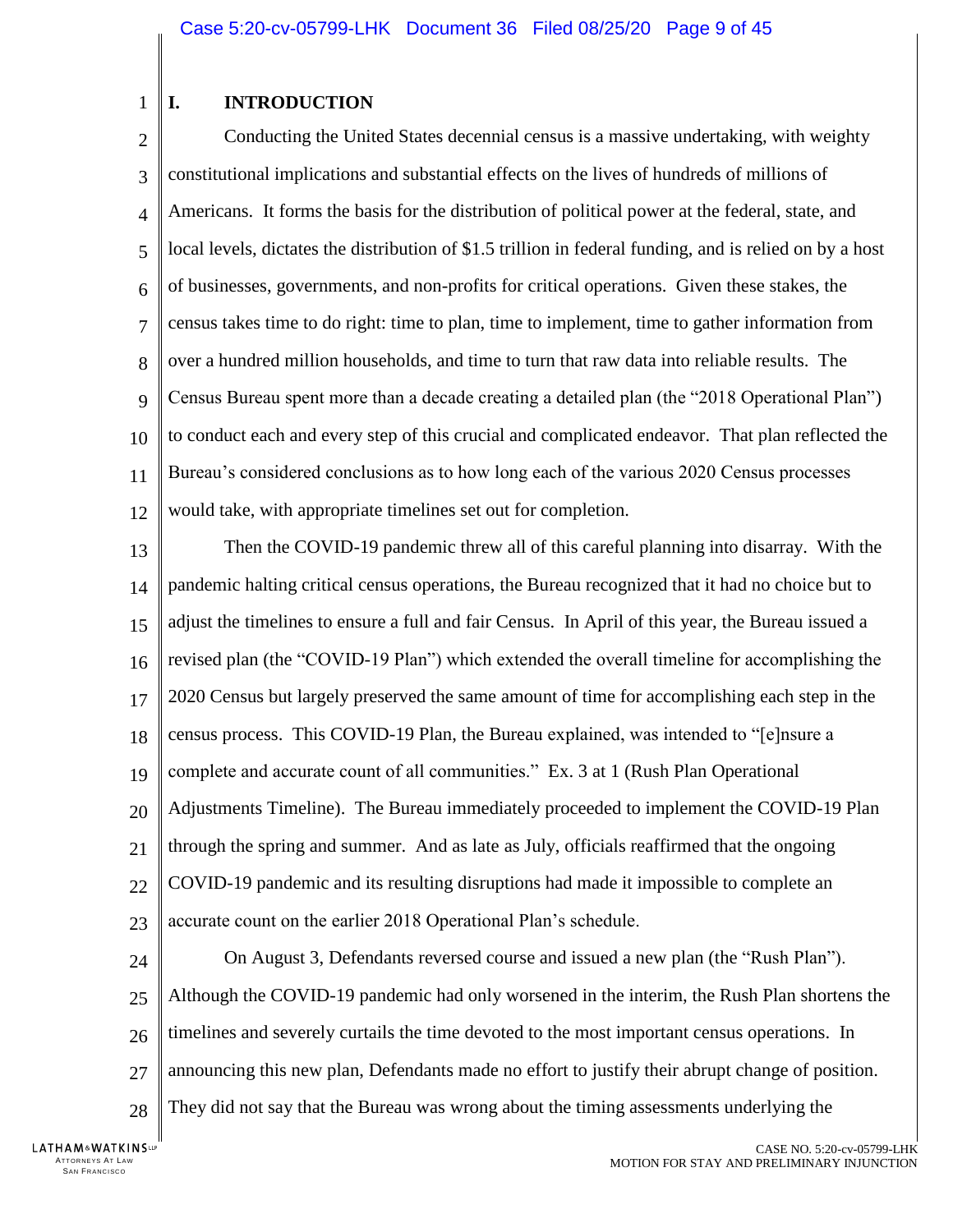1  $\mathcal{D}_{\mathcal{L}}$ 3 4 5 COVID-19 Plan. They did not explain why Defendants now believed the Bureau could accomplish an accurate count in half the time (compressing eight and a half months of work into four months), even as the pandemic continued to surge. And they failed to examine many of the key aspects of the problem before them—most obviously, the devastating impact a shortened count would have on the accuracy and reliability of the resulting data.

6 7 8 9 10 11 12 13 14 15 Indeed, the Rush Plan does not explain the reason for the about-face *at all*. And although it references the December 31, 2020 statutory deadline for providing apportionment counts to the President, that deadline can neither explain nor excuse the Bureau's change of position. Defendants did not rely on that deadline to justify their decision then and cannot, under established principles of administrative law, do so now. In any event, the Bureau had been implementing the COVID-19 Plan for months despite that statutory deadline, and just prior to announcement of the Rush Plan, officials confirmed that it is now impossible to meet that statutory deadline in any event because of delays caused by the pandemic—a tacit acknowledgment that any pre-pandemic statutory timeline must necessarily bow to the constitutional duty to conduct an accurate census.

16 17 18 19 20 21 22 In fact, the Rush Plan's true motivation has nothing to do with Congress. Just two weeks before the Bureau's August 3 reversal, the President issued a "Memorandum on Excluding Illegal Aliens From the Apportionment Base Following the 2020 Census" (the "Apportionment Exclusion Order"), intended to remove undocumented immigrants from the apportionment counts. The Rush Plan is meant to ensure that President Trump retains control over the final apportionment figures—regardless of the impact on the accuracy of the 2020 Census. The statutory deadline is (at best) pretext.

<span id="page-9-1"></span><span id="page-9-0"></span>23 24 25 26 27 28 Defendants' promulgation of the Rush Plan violates the minimum standards of reasoned decisionmaking required by the Administrative Procedure Act ("APA"). And it continues the administration's pattern of acting first (in furtherance of political ends) and explaining later (in furtherance of a post-hoc justification that might hold up in court). *See Dep't of Commerce v. New York*, 139 S. Ct. 2551, 2575-76 (2019) (holding that Secretary Ross's stated rationale for adding citizenship question to 2020 Census was pretextual and violated APA); *Dep't of* 

LATHAM&WATKINSLP ATTORNEYS AT LAW<br>SAN FRANCISCO TTORNEYS AT LAW  $\,$  same that the set of the set of the set of the set of the set of the set of the set of the set of the set of the set of the set of the set of the set of the set of the set of the set of the set of the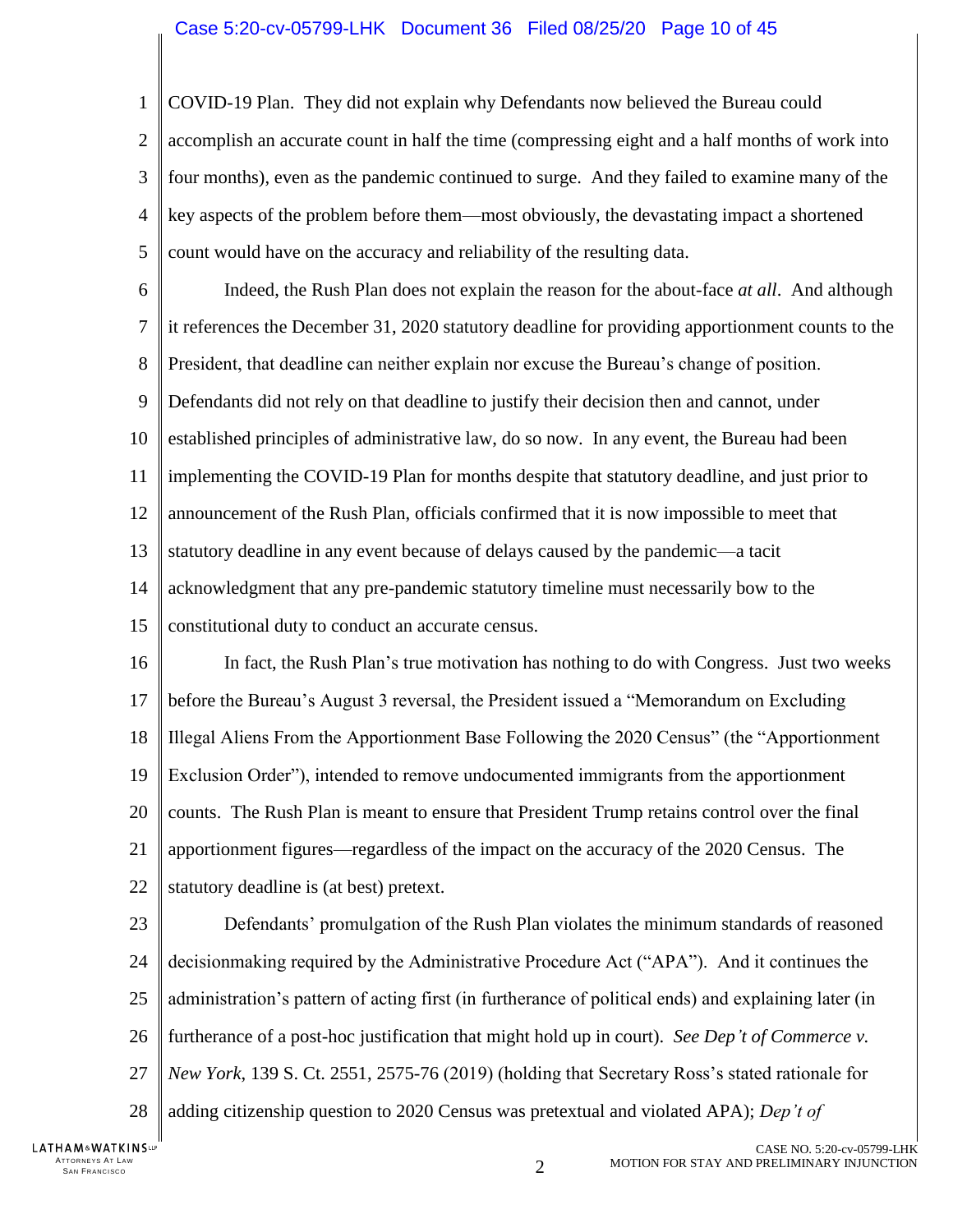1  $\overline{2}$ 3 *Homeland Sec. v. Regents of Univ. of Cal.*, 140 S. Ct. 1891, 1909 (2020) (holding that agency failed to adequately address the consequences of its rescission of Deferred Action for Childhood Arrivals ("DACA"), in violation of the APA).

- <span id="page-10-3"></span>4 5 6 7 8 9 10 11 12 Defendants' actions also violate the Constitution. The Enumeration Clause requires that decisions about how to conduct the census bear a "reasonable relationship to the accomplishment of an actual enumeration of the population, keeping in mind the constitutional purpose of the census." *Wisconsin v. City of N.Y.*, 517 U.S. 1, 20 (1996). But the decision to cut short the 2020 Census is directly adverse to the core constitutional goal of producing an accurate count, with particularly pronounced effects among communities of color and other harder-to-count groups. While the Bureau has considerable latitude in determining how to conduct the census, that discretion does not extend to taking actions directly contrary to an accurate count—and contrary to its own admissions of what is required for that accurate count.
- 13 14 15 16 17 18 19 20 Preliminary relief is necessary to prevent irreparable harm caused by the Rush Plan. Absent a stay of the Rush Plan, and an injunction preventing Defendants from finding another way to shorten the preexisting timelines for the 2020 Census under the COVID-19 Plan, Plaintiffs will suffer constitutional harm—by definition irreparable—due to the loss of political representation. They will lose out on federal funding tied to census data. They will be forced to expend additional, unrecoverable resources trying to ensure that their residents and members are counted. And Plaintiffs' core activities and programs—many of which depend on accurate census data to be successful—will be harmed for the next decade.
- <span id="page-10-0"></span>21 **II. BACKGROUND**
- <span id="page-10-1"></span>22

23

25

27

## <span id="page-10-2"></span>**A. After Years of Analysis, the Census Bureau Promulgated the 2018 Operational Plan**

24 26 28 The Constitution imposes "the responsibility to conduct an 'actual Enumeration' of the American public every 10 years, with the primary purpose of providing a basis for apportioning political representation among the States." *Wisconsin*, 517 U.S. at 24. The census's principal constitutional purpose is political apportionment, but its importance extends far beyond that use. Census data is the "linchpin of the federal statistical system." *Dep't of Commerce v. U.S. House* 

**LATHAM&WATKINSLP** ATTORNEYS AT LAW<br>SAN FRANCISCO TTORNEYS AT LAW  $\,$  3  $\,$  SAN FRANCISCO  $\,$  3  $\,$  SAN FRANCISCO  $\,$  3  $\,$  3  $\,$  3  $\,$  3  $\,$  3  $\,$  3  $\,$  3  $\,$  3  $\,$  5  $\,$  5  $\,$  5  $\,$  5  $\,$  5  $\,$  5  $\,$  5  $\,$  5  $\,$  5  $\,$  5  $\,$  5  $\,$  5  $\,$  5  $\,$  5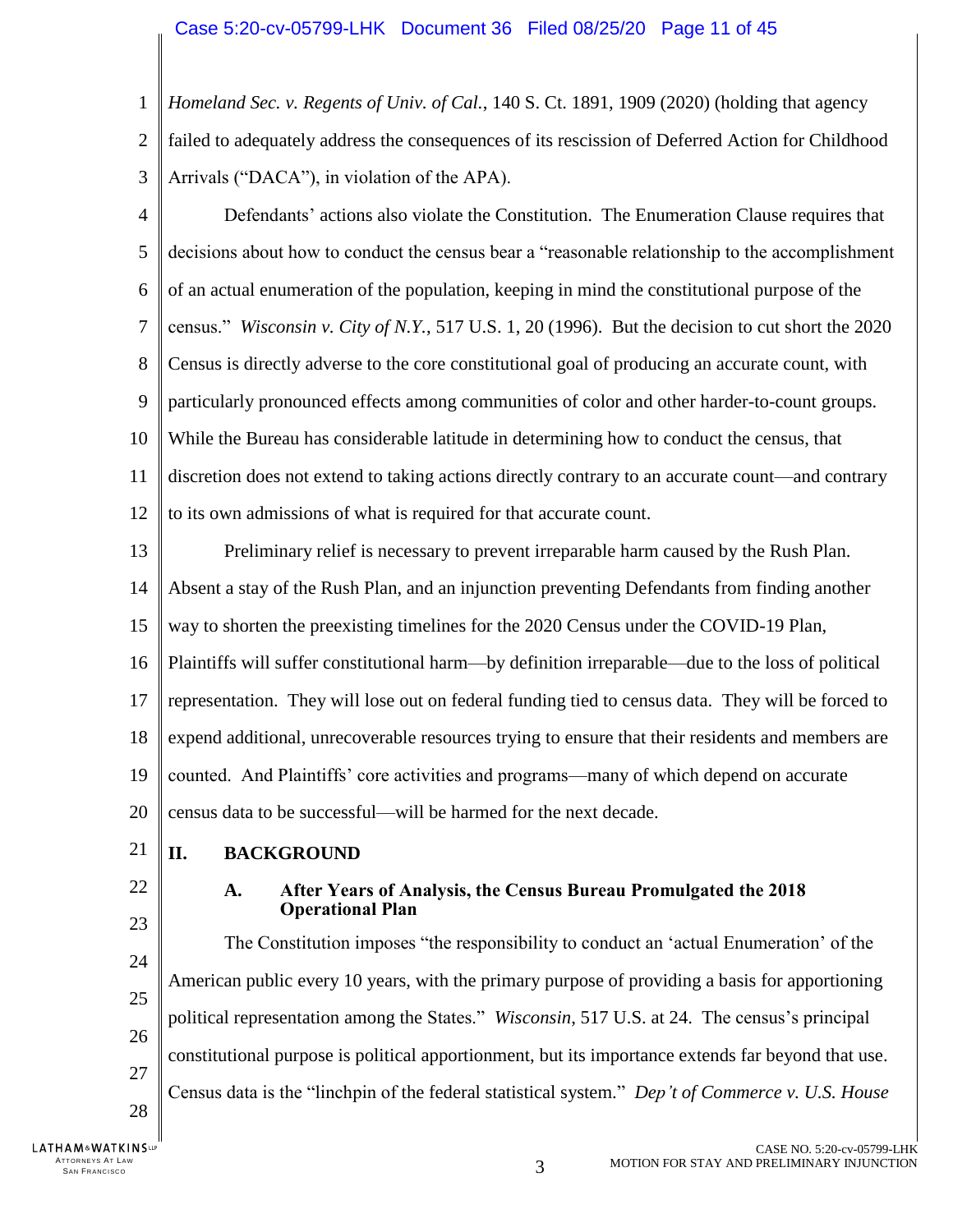<span id="page-11-0"></span>1  $\mathcal{D}_{\mathcal{L}}$ 3 4 5 6 7 8 9 10 11 12 13 14 15 16 17 18 19 20 21 22 23 24 25 26 27 28 *of Reps.*, 525 U.S. 316, 341 (1999) (citation omitted). It is key to the redistricting process at the state and local level, to allocating trillions of dollars in federal grants and programs that provide basic support to communities nationwide, and to the decision-making of local governments, businesses, and non-profit organizations that rely on accurate census data to conduct their activities. *See, e.g.*, Ex. 5 at 5 (2018 Operational Plan, Version 4.0); Thompson Decl. ¶ 4.<sup>1</sup> Congress has delegated its constitutional responsibility to conduct an "actual enumeration" to the Secretary of Commerce, who in turn oversees the Census Bureau in conducting the decennial census. 13 U.S.C.  $\S$ § 2, 4, 21, 141(a). The Bureau has stated that its goal for the 2020 Census is to "count everyone once, only once, and in the right place." Ex. 5 at 5. Accomplishing that enormous task for a population exceeding 300 million requires years of careful planning, followed by many months of sustained work. To this end, the Bureau spent most of a decade creating an operational plan to guide the 2020 Census. The Bureau's subjectmatter experts—including survey methodologists, statisticians, demographers, and mathematicians—consulted with outside experts, members of the Census Scientific Advisory Committee and the National Advisory Committee, and a range of stakeholders in formulating its 2020 plans. Ex. 5 at 204. The Bureau also conducted at least fifteen tests between 2012 and 2018, which it used to further refine its processes. *Id.* at 31-55. On December 31, 2018, the Bureau promulgated the final version of its operational plan, which the Bureau called "Version 4.0" Ex. 5. The 2018 Operational Plan—together with a series of "detailed operational plans"—comprises the 2020 Census, determining both what needs to be done and how long the Bureau needs to do it. *See, e.g.*, Ex. 5 at 51-53 (charts of dates for various census operations). Most important, the Plan included detailed provisions governing  $\overline{\phantom{a}}$ <sup>1</sup> Plaintiffs' motion is supported by a trio of experts with the knowledge and experience to analyze the Rush Plan's impact on the 2020 Census. Mr. John Thompson, a former Director of the Census Bureau who previously oversaw all phases of the 2000 Census, concludes that the Rush Plan will have grave consequences because it sets unreasonable deadlines and will not allow the Bureau to deliver high-quality and accurate results. Dr. Sunshine Hillygus, who has published extensively on census participation, surveys, and data quality, concludes the Rush Plan will likely exacerbate differential undercounts of hard-to-count populations and lead to inaccuracies in enumeration. And Dr. Thomas Louis, a former Associate Director for Research and Methodology and Chief Scientist at the Bureau, who is intimately familiar with the statistical processes needed for generating high-quality census data, concludes that the Rush Plan will force

**LATHAM&WATKINS** ATTORNEYS AT LAW<br>SAN FRANCISCO <sup>S</sup>AN FRA NCI SCO 4

the Bureau to cut corners in processing, leading to inaccurate and unreliable census data.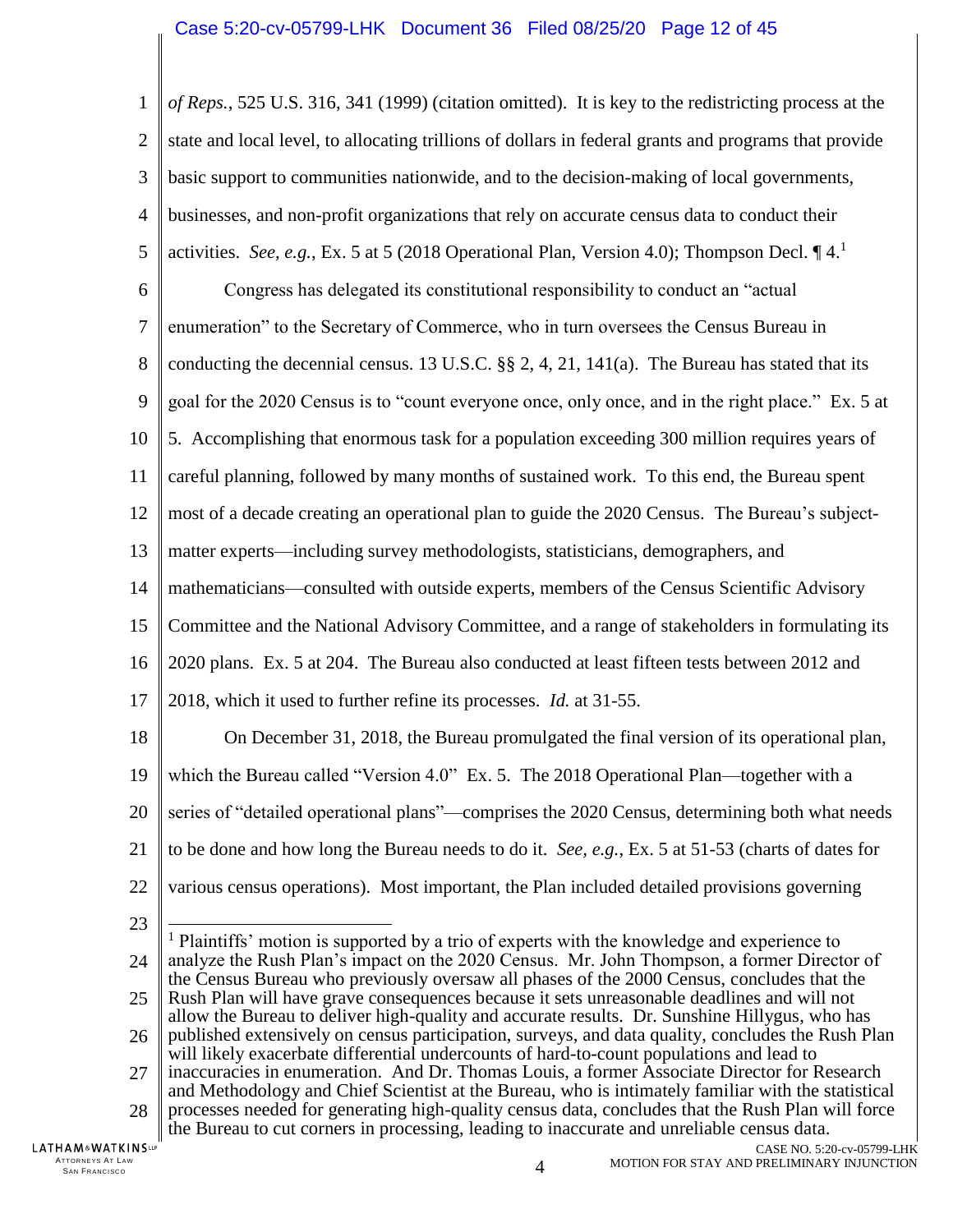1  $\overline{2}$ 3 how the Bureau would go about counting individuals and obtaining the necessary information about their characteristics (data collection), and how it would transform that raw data into usable, reliable information (data processing).

<span id="page-12-0"></span>4

#### $1.$ **Data collection**

5 6 7 8 9 10 11 12 13 14 15 The 2018 Operational Plan specified how the Bureau would engage in data collection. The Bureau deploys many methods for data collection, but two are crucial here. The "selfresponse" method is the primary methodology for the 2020 Census. Heads of households provide their 2020 Census responses directly to the Bureau by mailing back a paper form, filling out an online form, or calling into Bureau telephone hotlines. Ex. 5 at 208.Such responses generate the highest quality data. But self-response has never, by itself, sufficed to count everyone, because many households fail to return mailed forms or to complete online forms. That problem is particularly pronounced in historically hard-to-count populations, including communities of color, young children, non-English speakers, low-income persons, persons experiencing homelessness, undocumented immigrants, and persons with mental and physical disabilities. *Id.* at 202.

<span id="page-12-1"></span>16 17 18 19 20 21 22 23 24 25 26 27 28 According to the 2018 Operational Plan, for the tens of millions of households that do not respond on their own, the Bureau must engage in "non-response follow up" or "NRFU." During this phase, the Bureau sends its employee enumerators directly to housing units so they can attempt to speak with an occupant and obtain information. *See* Ex. 5 at 12; *see also State of N.Y v. U.S. Dep't of Commerce*, 315 F. Supp. 3d 766, 784 (S.D.N.Y. 2018) (noting Bureau's argument that "the non-response followup could cure any diminished self-response"). As the Bureau has explained, the "NRFU Operation is entirely about hard-to-count populations," including people of color, non-English speakers and individuals experiencing homelessness—the same populations that have disproportionately low self-response rates. Ex. 5 at 212; Hillygus Decl. ¶ 19. Under the 2018 Operational Plan, enumerators would generally conduct up to six visits to a household in an attempt to obtain the necessary data—and "cases in hard-to-count areas [could] receive more than six attempts to achieve a consistent response rate for all geographic areas." Ex. 5 at 212.

LATHAM&WATKINSLP ATTORNEYS AT LAW<br>SAN FRANCISCO TTORNEYS AT LAW  $5$ <br>San Francisco  $5$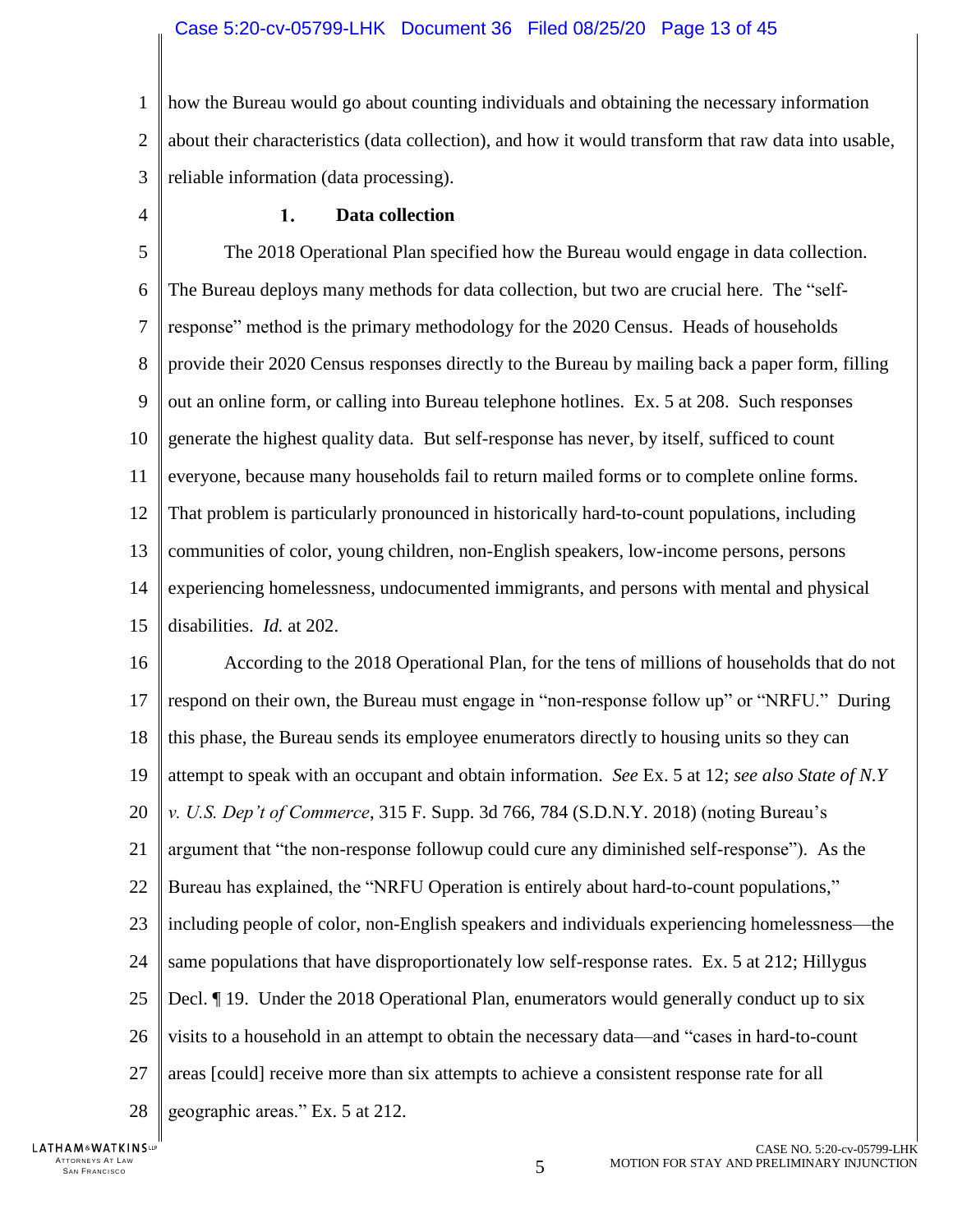<span id="page-13-0"></span>1  $\mathcal{D}_{\mathcal{L}}$ 3 4 5 6 7 8 9 10 11 12 13 14 15 16 17 18 19 20 21 22 23 If, after several attempts to contact the household, enumerators had not yet succeeded, they could seek to obtain information from a "proxy," such as a neighbor or landlord, able to report on the status of the household and its members. *State of N.Y. v. U.S. Dep't of Commerce*, 351 F. Supp. 3d 502, 521 (S.D.N.Y. 2019), *aff'd in part, rev'd in part by* 139 S. Ct. 2551 (2019); Ex. 5 at 129. Similarly, if the Bureau had high-quality administrative records for a housing unit, enumerators could—after an initial contact attempt—use those records to fill in responses for that unit. Ex. 5 at 129*.*But use of proxies and many administrative records are less accurate than direct contact between enumerators and households. Hillygus Decl. ¶¶ 21-29. And both tend to increase disparities in the count—*e.g.*, undocumented immigrants and persons of color are significantly less likely to have accurate administrative records. Hillygus Decl. ¶¶ 22-23. If enumerators were unable to obtain the necessary information during their (at least) six visits, and high-quality administrative records and proxies were not available, the 2018 Operational Plan stated that the Bureau would resort to "imputation": essentially, assuming that a household's characteristics are the same as those of nearby households. Thompson Decl. ¶ 20d; *State of N.Y.*, 351 F. Supp. 3d at 521 ("In other words, the Census Bureau will use a formula to extrapolate what it does not know about the population from what it already knows."). Imputation is less accurate than other methods, since it depends on making assumptions—and becomes even less so the more widely it is used, since the "average" data used to fill in blanks will be based on a diminishing sample size. Louis Decl.  $\parallel$  22 ("The less data the Bureau has about housing units in a given geography, the more difficult it becomes for the Bureau to correctly impute households."); Hillygus Decl. ¶¶ 34-37. Thus, the 2018 Operational Plan called for using these alternative methods, including imputation, selectively and only after direct contact has failed.

24 25 26 27 28 During the non-response follow up period, the Bureau also engages in other vital operations, such as following up with self-responders who failed to enter certain information and correcting information that was reported erroneously. Ex. 5 at 123. And the Bureau engages in "Self-Response Quality Assurance" by re-collecting some census responses to ensure that the original submissions were accurate (thus protecting against enumerators falsifying information).

LATHAM&WATKINSLP ATTORNEYS AT LAW<br>SAN FRANCISCO TTORNEYS AT LAW  $6\,$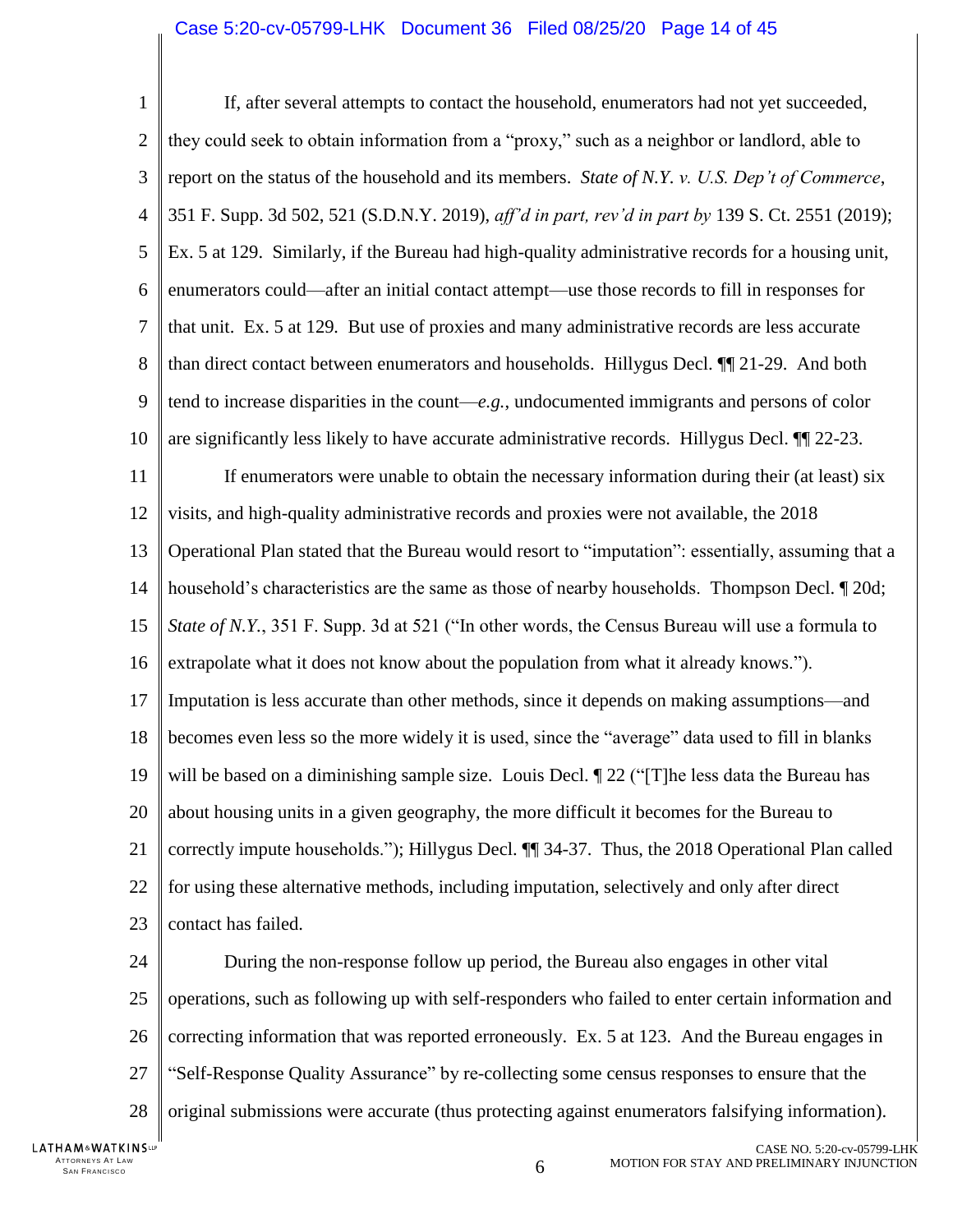1  $\overline{2}$ 3 *Id.* In all, the 2018 Operational Plan specified that the Bureau would require eleven and a half weeks for the various aspects of non-response follow up. Ex. 15 at 43-44 (2020 Detailed Operational Plan For Nonresponse Followup, Version 2.0).

<span id="page-14-0"></span>4

#### $2.$ **Data processing**

5 6 7 8 9 10 11 12 13 14 15 16 17 18 19 20 21 22 23 24 25 26 The 2018 Operational Plan also detailed how the Bureau would engage in data processing. Once the raw data is collected, it must be processed in order to be usable. *See* Louis Decl. ¶¶ 15, 25-28. Experts at the Bureau must perform a wide variety of operations designed to transform written responses into computer-readable code, weed out redundant data, detect and fix over- or under-counts among groups, and generally identify errors, check for accuracy, and ensure that the data collected rises to the quality level of useful information that can reliably form the basis of apportionment, redistricting, and a host of federal, state, municipal, and private activities. *Id.* As just one example, once outlier data is identified, Bureau staff must devote time and resources to determining whether it is idiosyncratic or a marker for a more general problem, decide if it can be fixed or the data adjusted, and then revisit the resulting data looking for new and additional issues. *Id.* ¶ 28. The 2018 Operational Plan afforded the Bureau five months to process data for congressional reapportionment, and an additional three months to process census data for redistricting. And, in accordance with statutory deadlines set out in the Census Act, the Bureau planned to report apportionment data to the President by December 31, 2020, and redistricting data to the states by April 1, 2021. Ex. 5 at 9; *see* 13 U.S.C. § 141 (designating December 31, 2020, nine months after "the census day" of April 1, 2020, as the date to report apportionment data to the President, and April 31, 2021, as the date to report redistricting data). **B. In Response to the Pandemic, the Bureau Issued the COVID-19 Plan** On March 10, 2020, in accordance with the 2018 Operational Plan, the Bureau began to accept self-responses on its website. *See* Mike Schneider, *Census Bureau Site Goes Live As Counting Begins in Earnest* (Mar. 10, 2020). <sup>2</sup> Then, the COVID-19 pandemic surged and lockdowns became nearly universal. The Bureau was forced to confront the fact that the 2020

28

27

<span id="page-14-3"></span>2 [https://apnews.com/3fc59096ab138fdd4795386a2987c573.](https://apnews.com/3fc59096ab138fdd4795386a2987c573)

<span id="page-14-2"></span><span id="page-14-1"></span>Census could not proceed as usual. On March 18, the Bureau announced it would suspend all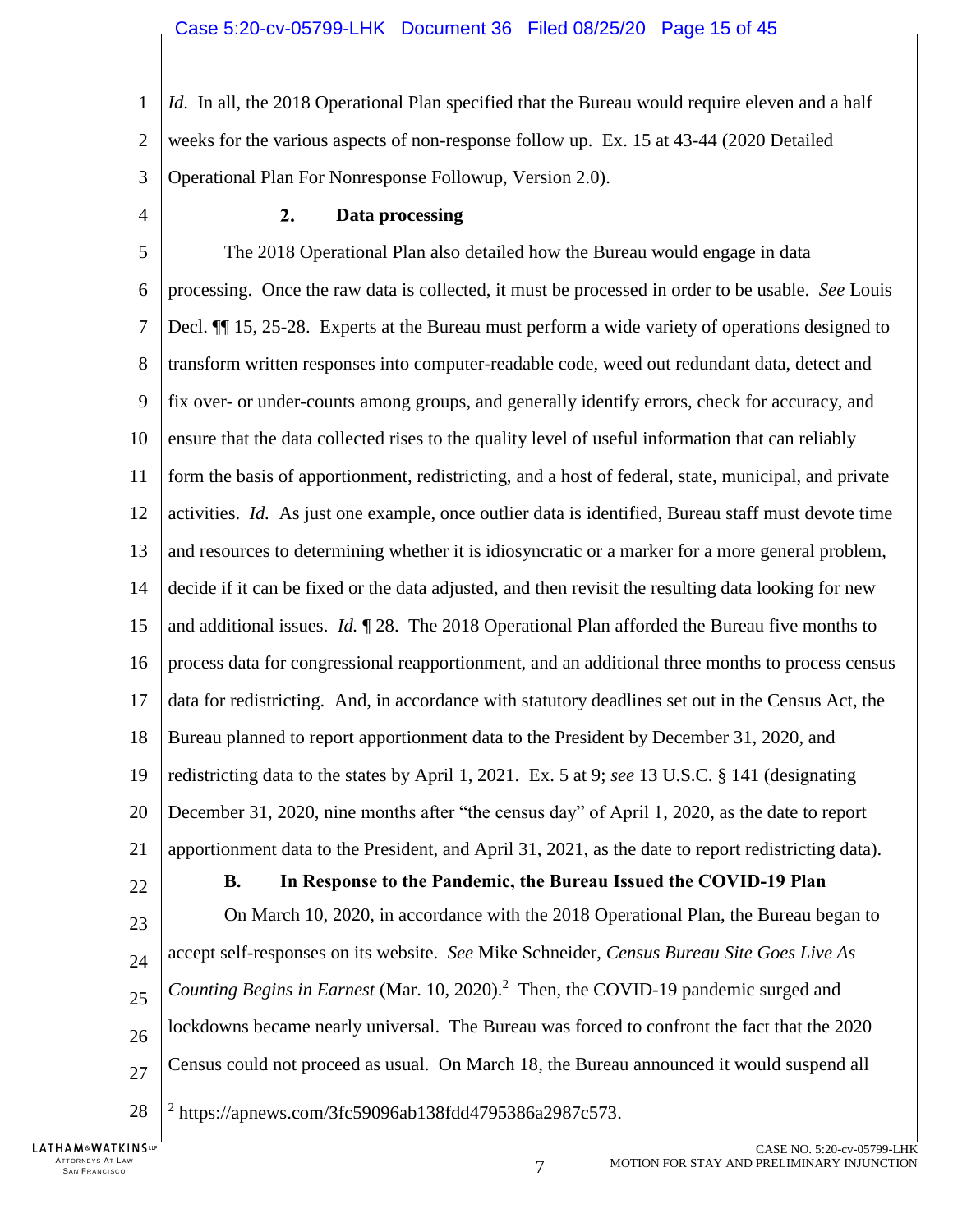| $\mathbf{1}$     | field operations for two weeks to "protect the health and safety of the American public." Press        |
|------------------|--------------------------------------------------------------------------------------------------------|
| $\overline{2}$   | Release, U.S. Census Bureau Director Steven Dillingham on Operational Updates, Release No.             |
| 3                | CB20-RTQ.08 (Mar. 18, 2020). <sup>3</sup> That suspension was extended for an additional two weeks.    |
| $\overline{4}$   | Press Release, Census Bureau Update on 2020 Field Operations, Release No. CB20-RTQ.14                  |
| 5                | (Mar. 28, 2020). $4$ During these suspensions, the Bureau halted all training and hiring of the        |
| 6                | hundreds of thousands of enumerators it needed to conduct non-response follow up, froze all            |
| $\boldsymbol{7}$ | background checks and fingerprinting required for hiring, and decreased office staff at regional       |
| 8                | centers responsible for processing mail-in self-response forms and the Bureau's call centers. See      |
| 9                | Michael Wines, It's the Official Start to the 2020 Census. But No One Counted on a Pandemic,           |
| 10               | N.Y. Times (Apr. 3, 2020). <sup>5</sup> The Bureau was also unable to conduct other crucial operations |
| 11               | such as counting individuals experiencing homelessness, and delivering self-response forms to          |
| 12               | remote communities. See Ex. 12 at 2 (August 17 Review of Operational Plan).                            |
| 13               | On April 13, 2020, Director Dillingham and Secretary Ross amended the 2018                             |
| 14               | Operational Plan to "[e]nsure a complete and accurate count of all communities," "[p]rotect the        |
| 15               | health and safety of the American public and Census Bureau employees," and "[i]mplement                |
| 16               | guidance from federal, state, and local authorities regarding COVID-19." Ex. 3 at 1 (April 13)         |
| 17               | COVID-19 Plan Statement); Ex. 4 at 1 (COVID-19 Plan Operational Adjustments Timeline).                 |
| 18               | The amended plan shifted the timeline for data-collection and data-processing operations, to           |
| 19               | account for the delays caused by the pandemic. Under that COVID-19 Plan, the Bureau did not            |
| 20               | shorten any of those operations; it merely moved the timeline for their accomplishment deeper          |
| 21               | into the year in light of the pandemic.                                                                |
| 22               | For instance, the deadline for self-response, which was originally set to close July 31,               |
| 23               | 2020, was changed to allow private households to submit data until October 31. Ex. 4 at 1.             |
| 24               | Non-response follow up—originally set to begin May 13, 2020 and conclude July 31—was                   |
| 25               |                                                                                                        |
| 26               | <sup>3</sup> https://www.census.gov/newsroom/press-releases/2020/operational-update.html.              |
| 27               | https://www.census.gov/newsroom/press-releases/2020/update-on-2020-census-field-<br>operations.html.   |

<span id="page-15-2"></span><span id="page-15-1"></span>28 || <sup>5</sup> https://www.nytimes.com/article/census-2020.html.

<span id="page-15-0"></span> $\parallel$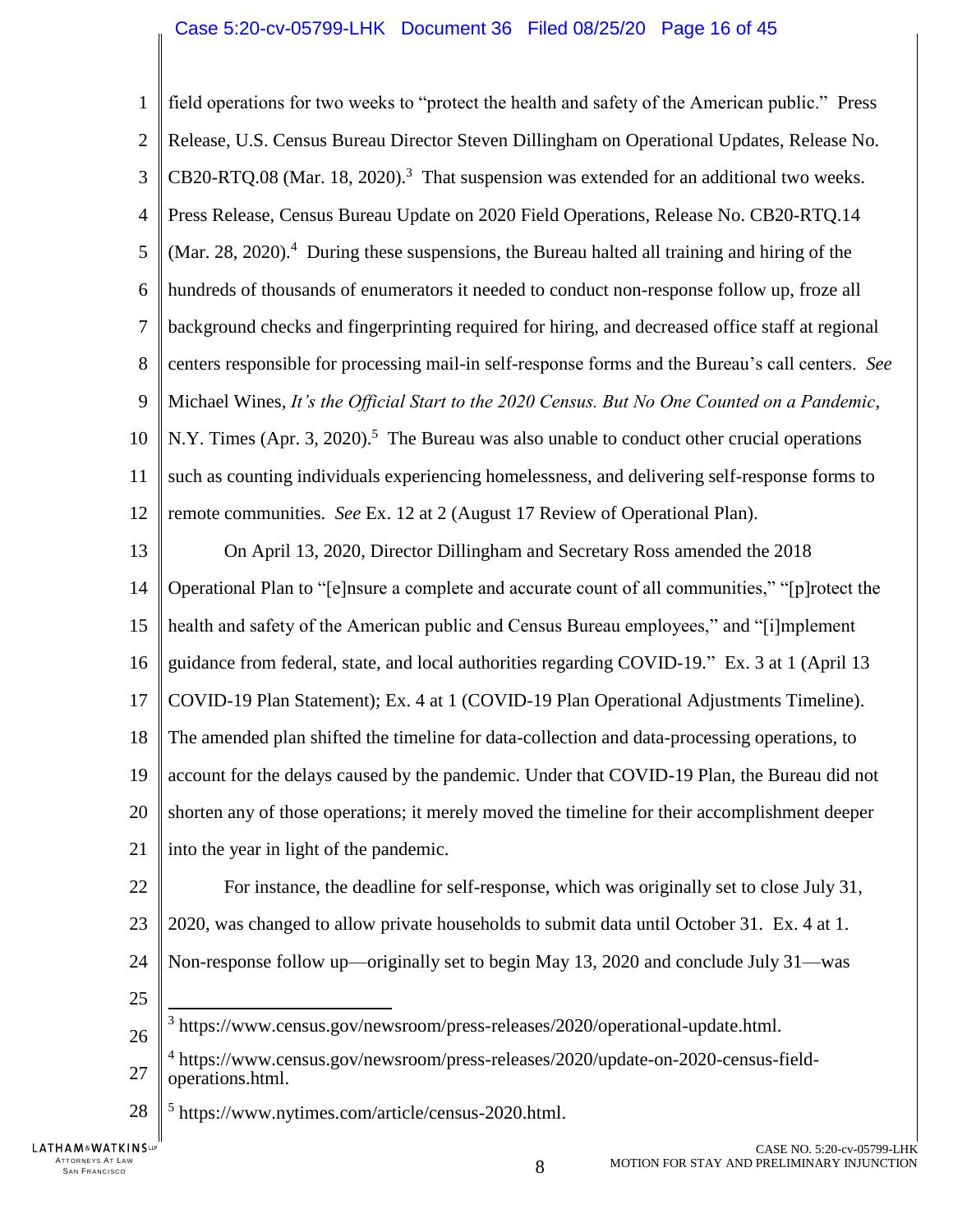1  $\overline{2}$ 3 shifted to begin on August 11 and conclude October 31. Ex. 4 at 2. This change preserved the same total time for the crucial non-response follow up process. Ex. 7 at 2-6 (June 2020 GAO Census Report) (detailing changes).

4 5 6 7 8 9 10 11 In fact, the timelines in the COVID-19 Plan differed from those in the 2018 Operational Plan in only one material respect: The Bureau granted itself an additional month to process data for apportionment (six months rather than five), recognizing the difficulties that the pandemic had introduced. Ex. 4 at 3; Hillygus Decl.  $\P\P$  16-17 (detailing difficulties introduced by COVID-19).To that end, the COVID-19 Plan gave the Bureau until April 2021 to report statepopulations to the President. *See* Ex. 4 at 2 (stating that under "New Schedule" the Bureau will deliver apportionment counts to the President "by April 30, 2021"). The following chart summarizes the timeline shifts in the COVID-19 Plan:



<span id="page-16-0"></span>21 22 23 24 25 26 27 28 Because this new timeline necessarily extended into 2021, Secretary Ross and Director Dillingham requested that Congress formally extend the December 31, 2020 statutory deadline for reporting the state-populations to the President, and the March 30, 2021 statutory deadline for delivering redistricting data to the states. The President publicly took the position that an extension of the statutory deadlines was appropriate, but not necessary, for the Bureau to shift its operational and data-delivery timelines. *See* Hansi Lo Wang, *Trump Officials Ask To Delay* 

TTORNEYS AT LAW  $9$ 

ATTORNEYS AT LAW<br>SAN FRANCISCO

**LATHAM**<sup>&</sup>WATKINSLP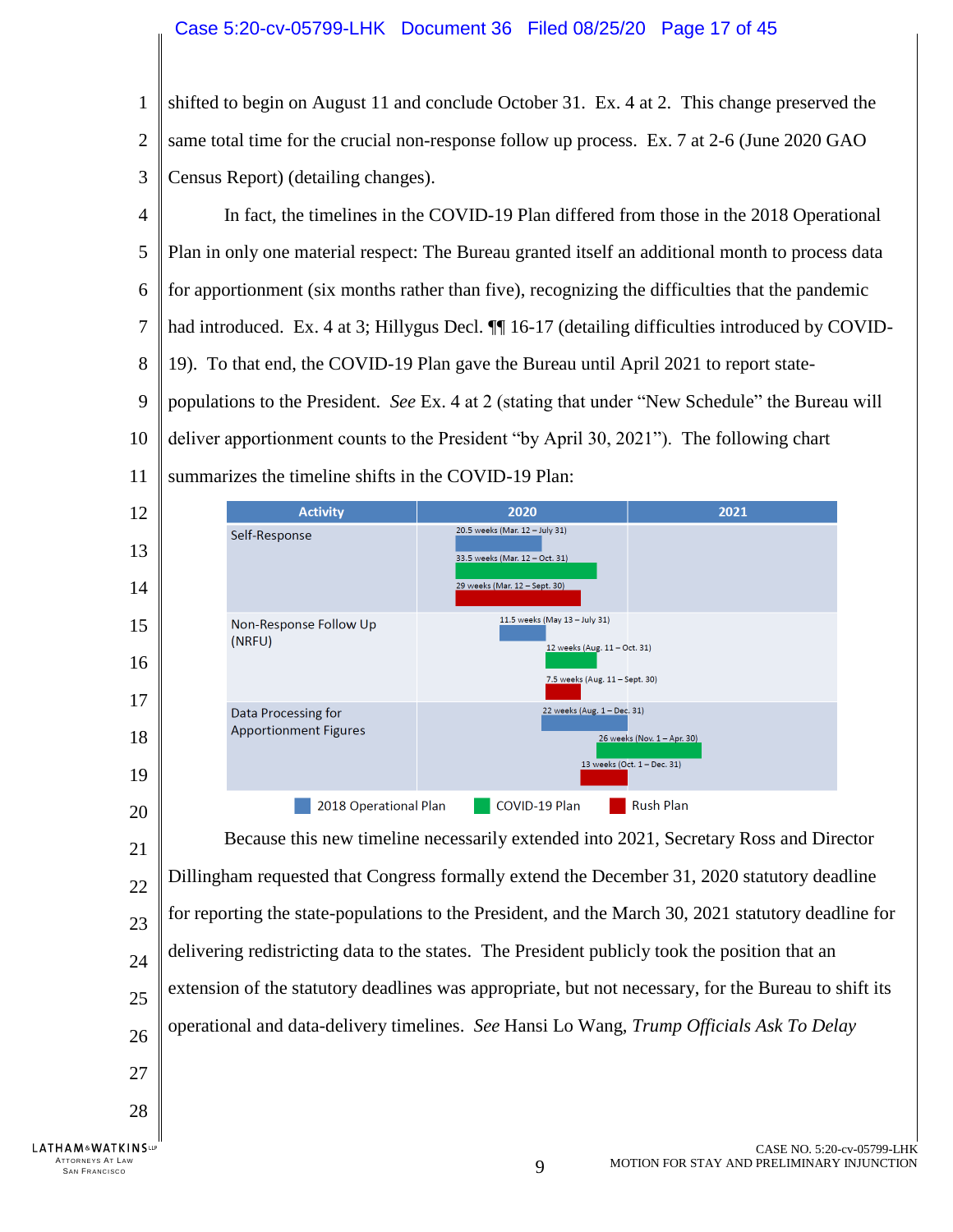1  $\overline{2}$ 3 *Census Data For Voting Districts, House Seats*, NPR (Apr. 13, 2020). 6 In the President's words: "I don't know that you even have to ask them [Congress]. This is called an act of God. . . . They have to give it. I think 120 days isn't nearly enough." *Id.*

4 5 6 7 8 9 10 11 12 13 14 15 16 17 Without awaiting any action from Congress, the Bureau immediately began implementing the COVID-19 Plan, and continued to do so through the end of July. For instance, the Bureau did not undertake any non-response follow-up in most of the country between May 13 and July 31, the original timeframe in the 2018 Operational Plan. Ex. 4 at 3. Instead, the Bureau "soft-launched" door-knocking in a few regions in mid-July, and did not even plan to begin door-knocking across most of the country until August 9, 2020. Press Release, U.S. Census Bureau, *Door-to-Door Visits Begin Nationwide for 2020 Census* (Aug. 11, 2020). <sup>7</sup> The Bureau continually communicated to the public and local partners that self-responses would be accepted until October 31, and non-response follow up would continue until at least that date. Ex. 3 at 2; Ex. 4 at 1-2. Meanwhile, top Bureau officials repeatedly recognized that meeting the original deadlines set out in the 2018 Operational Plan—including the December 31 statutory deadline would be impossible. In late May, Tim Olson, head of field operations for the 2020 Census, stated "[w]e have passed the point where we could even meet the current legislative requirement

18 of December 31. We can't do that anymore." Nat'l Conf. of Am. Indians, 2020 Census

19 Webinar: American Indian/Alaska Native, YouTube (May 26, 2020).<sup>8</sup> Similarly, on July 8, Al

20 Fontenot, Jr., another top Bureau official, affirmed that the Bureau is "past the window of being

- 21 able to get" accurate counts to the President by December 31, 2020. U.S. Census Bureau,
- 22 Operational Press Briefing – 2020 Census Update at 21 (July 8, 2020).<sup>9</sup> Relying on these
- 23
- 24  $\overline{a}$ 6 [https://www.npr.org/2020/04/13/833546675/trump-officials-ask-to-delay-census-data-for](https://www.npr.org/2020/04/13/833546675/trump-officials-ask-to-delay-census-data-for-voting-districts-house-seats)[voting-districts-house-seats.](https://www.npr.org/2020/04/13/833546675/trump-officials-ask-to-delay-census-data-for-voting-districts-house-seats)
- <span id="page-17-0"></span>25 26 7 https://www.census.gov/newsroom/press-releases/2020/door-to-door-visits-beginnationwide.html.
- 27 8 https://www.youtube.com/watch?v=F6IyJMtDDgY.
- <span id="page-17-1"></span>28 <sup>9</sup> https://www.census.gov/content/dam/Census/newsroom/press-kits/2020/news-briefingprogram-transcript-july8.pdf.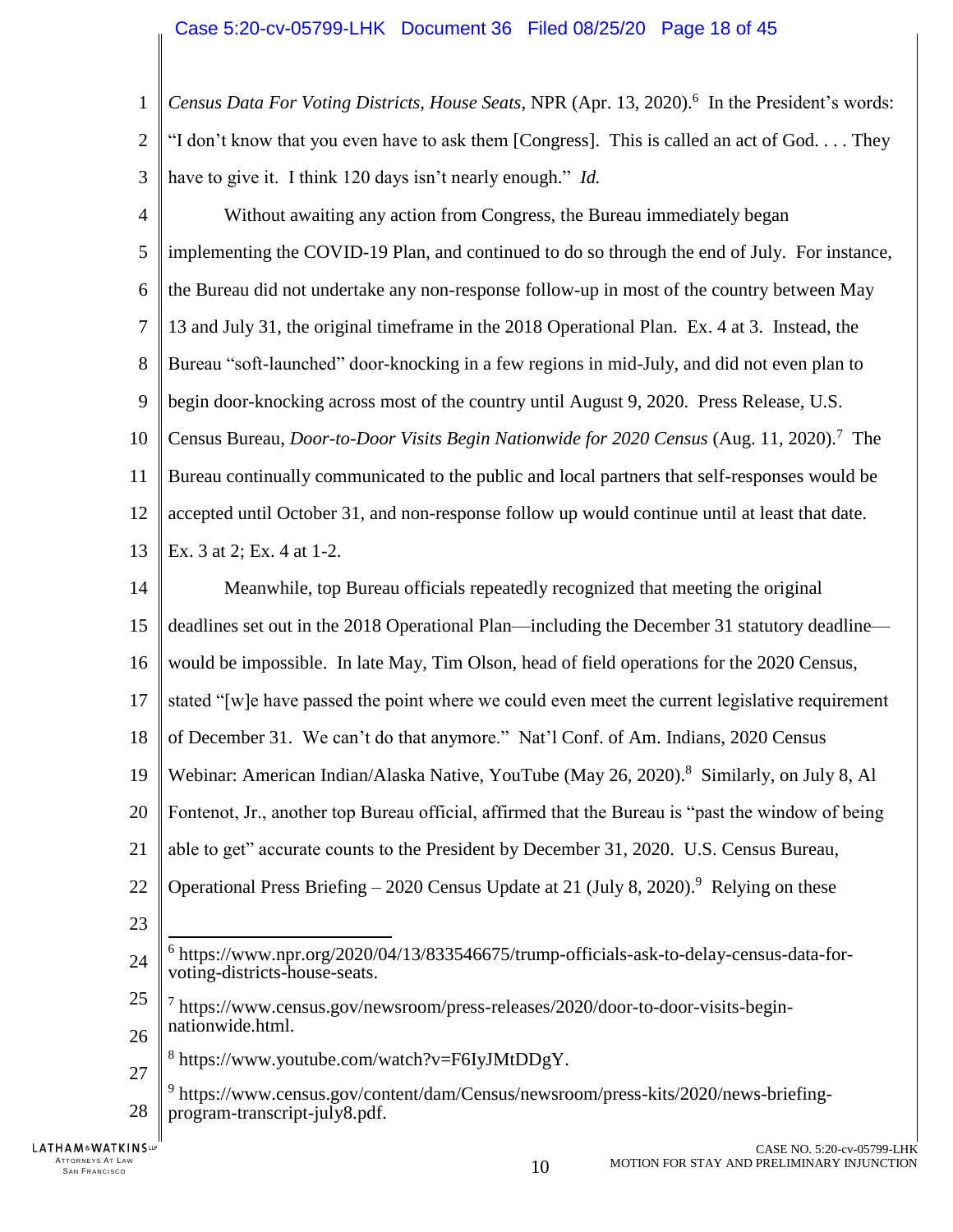### Case 5:20-cv-05799-LHK Document 36 Filed 08/25/20 Page 19 of 45

1  $\mathcal{D}_{\mathcal{L}}$ 3 4 statements—and the Bureau's actions—Plaintiffs publicized the changes to the plan deadlines, letting constituents and members know that households had until October 31, 2020 to selfrespond. *See, e.g.*, Gyamfi Decl. ¶¶ 12-13; Green Decl. ¶ 14; Briggs Decl. ¶¶ 12-14; Stewart Decl. ¶ 11; M. Garcia Decl. ¶ 14.

<span id="page-18-0"></span>5

### **C. Defendants Blindside Everyone with the Rush Plan**

6 7 8 9 10 11 12 On July 21, while the Bureau was well into the implementation of its COVID-19 Plan, President Trump issued a Presidential Memorandum, declaring that it was the administration's policy to remove undocumented persons from the apportionment count, and ordering Secretary Ross to estimate the number of undocumented persons in the United States when reporting total population counts to the President for purposes of apportionment. Memorandum on Excluding Illegal Aliens From the Apportionment Base Following the 2020 Census, (the "Apportionment Exclusion Order").

13 14 15 16 17 The first suggestion that Defendants would depart from the COVID-19 Plan came just nine days later, when the Bureau removed notifications on its website that non-responsive households would have until October 31 to respond, and that it would engage in non-response follow up until that date. *Cf.* Ex. 8 (July 30 Operational Adjustments Timeline), *with* Ex. 9 (July 31 Operational Adjustments Timeline).

18 19 20 21 22 23 24 25 26 27 28 The following Monday, on August 3, 2020, Defendants abandoned the COVID-19 Plan and announced the Rush Plan, with dramatically shortened timelines for multiple operations. *See*  Ex. 1 (August 3 Rush Plan Statement). The Rush Plan took the form of a statement from Director Dillingham, and called for the Bureau to complete eight and a half months of data collection and data processing in half the time. The Rush Plan shortens the time under which households are entitled to self-respond by a full month, providing that mail-in responses postmarked after September 30—which previously would have been timely until the October 31 deadline—will no longer be counted. *Id.* The Rush Plan similarly shortens the period for nonresponse follow up from October 31 to September 30, despite the fact that enumerators did not begin knocking on doors in most communities until early August. Ex. 2 at 3 (Rush Plan Operational Timeline). And the Rush Plan shortens the data-processing time to three months—

LATHAM&WATKINSLP ATTORNEYS AT LAW<br>SAN FRANCISCO TTORNEYS AT LAW  $11$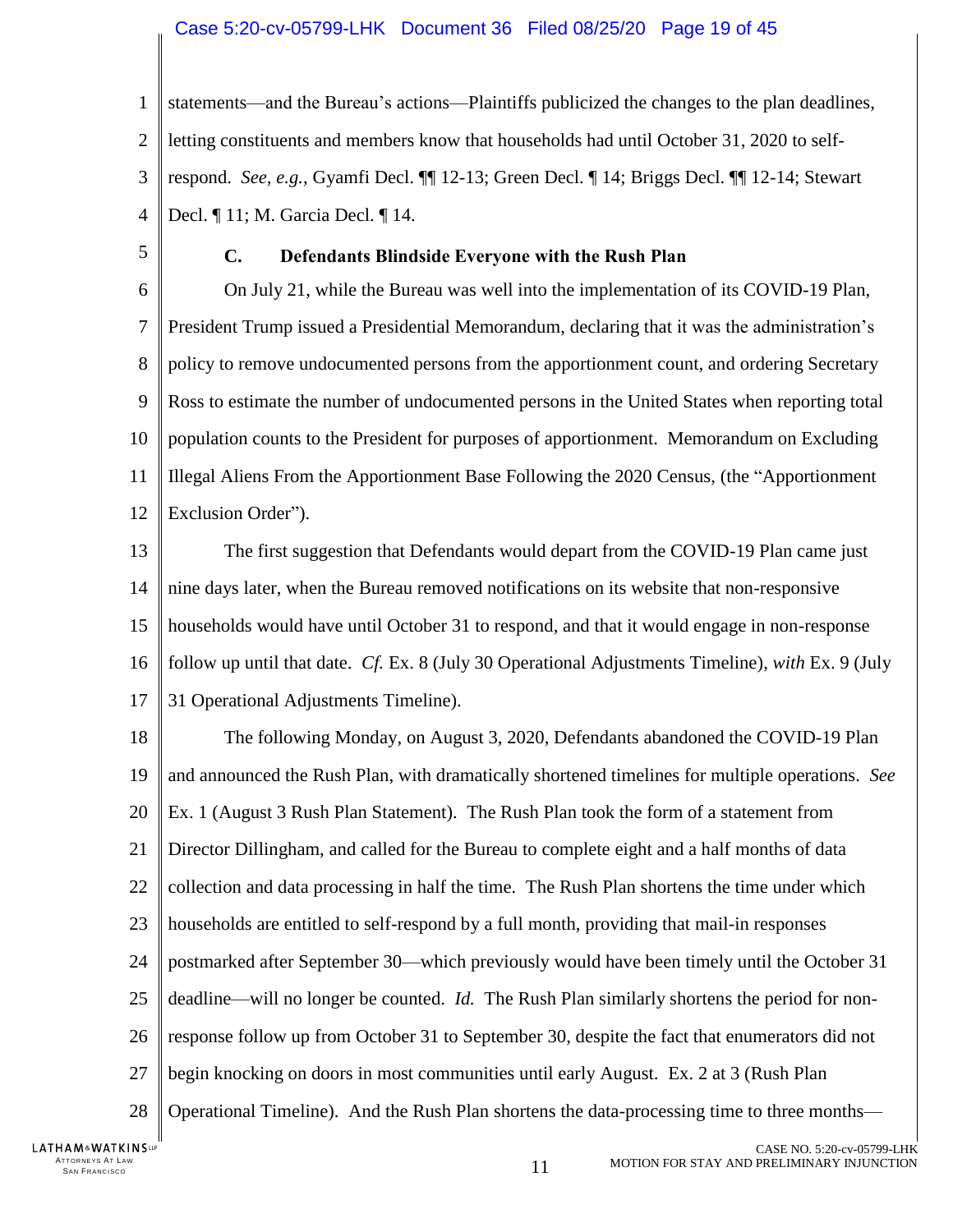### Case 5:20-cv-05799-LHK Document 36 Filed 08/25/20 Page 20 of 45

1  $\overline{2}$ 3 4 5 6 7 two months less than the Bureau deemed necessary under the COVID-19 Plan and a month less than the Bureau had deemed necessary even under the 2018 Operational Plan. *Id.; supra* at 8-9. In its later elaborations on the Rush Plan, the Bureau has appeared to entirely omit several dataprocessing operations that it had previously determined were necessary to ensure an accurate census. Louis Decl. ¶¶ 30-34. The Rush Plan ultimately calls for the Bureau to complete data collection and data processing by December 31, 2020—four months earlier than the COVID-19 Plan, and in time to guarantee President Trump receives the reapportionment data. Ex. 1.

8 9 10 11 12 13 14 15 16 17 Director Dillingham's three-page statement did not explain why Defendants decided to suddenly abandon the COVID-19 Plan; why the Bureau no longer believed the timelines set out in the COVID-19 Plan (which preserved, for each operation, at least the amount of time called for in the 2018 Operational Plan) were necessary to ensure an accurate count; or how, if at all, the Bureau intends to communicate those shortened deadlines to private households. And although the Rush Plan alluded to the December 31 statutory deadline for delivering apportionment counts to the President, Director Dillingham's statement did not explain why the Bureau now believed that an accurate count could be accomplished by that date—or why the previous statements by officials throughout the summer saying the exact opposite were wrong. *Id.* 

<span id="page-19-0"></span>18 19 20 21 22 23 24 25 26 The sudden decision to scrap the COVID-19 Plan and issue the Rush Plan surprised Bureau officials as well as the public. An official at the Government Accountability Office (GAO) confirmed that Bureau officials were given "hours rather than days or weeks" to adjust their plans and prepare to finish data-collection by September. Hansi Lo Wang, *'Not Enough Time': Census*  Workers Fear Rushing Count Could Botch Results, NPR (Aug. 11, 2020).<sup>10</sup> Four former Census Bureau Directors—who had publicly endorsed the COVID-19 Plan—issued a statement saying that failing to extend census operations through April 30, 2021 "will result in seriously incomplete enumerations in many areas across our country." Press Release, Former Census Bureau Directors,  $\overline{\phantom{a}}$ <sup>10</sup> https://www.npr.org/2020/08/11/901202892/not-enough-time-census-workers-fear-rushing-

27 count-could-botch-results.

28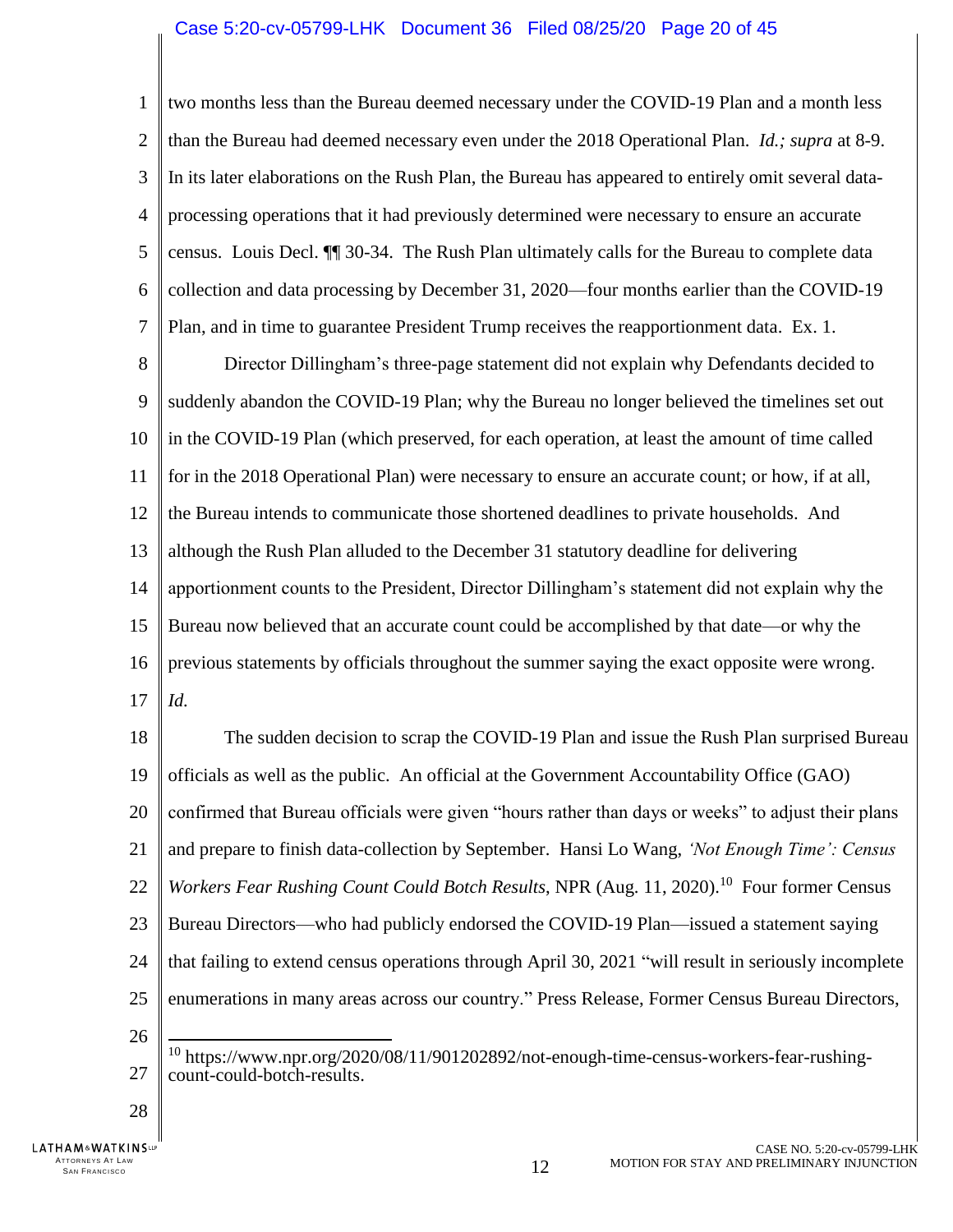1  $\overline{2}$ 3 4 5 6 7 8 9 10 11 *On the Importance of Extending the 2020 Census Statutory Deadlines to Achieve a Fair and Accurate Enumeration of the United States* (Aug. 4, 2020). 11 These former Directors further asserted that the end result of the shortening "will be under-representation of those persons that NRFU was expected to reach, and at even greater rates for traditionally hard-to-count populations and over-representation of all other populations with potentially extreme differential undercounts." *Id.* Even the Bureau's own field workers confirmed the Rush Plan's disastrous nature, with one current census supervisor stating "[t]here's just not enough time to do all the work that needs to be done," while another asked, "'Are we working on the same team?" because "[i]t does not feel like we have the same mission in mind. We're trying to get a complete count. I'm not sure everyone on the team has the same mission." Hansi Lo Wang, *'Not Enough Time': Census Workers Fear Rushing Count Could Botch Results*, NPR (Aug. 11, 2020). 12

12 13 14 15 16 The Bureau's decision shocked Congress as well, which opened multiple investigations into Defendants' decision and referred the matter to the Department of Commerce's Inspector General. *See* Ex. 11 (August 10 Referral to Office of Inspector General). The President of the American Statistical Association, a coalition of prominent businesses, a group of 450 nonpartisan philanthropic organizations, and prominent civil-rights groups similarly condemned the plan.<sup>13</sup>

17

# <span id="page-20-0"></span>**III. LEGAL STANDARD**

- 18 Plaintiffs seeking a preliminary injunction must establish that (1) they are likely to
- 19 succeed on the merits, (2) they are likely to suffer irreparable harm absent preliminary relief, (3)
- 20 the balance of equities tips in their favor, and (4) an injunction would be in the public interest.
- 21

- 23 <sup>12</sup> https://www.npr.org/2020/08/11/901202892/not-enough-time-census-workers-fear-rushingcount-could-botch-results.
- 24

<span id="page-20-2"></span><span id="page-20-1"></span><sup>13</sup> *See* Hansi Lo Wang (@hansilowang), Twitter (Aug. 5, 2020),

- 25 26 https://twitter.com/hansilowang/status/1291198017882796034 ("There is no scientific rationale to curtail the data-collection period for this constitutionally mandated activity, and the premature cessation of census enumeration will produce flawed counts."); Letter from U.S. Philanthropy
- 27 Leaders to Sec'y Ross & Dir. Dillingham (Aug. 5, 2020), https://funderscommittee.org/wpcontent/uploads/2020/08/Letter-Philanthropic-Leaders-on-Census-Being-Cut-Short-8-5.pdf;

<span id="page-20-4"></span>28 Press Release, Leadership Conf. on Civ. & Human Rights, Trump Plans to Sabotage 2020 Census by Cutting Short Operations (July 31, 2020), https://civilrights.org/2020/07/31/trump-

plans-to-sabotage-2020-census-by-cutting-short-operations/.

<span id="page-20-3"></span><sup>22</sup>  $\overline{\phantom{a}}$ <sup>11</sup> https://www.documentcloud.org/documents/7013550-Aug-4-2020-Statement-By-Former-U-S-Census-Bureau.html.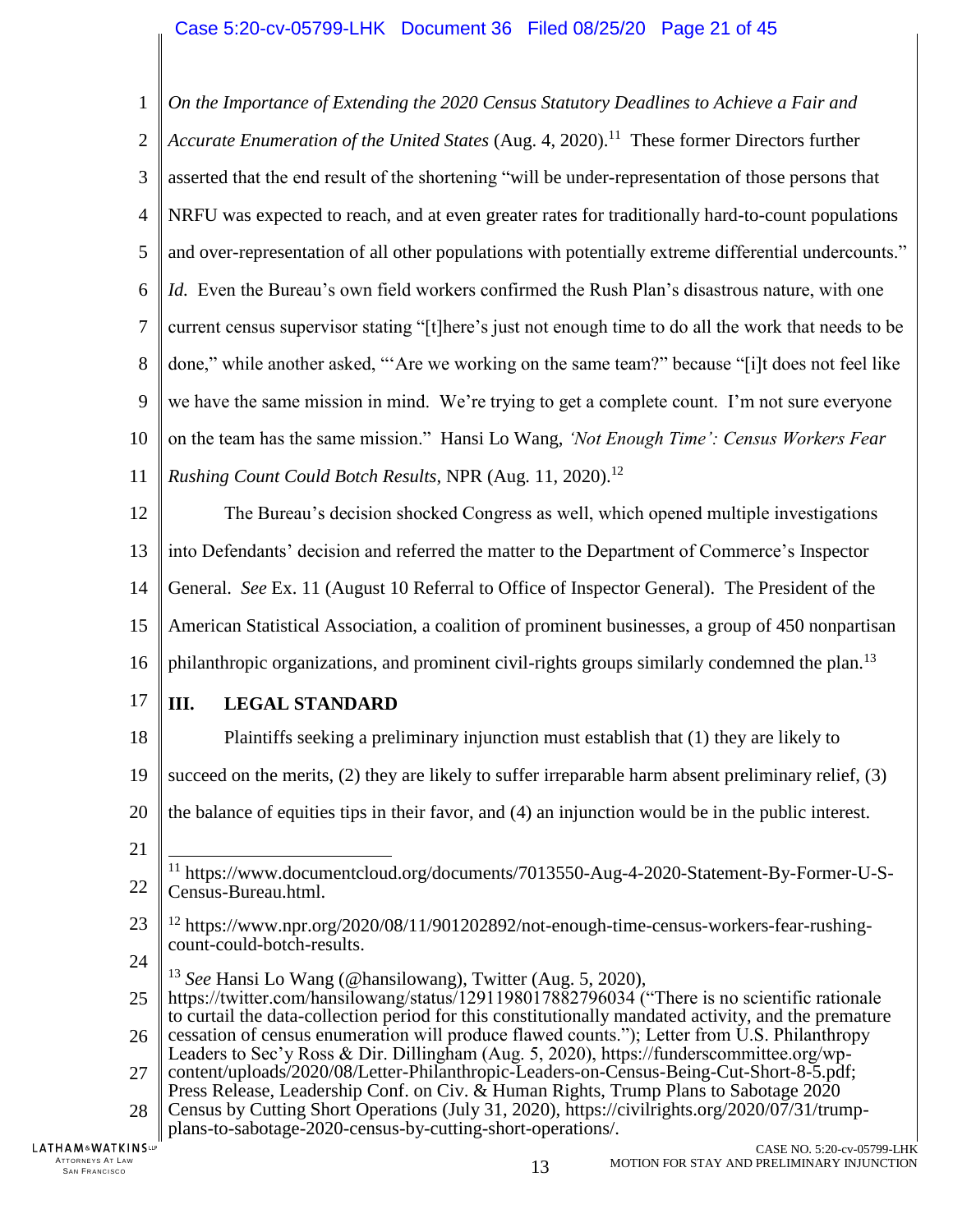<span id="page-21-9"></span><span id="page-21-8"></span><span id="page-21-4"></span><span id="page-21-3"></span>1  $\overline{2}$ 3 4 5 6 7 8 9 10 11 12 13 14 15 *See Winter v. Nat. Res. Def. Council, Inc.*, 555 U.S. 7, 20 (2008); *Am. Trucking Ass'n, Inc. v. City of L.A.*, 559 F.3d 1046, 1052 (9th Cir. 2009). The Ninth Circuit uses a "sliding scale" approach, under which "a stronger showing of one element may offset a weaker showing of another." *Pimentel v. Dreyfus*, 670 F.3d 1096, 1105 (9th Cir. 2012) (citation omitted). Thus, if Plaintiffs establish irreparable harm and the "balance of hardships tips *sharply* in [their] favor," they need "only show that there are 'serious questions going to the merits.'" *Shell Offshore, Inc. v. Greenpeace, Inc.*, 709 F.3d 1281, 1291 (9th Cir. 2013) (citation omitted); *see also All. for Wild Rockies v. Cottrell,* 632 F.3d 1127, 1131 (9th Cir. 2011) ("a stronger showing of irreparable harm to plaintiff might offset a lesser showing of likelihood of success on the merits"). The "factors considered" when determining whether to issue a stay of agency action under the APA "substantially overlap with the *Winter* factors for a preliminary injunction." *City of S.F. v. U.S. Citizenship & Immigration Servs.*, 408 F. Supp. 3d 1057, 1078 (N.D. Cal. 2019); *see* 5 U.S.C. § 705. **IV. DISCUSSION A. Plaintiffs are Likely to Succeed on the Merits**

<span id="page-21-11"></span><span id="page-21-10"></span><span id="page-21-5"></span><span id="page-21-2"></span><span id="page-21-1"></span><span id="page-21-0"></span>

<span id="page-21-6"></span>16 1. **The Rush Plan is a final agency action that violates the APA** 17 The Administrative Procedure Act requires courts to set aside final agency action that is 18 "arbitrary, capricious, an abuse of discretion, or otherwise not in accordance with law." 5 U.S.C. 19  $\S 706(2)$ (A). Under that standard, an agency must "examine the relevant data and articulate a 20 satisfactory explanation for its action including a rational connection between the facts found and 21 the choice made." *Motor Vehicle Mfrs. Ass'n of U.S., Inc. v. State Farm Mut. Auto. Ins. Co*., 463 22 U.S. 29, 43 (1983) (citation omitted). And in evaluating an agency's rationale for its actions, 23 courts will "[c]onsider[] only contemporaneous explanations." *Dep't of Homeland Sec. v.*  24 *Regents of Univ. of Cal.*, 140 S. Ct. 1891, 1909 (2020). An agency's change in policy may be 25 "arbitrary and capricious" when it "rests upon factual findings that contradict those which 26 underlay its prior policy; or when its prior policy has engendered serious reliance interests that 27 must be taken into account." *See Perez v. Mortg. Bankers Ass'n*, 575 U.S. 92, 106 (2015). Relatedly, agency action is necessarily arbitrary and capricious if the agency "entirely failed to 28

<span id="page-21-7"></span>LATHAM&WATKINSLP ATTORNEYS AT LAW<br>SAN FRANCISCO TTORNEYS AT LAW  $14$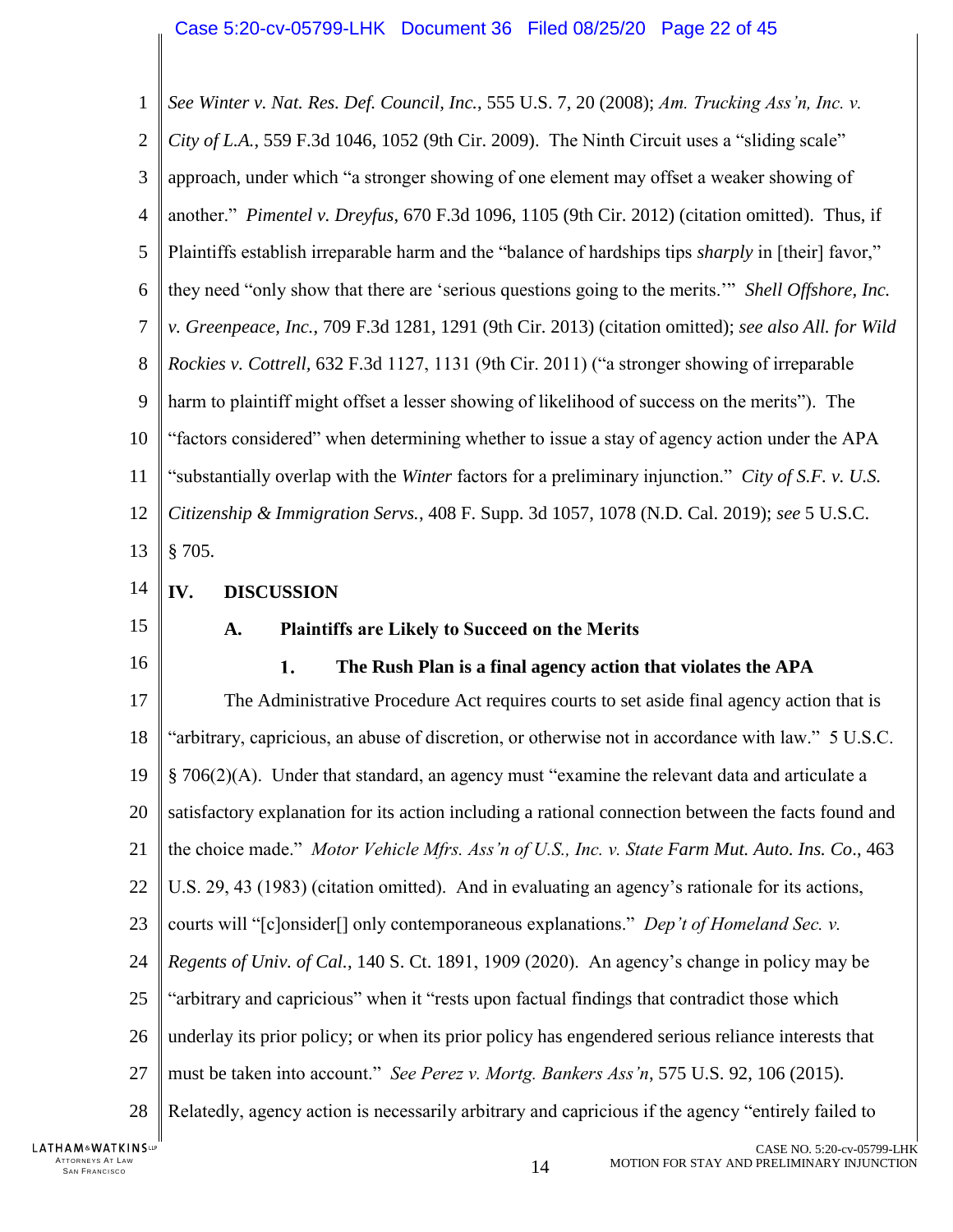### Case 5:20-cv-05799-LHK Document 36 Filed 08/25/20 Page 23 of 45

1  $\mathcal{D}_{\mathcal{L}}$ 3 4 consider an important aspect of the problem." *Id.* And, in order to permit effective judicial review, an agency "must 'disclose the basis' of its action." *Dep't of Commerce*, 139 S. Ct. at 2573. When an agency offers an explanation that is "contrived" or pretextual, that explanation cannot justify the agency's action. *Id.* at 2575.

5 6 7 8 9 10 11 12 13 14 15 16 The Rush Plan violates the APA in all of these respects. Defendants failed to provide any contemporaneous explanation why this shortened timeline was necessary, or how the new timeline could possibly produce an accurate count—particularly given the Bureau's previous findings that more time was required due to the (still surging) pandemic. Defendants failed to consider key aspects of the problem, including how the revised timeline could feasibly produce anything close to an accurate count given current conditions as well as the public's reliance on the previously announced deadlines. And any post-hoc attempt to use the statutory deadline as a cover for these patent failures would be pretextual and unjustified in its own right. There is every reason to think that the Rush Plan was designed to ensure that apportionment data is presented to the President Trump while he remains in office, so that *this* administration—not a potential successor—can carry out the Apportionment Exclusion Order. The Rush Plan's many failures fall far short of what the APA demands.

<span id="page-22-0"></span>17

### <span id="page-22-1"></span>**a. The Rush Plan is final agency action**

18 19 20 21 22 23 For an agency action to be "final" under the APA, it must mark the "consummation of the agency's decisionmaking process" and be one "by which rights or obligations have been determined or from which legal consequences will flow." *Bennett v. Spear*, 520 U.S. 154, 178 (1997). The Rush Plan satisfies both requirements. *See New York*, 351 F. Supp. 3d at 645 (noting government's concession that adding citizenship question to census was final agency action).

24 25 26 27 28 The Rush Plan had every indicia of finality. It made clear that the dates outlined in the COVID-19 Plan would no longer be followed; that it was "announcing updates to our plan"; and that the "Census Bureau's new plan" would now govern. Ex. 1 at 1; *see Or. Nat. Desert Ass'n v. U.S. Forest Serv.*, 465 F.3d 977, 985 (9th Cir. 2006) ("It is the effect of the action and not its label that must be considered," and finality must thus "be interpreted 'in a pragmatic way.""

LATHAM&WATKINSLP ATTORNEYS AT LAW<br>SAN FRANCISCO TTORNEYS AT LAW  $15$  and the set of the set of the set of the set of the set of the set of the set of the set of the set of the set of the set of the set of the set of the set of the set of the set of the set of the set o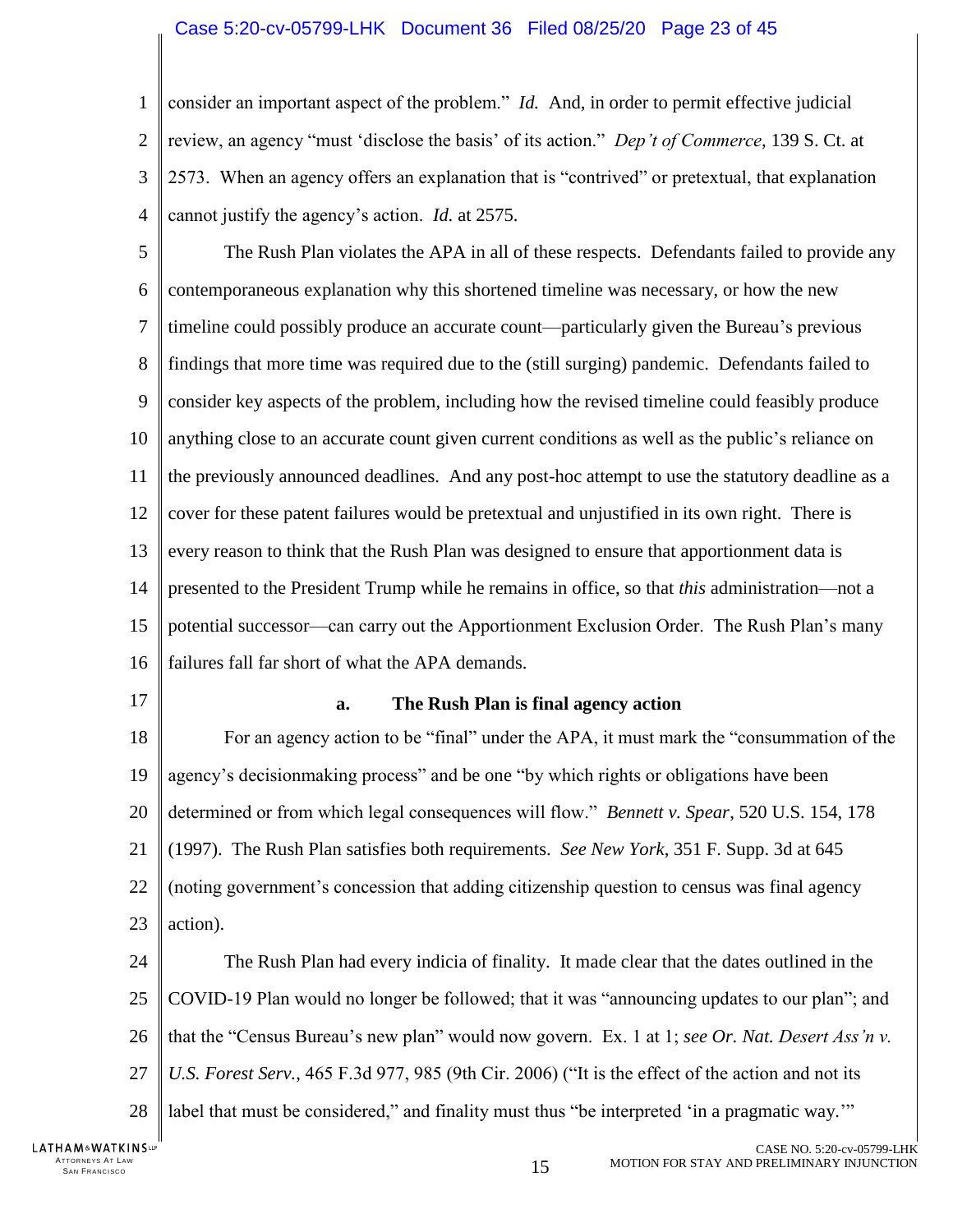1  $\overline{2}$ 3 4 5 6 7 (citations omitted)). The Rush Plan also directly affected rights and obligations. It changed the deadline for self-responses, such that persons who previously had until October 31, 2020 to submit their responses would now have only until September 30, 2020. *See id.* at 987 (it is enough that agency action "fix *some* legal relationship as a consummation of the administrative process" (citation omitted)). And the legal consequences of a truncated census count (as detailed throughout this motion) are hard to overstate: the census results will affect apportionment, funding, and myriad other critical decisions for the next decade. *See supra* at 3-4.

<span id="page-23-0"></span>8

9

### **b. Defendants failed to adequately explain why the census should be shortened**

10 11 12 13 14 15 16 17 18 Neither the Rush Plan nor any other contemporaneous document explains why the Bureau suddenly saw fit to cut the count short. The Court can search the Rush Plan, and the Director's contemporaneous statement, in vain for an explanation—there is none. In short, Defendants completely failed to articulate "a rational connection between the facts found and the choice made." *Dep't of Commerce,* 139 S. Ct. at 2569 (quoting *Motor Vehicle Mfrs.*, 463 U.S. at 43); *see also Wilderness Watch, Inc. v. U.S. Fish & Wildlife Serv.*, 629 F.3d 1024, 1037 (9th Cir. 2010) (holding that agency action approving building of water structures violated APA, where "the key question—whether water structures were necessary at all—remains entirely unanswered and unexplained by the record").

<span id="page-23-3"></span><span id="page-23-2"></span><span id="page-23-1"></span>19 20 21 22 23 24 25 26 27 These explanatory failures are particularly egregious because of what came before. Agencies may change their policy positions, but they must give a reasoned explanation for doing so, and that means the agency must "'display awareness that it is changing position' . . . and 'show that there are good reasons for the new policy.'" *Encino Motorcars, LLC v. Navarro*, 136 S. Ct. 2117, 2125-26 (2016) (quoting *FCC v. Fox Television Stations, Inc.*, 556 U.S. 502, 515 (2009)); *see also Organized Vill. of Kake v. U.S. Dep't of Agric.*, 795 F.3d 956, 968 (9th Cir. 2015) (vacating agency action that "rest[ed] upon factual findings that contradict those which underlay its prior policy," and where agency failed to "provide a 'reasoned explanation for disregarding' the 'facts and circumstances' that underlay its previous decision" (ellipsis omitted) (quoting *FCC*, 556 U.S. at 516). As the Supreme Court and the Ninth Circuit have repeatedly

28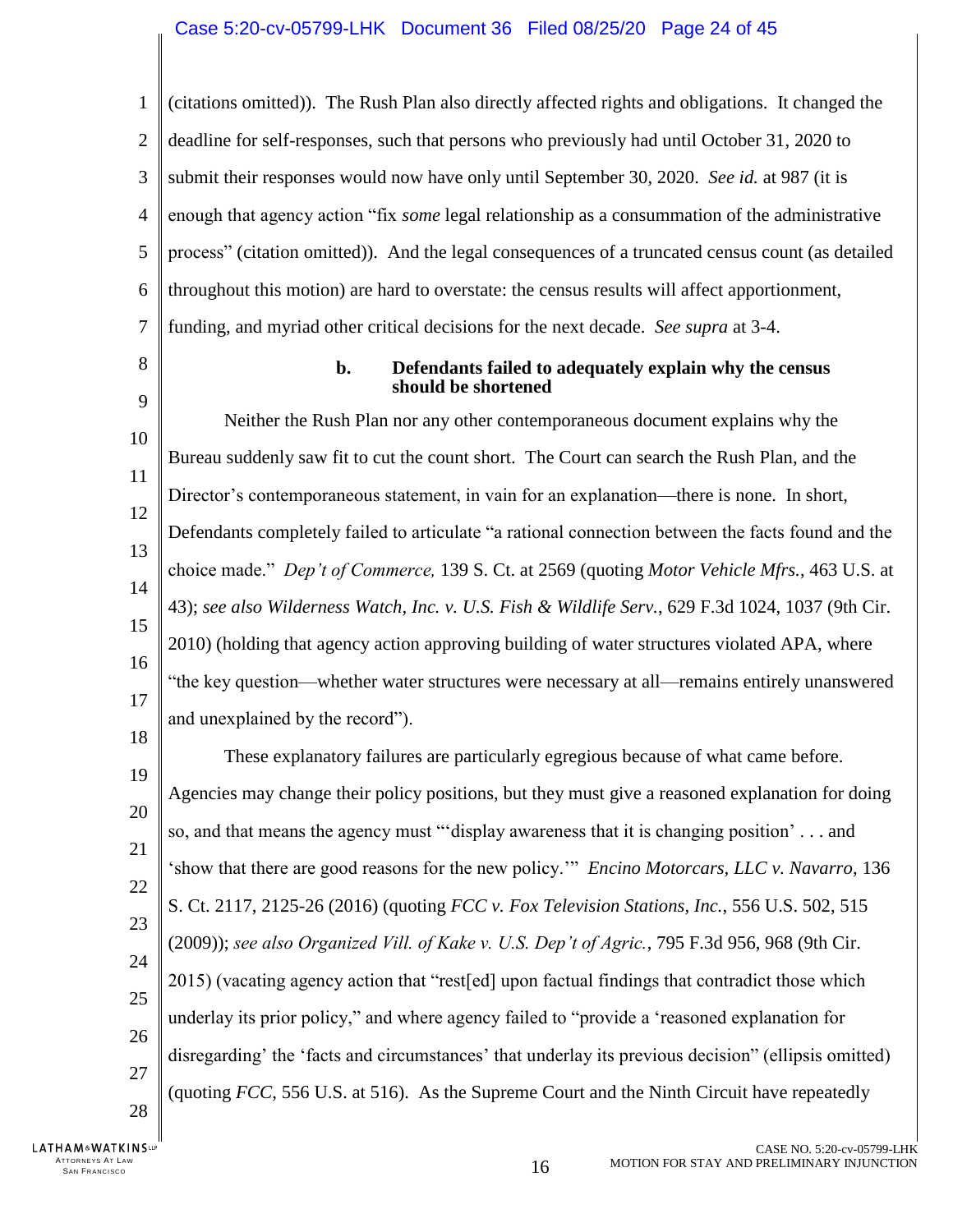### Case 5:20-cv-05799-LHK Document 36 Filed 08/25/20 Page 25 of 45

<span id="page-24-1"></span><span id="page-24-0"></span>1  $\overline{2}$ 3 4 5 6 7 8 9 10 held, failure to do so renders the agency action arbitrary and capricious. *See Encino Motorcars*, 136 S. Ct. at 2127 (agency action was arbitrary and capricious for failure to explain change of position); *Motor Vehicle Mfrs.*, 463 U.S. at 42-43 (same); *Organized Vill. of Kake*, 795 F.3d at 968 (same). In *Humane Society v. Locke*, for example, an agency had previously found that a plan permitting fisheries to take certain fish species would have "minimal adverse effects" on the listed species, while later finding that sea lions responsible for comparable mortality would have a "significant negative impact." 626 F.3d 1040, 1049-50 (9th Cir. 2010). Because the agency had not "offered a rationale to explain the disparate findings," the Ninth Circuit held the agency action must be vacated. *Id.* at 1050; *see also, e.g.*, *Organized Vill. of Kake*, 795 F.3d at 968 (vacating agency action).

11 12 13 14 15 16 17 18 19 20 21 22 23 Here, the Bureau failed to even acknowledge that the Rush Plan contradicts the prior findings and conclusions reached in the COVID-19 Plan—and in the 2018 Operational Plan. Just four months earlier, the Bureau had found that a significant delay (and corresponding extension) in census operations was necessary to "[e]nsure a complete and accurate count of all communities." Ex. 3 at 1.That decision was based on nearly a decade of analysis, testing, and data that went into the 2018 Operational Plan's findings about how long each census operation would need to produce an accurate count. The Rush Plan ignores all of that. It fails to explain how multiple operations of the 2020 Census can now be accomplished in significantly less time than called for in both the COVID-19 Plan *and* the 2018 Operational Plan—despite additional complications caused by the pandemic. Specifically, it does not explain how a non-response follow up operation that the Bureau previously determined would require three months can now be accomplished in two; or why complex data processing that the Bureau previously found would require six months can now be completed in only three.<sup>14</sup> And it does not explain how a

24

LATHAM&WATKINSLP ATTORNEYS AT LAW<br>SAN FRANCISCO TTORNEYS AT LAW  $17$  and the state of the state of the state of the state of the state of the state of the state of the state of the state of the state of the state of the state of the state of the state of the state of t

<sup>25</sup> 26 27 28  $\overline{\phantom{a}}$  $14$  Court filings, too, emphasize the change in the government's position. In cases earlier this year, the Department of Justice extolled the Bureau's plan to "send an enumerator to [a nonresponsive] housing unit again up to six times"; its intention to deploy "somewhere between 320,000 and 500,000 enumerators" to conduct such visits; and its "ability to be flexible and devote resources where needed" in response to "unforeseen disruptions." Bureau's Opp. to Pls.' Prelim.-Inj. Mot. at 4-6, *NAACP v. Bureau of the Census*, No. 8:18-cv-00891 (D. Md. Feb. 11, 2020), ECF No. 170. Indeed, it promised that the Bureau's count would be accurate precisely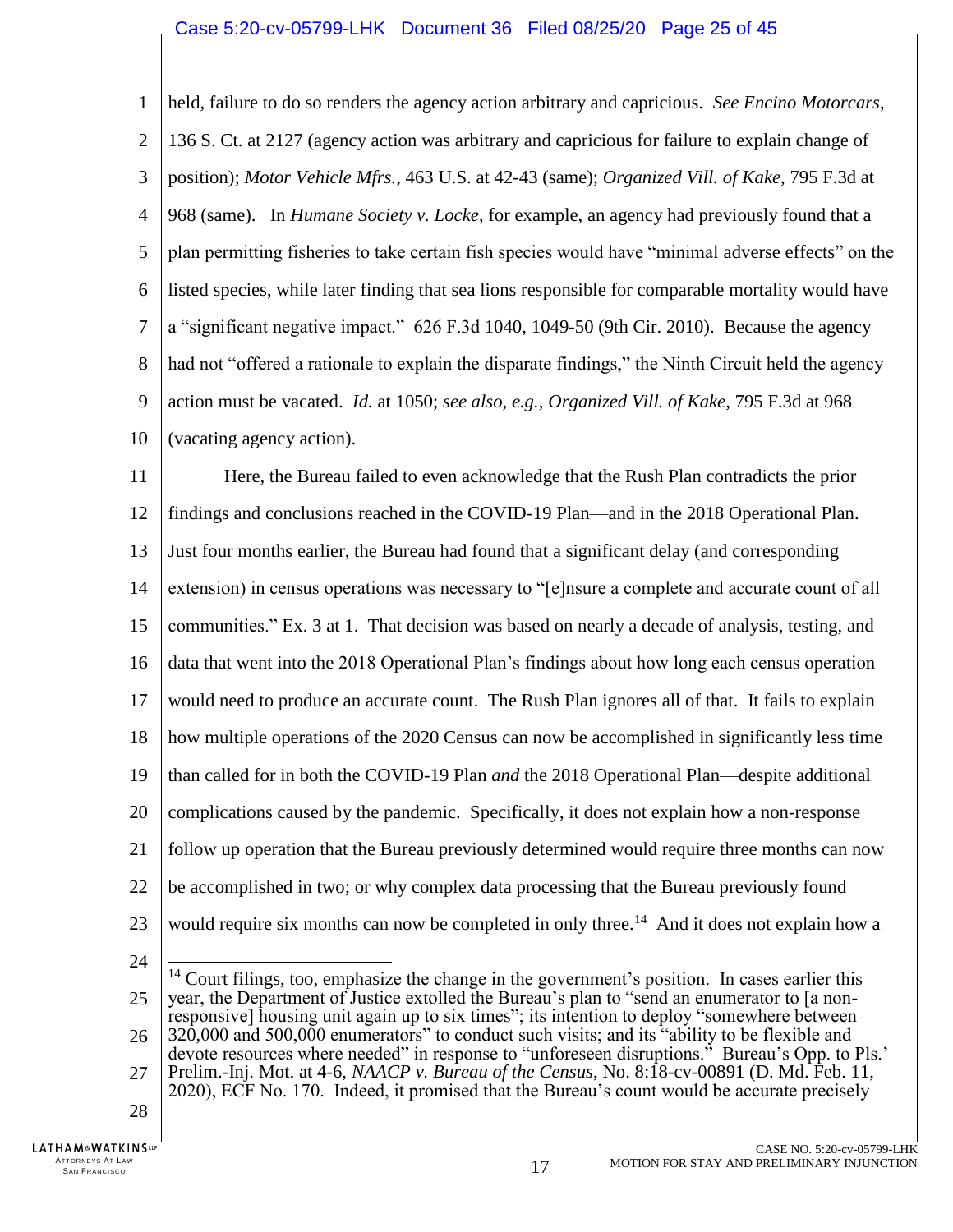# Case 5:20-cv-05799-LHK Document 36 Filed 08/25/20 Page 26 of 45

<span id="page-25-0"></span>

| $\mathbf{1}$   | timeline that census officials, employees, nonpartisan experts, former Census Directors, and even                                                                                                                                                   |
|----------------|-----------------------------------------------------------------------------------------------------------------------------------------------------------------------------------------------------------------------------------------------------|
| $\overline{2}$ | the President deemed impossible just weeks prior suddenly became possible. See supra at 10-11.                                                                                                                                                      |
| 3              | Since then, Defendants have attempted to backfill these critical missing pieces of the                                                                                                                                                              |
| $\overline{4}$ | administrative record. On August 17, 2020, the Bureau released a 19-slide Powerpoint                                                                                                                                                                |
| 5              | purporting to provide more detail on its plans. Ex. 12. But that post-hoc explanation <i>cannot</i> cure                                                                                                                                            |
| 6              | the Rush Plan's failures. See Dep't of Homeland Sec., 140 S. Ct. at 1909 (explanation must be                                                                                                                                                       |
| 7              | contemporaneous). Nor does it. The slideshow still fails to explain why Defendants changed                                                                                                                                                          |
| 8              | their position, to address prior contrary findings, or to even offer non-fanciful proposals as to                                                                                                                                                   |
| 9              | how the count could be accurately completed on the Rush Plan's timelines.                                                                                                                                                                           |
| 10             | In the end, Defendants have failed to offer any adequate explanation for changing their as                                                                                                                                                          |
| 11             | to how long each operation of the 2020 Census would take and whether delay due to the current                                                                                                                                                       |
| 12             | health crisis is necessary. That alone renders the Rush Plan unlawful.                                                                                                                                                                              |
| 13             | Defendants failed to consider important aspects of the<br>c.<br>problem                                                                                                                                                                             |
| 14             | Relatedly, Defendants also failed to consider important aspects of the problem.                                                                                                                                                                     |
| 15             | Specifically, the agency failed to consider two key issues: (1) how, exactly, it plans to                                                                                                                                                           |
| 16             | accomplish an accurate count on such an abbreviated timeline, and (2) the public's reliance                                                                                                                                                         |
| 17             | interests.                                                                                                                                                                                                                                          |
| 18             | First, the Bureau wholly failed to consider the Rush Plan's feasibility in light of the                                                                                                                                                             |
| 19             | exceptional circumstances at hand.                                                                                                                                                                                                                  |
| 20             | Let's start with staffing. More staff will certainly be required to complete the non-                                                                                                                                                               |
| 21             | response follow up process in the shortened time period. Thompson Decl. ¶ 19. When non-                                                                                                                                                             |
| 22             | response follow up began across the country on August 9, nearly 37% of households had not yet                                                                                                                                                       |
| 23             | responded and thus needed to be contacted by enumerators. Ex. 2 at 2; U.S. Census Bureau,                                                                                                                                                           |
| 24             | <i>because</i> it "plans to deploy the number of enumerators needed to complete the NRFU                                                                                                                                                            |
| 25             | workload." Id. at 13. Yet the Rush Plan dramatically shortened the timeline for that admittedly<br>crucial operation, even while the Bureau lacked anywhere near the number of enumerators it                                                       |
| 26<br>27       | previously promised to employ. Compare Ex. 5 at 25 (hiring 516,000 enumerations under 2018)<br>Operational Plan), with Ex. 13 at 2 (August 18 Letter from Office of Inspector General) (220,000<br>enumerators trained and ready to start working). |
| 28             |                                                                                                                                                                                                                                                     |
| <b>INSUP</b>   | CASE NO. 5:20-cv-05799-LF                                                                                                                                                                                                                           |

 $\parallel$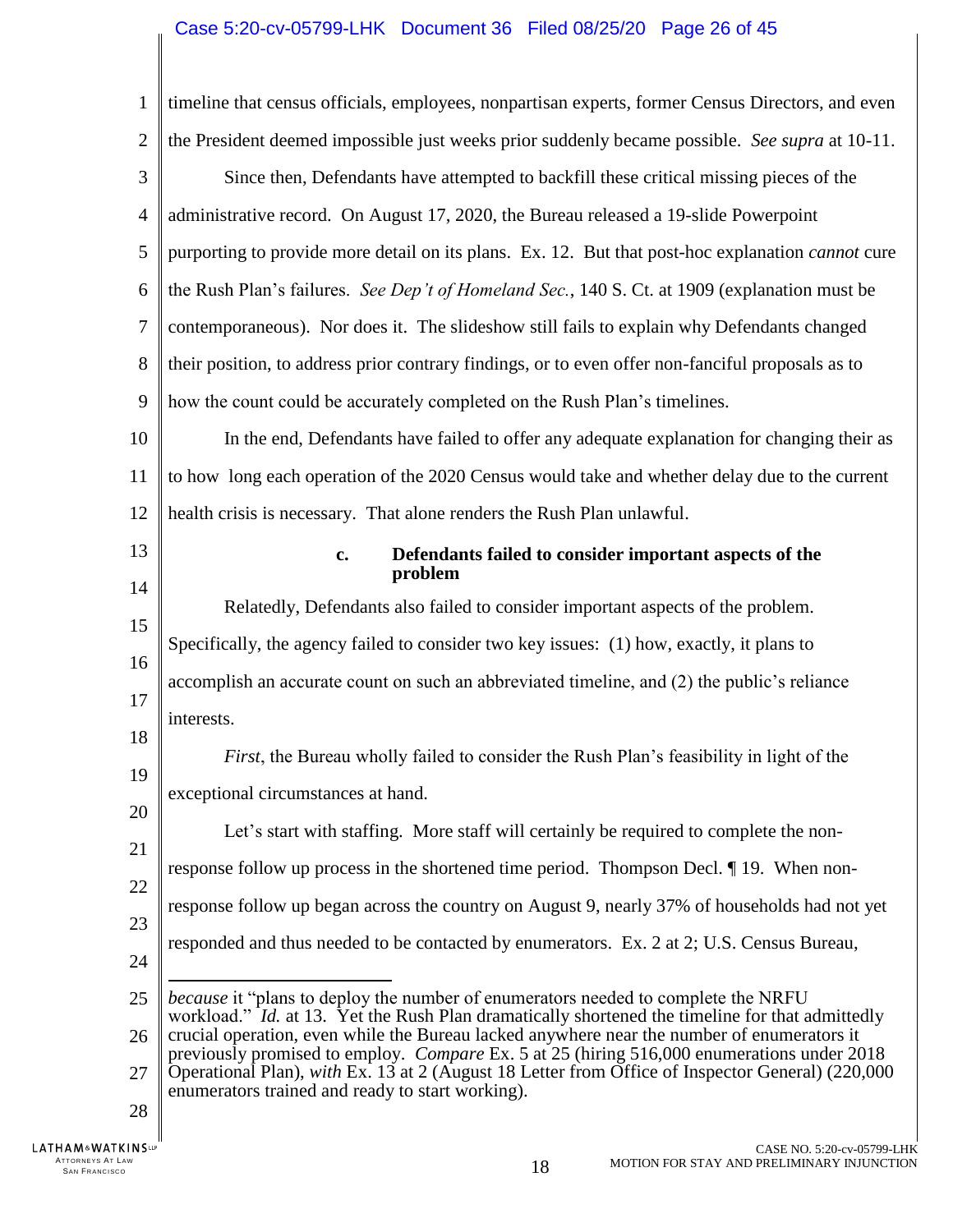1  $\overline{2}$ 3 4 5 Response Rates (select August 9, 2020).<sup>15</sup> The 2018 Operational Plan had called for the Bureau to spend eleven and a half weeks canvassing a non-response follow-up universe comprised of as much as 39.5% of all households nationally—timelines preserved in the COVID-19 Plan. Ex. 5 at 132. The Rush Plan thus requires completing nearly the same amount of work in just 65% of the scheduled time.

<span id="page-26-1"></span>6 7 8 9 10 11 12 13 14 15 16 Yet the Rush Plan calls for the Bureau to maintain staffing at levels determined before the pandemic—and staffing at the time the Rush Plan was promulgated (and now) remains well below even those levels. *Id.*; Thompson Decl. ¶ 20.As of the week of August 18, the Bureau was 80,000 enumerators below its target, with only 73% of needed staff. *See* Gregory Wallace, *Watchdog Warns of Census Worker Shortage As Deadline Approaches, CNN (Aug. 21, 2020)*<sup>16</sup>; Ex. 13 (as of August 18, 2020 Bureau has only 73% of needed field staff). That is unsurprising since, as one official explained, "[a]bout a third of our [enumerator] applicants are older persons considered at high risk of the virus."<sup>17</sup> Director Dillingham himself admitted just days before instituting the Rush Plan that "the pandemic is estimated to increase the number of no shows to training sessions, as well as the number of employees who complete training but decline to show up for work." *Id.*

17 18 19 20 And while the Rush Plan states that the Bureau will "conduct additional training sessions and provide awards to enumerators" for working extra hours, Ex. 1 at 1, it gives no hint as to how offering "awards" will allow a huge influx of enumerators to be hired, undergo background checks, receive government-issued iPhones, complete training, and accomplish their work—all

21

22

<span id="page-26-2"></span> $\overline{\phantom{a}}$ <sup>15</sup> https://2020census.gov/en/response-rates.html (last visited Aug. 24, 2020).

28

<sup>23</sup> <sup>16</sup> https://www.cnn.com/2020/08/21/politics/census-worker-shortage/index.html (80,000 enumerators short on August 21).

<sup>24</sup> <sup>17</sup> *See* Census Bureau, Operational Press Briefing – 2020 Census Update at 13 (July 8, 2020), [https://www.census.gov/content/dam/Census/newsroom/press-kits/2020/news-briefing-program-](https://www.census.gov/content/dam/Census/newsroom/press-kits/2020/news-briefing-program-transcript-july8.pdf)

<span id="page-26-0"></span><sup>25</sup> [transcript-july8.pdf;](https://www.census.gov/content/dam/Census/newsroom/press-kits/2020/news-briefing-program-transcript-july8.pdf) *see also* Mike Schneider, *Census Bureau Drop-Outs Complicate Door-Knocking Efforts*, Associated Press (Aug. 8, 2020), https://www.usnews.com/news/us/articles

<sup>26</sup> 27 /2020-08-08/census-bureau-drop-outs-complicate-door-knocking-efforts (Bureau's Assistant Director for Decennial Programs confirming, in early August, that potential enumerators were "a little hesitant because of the COVID environment.").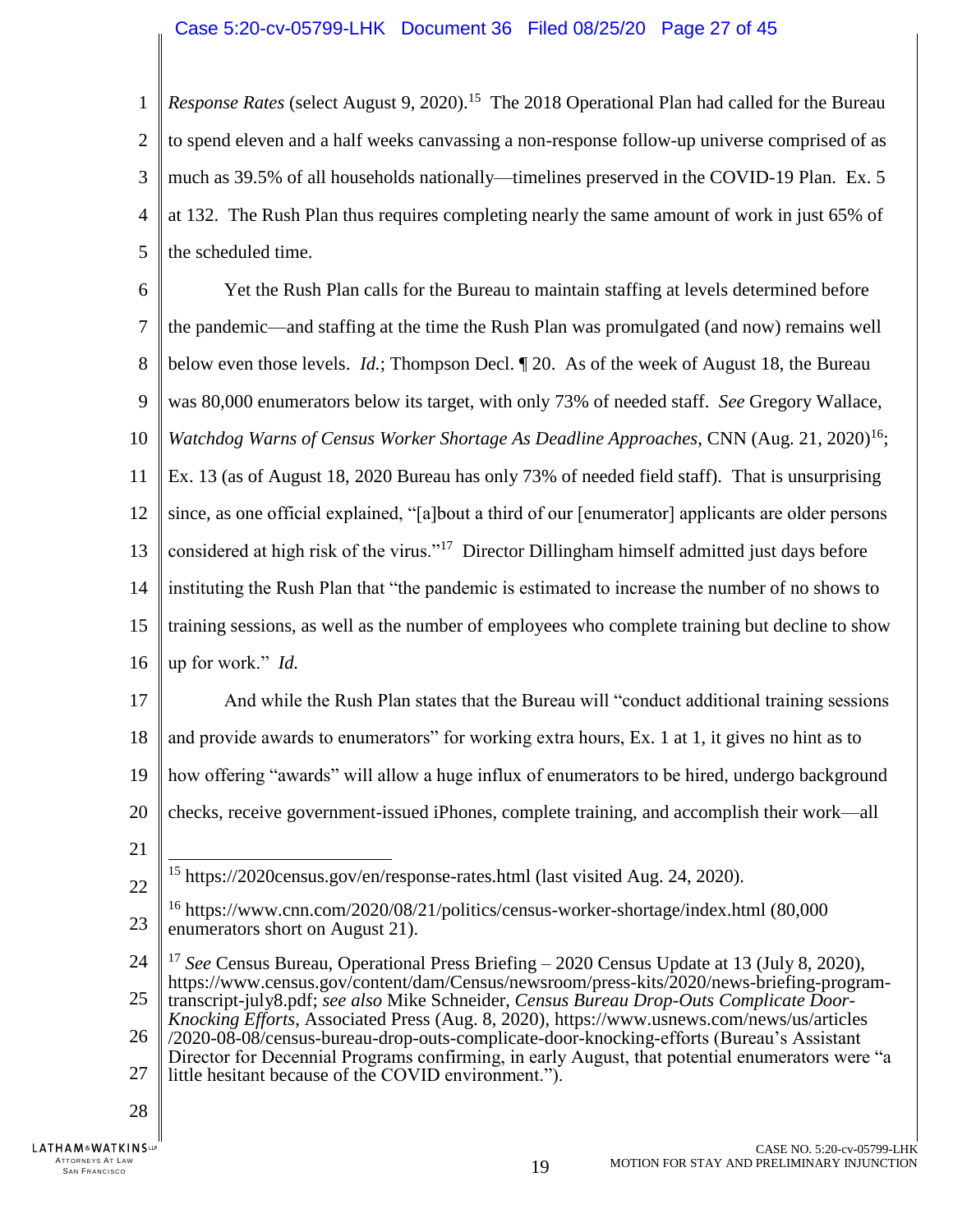1  $\overline{2}$ 3 4 before September 30, 2020. *See* Thompson Decl. [20; Hillygus Decl. [16 (at 12).<sup>18</sup> This failure "to consider an important aspect of the problem"—for one of the very few specific initiatives offered as to how the Bureau will meet its shortened timelines—is just one example of why the Plan is unlawful. *Motor Vehicle Mfrs.*, 463 U.S. at 43.

<span id="page-27-0"></span>5 6 7 8 9 10 11 12 13 14 15 16 17 18 19 But this is not the Rush Plan's only failing. The reduced staff combined with the shortened schedule will result in a higher level of proxy enumerations, increased reliance on administrative records, and an increased use of imputation—all of which are less reliable than inperson enumerations. Thompson Decl. ¶¶ 19, 21. This, in turn, leads to problems with data processing, which will be exacerbated by the shortened processing timeline. Under ordinary circumstances, a massive expenditure of time and effort is required to render the raw data fit for use. Louis Decl. ¶¶ 13-16. But incomplete or substandard data *collection* increases the need to impute missing values in the data, and check for and correct errors—thus requiring more time, not to mention staffing—for data *processing*. Louis Decl. ¶¶ 25-29*.* The Rush Plan does the opposite, cutting the time for data processing nearly in half. All of these issues are likely to result in reduced quality in the census data and less accurate results. Louis Decl. ¶¶ 1, 3. And, again, Defendants have utterly failed to consider these critical aspects of the new policy articulated in the Rush Plan, to address the impact of shortened data collection on the necessary time required for data processing, or to articulate how the Rush Plan compensates for these issues.

20 21 22 23 24 25 26 These flaws likely stem from other inadequacies in the truncated decisionmaking process. As GAO recently noted, Bureau officials had been "given 'hours rather than days or weeks' to revise their plans to finish counting by the end of September." Hansi Lo Wang, *'Not Enough Time': Census Workers Fear Rushing Count Could Botch Results*, NPR (Aug. 11, 2020) (Chris Mihm, managing director of strategic issues at GAO). But making a decision first, and considering its impact and how to implement it only later, is the antithesis of "[r]easoned  $\overline{\phantom{a}}$  $<sup>18</sup>$  Difficulties in training new hires are also more than theoretical. One census field supervisor</sup>

27 working in the mid-Atlantic told NPR that, given the new rushed timeline and lack of sufficient staff, "[w]e're just sending bodies out regardless of whether they're ready or not." Hansi Lo

28 Wang, *'Not Enough Time': Census Workers Fear Rushing Count Could Botch Results*, NPR (Aug. 11, 2020).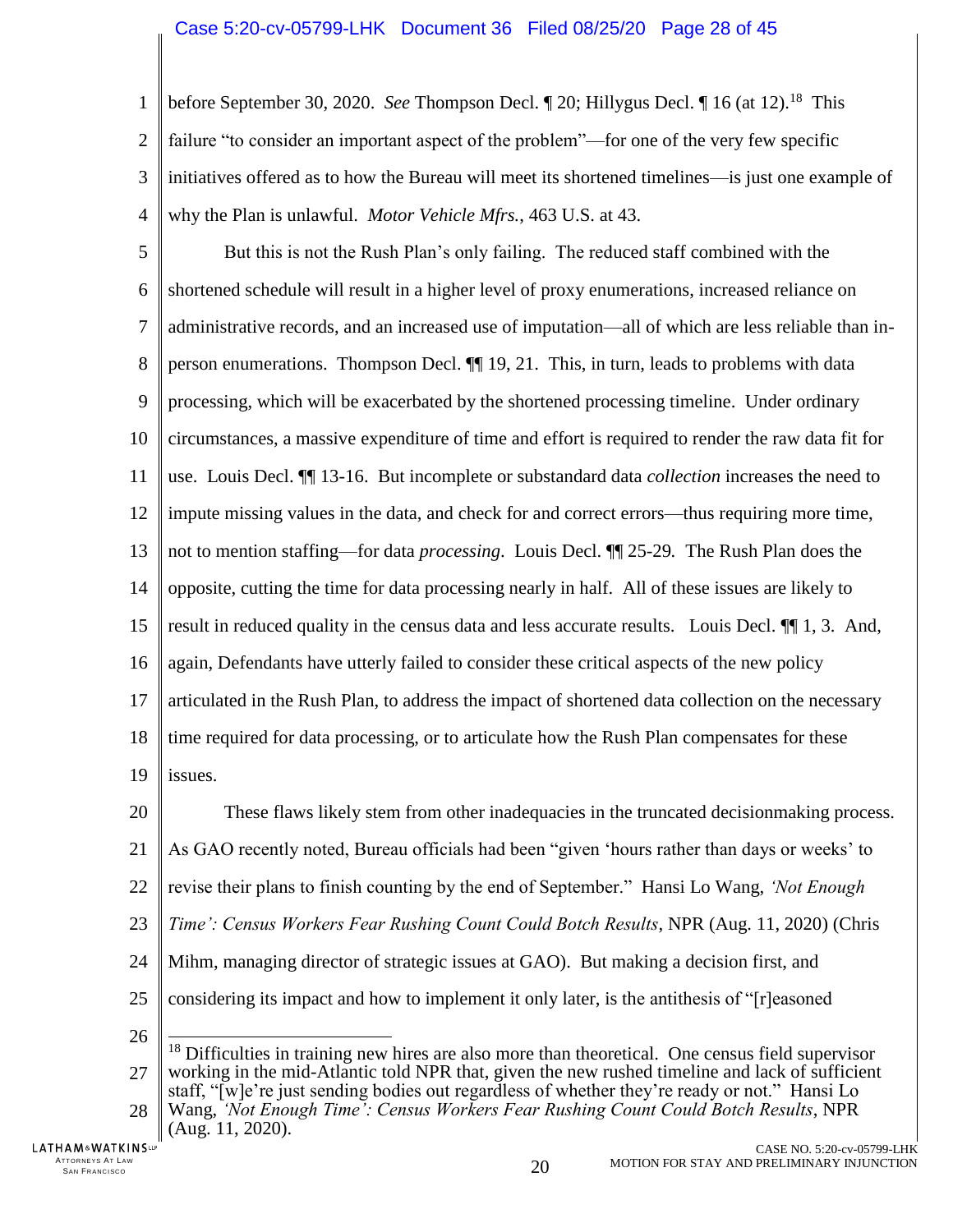### Case 5:20-cv-05799-LHK Document 36 Filed 08/25/20 Page 29 of 45

<span id="page-28-2"></span>1  $\overline{2}$ 3 4 decisionmaking under the Administrative Procedure Act." *Dep't of Commerce*, 139 S. Ct. at 2576; *see Int'l Snowmobile Mfrs. Ass'n v. Norton*, 304 F. Supp. 2d 1278, 1292 (D. Wyo. 2004) ("The rushed nature of the [agency's] actions indicates both a violation of the NEPA process and an arbitrary and capricious, predetermined decision on the part of the [agency]  $\dots$ .").

<span id="page-28-1"></span><span id="page-28-0"></span>5 6 7 8 9 10 11 12 13 14 15 16 17 18 19 20 21 22 23 24 25 26 27 28 *Second*, the Rush Plan fails to acknowledge or take into account the public's reliance on the timeline set out in the COVID-19 Plan. When an agency's prior policy has engendered "serious reliance interests," an agency would be "arbitrary or capricious to ignore such matters" and must "provide a more detailed justification than what would suffice for a new policy created on a blank slate." *FCC*, 556 U.S. at 515-16. Here, the Bureau had publicized for months that non-response follow up and the self-response period would continue until October 31, 2020 promises that remained on the Bureau's website as late as July 30, 2020. Households across the United States had been told that they could return their census responses throughout October. And Plaintiffs too—along with many other local governments and non-profit organizations relied on the COVID-19 Plan's timeline in structuring their efforts to increase response rates, to inform their members and residents of key dates, and to ensure that all individuals were counted. *See infra* at 31. Yet the Rush Plan nowhere mentions, much less "provides a . . . detailed justification" for contravening, these "serious reliance interests." *Id.*  Just this year, in ruling on the administration's rescission of DACA, the Supreme Court emphasized that an agency's failure to "assess whether there were reliance interests, determine whether they were significant, and weigh any such interests against competing policy concerns" justified vacatur of the agency decision. *Dep't of Homeland Sec.*, 140 S. Ct. at 1915. So too here: If Defendants had weighed reliance interests against competing policy concerns, they might have altered their decision to cut short the COVID-19 Plan in whole or in part. **d. The December 31, 2020 deadline does not justify the Rush Plan, and any reliance on that deadline is pretextual** As explained, Defendants failed to provide any contemporaneous explanation as to why they departed from the COVID-19 Plan or otherwise decided to cut short the 2020 Census. The Rush Plan does, however, briefly mention the Census Act's statutory deadline of December 31,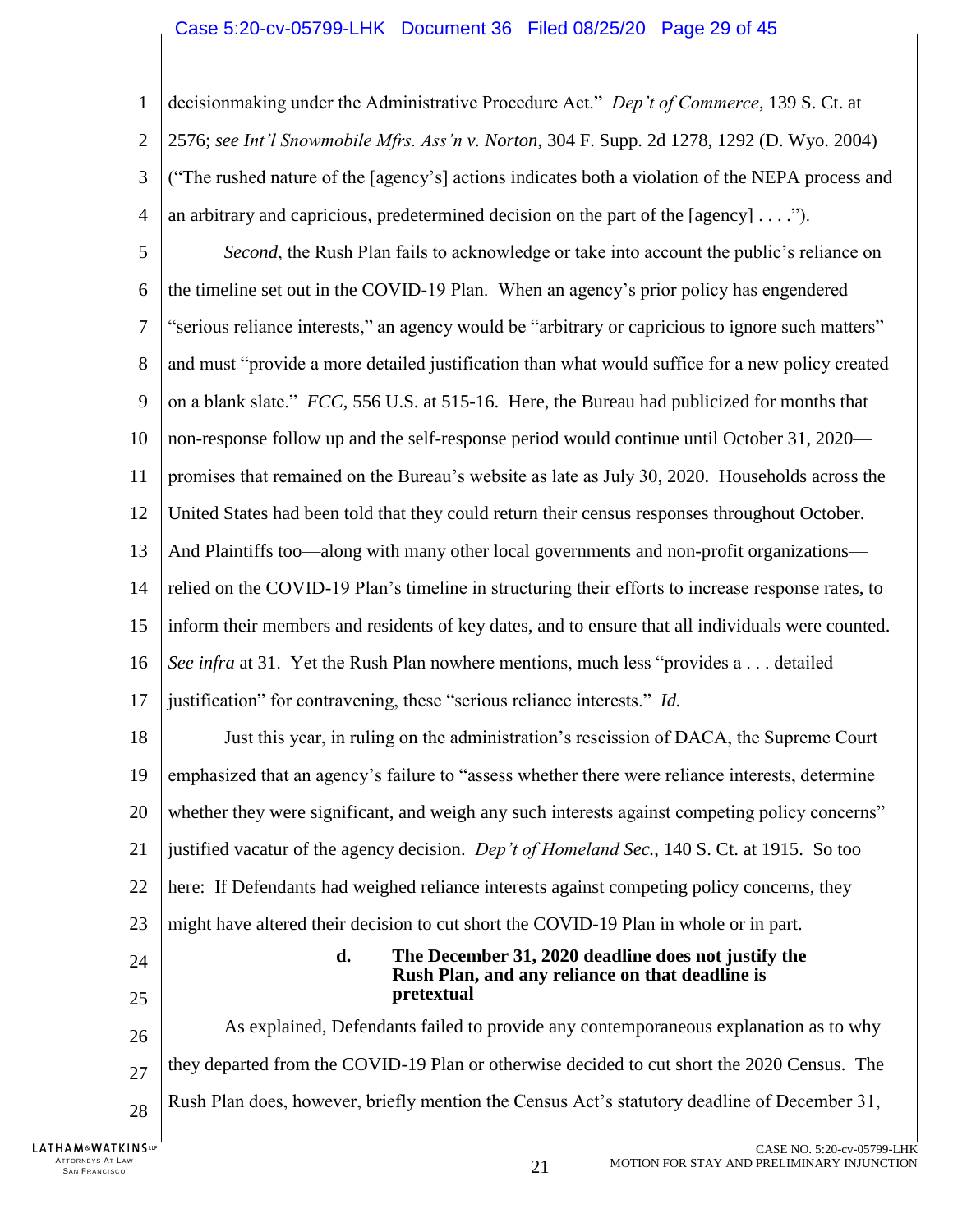1  $\overline{2}$ 2020 to deliver apportionment counts to the President. To the extent Defendants seek to justify their actions based on that deadline, that attempt must fail for multiple reasons.

3 4 5 6 7 *First*, Defendants did not justify their decision on the basis of the December 31 deadline. That by itself should end the matter: "It is a 'foundational principle of administrative law' that judicial review of agency action is limited to the 'the grounds that the agency invoked when it took the action.'" *Dep't of Homeland Sec.*, 140 S. Ct. at 1907 (quoting *Michigan v. EPA*, 576 U.S. 743, 758 (2015)).

8 9 10 11 12 13 14 15 16 17 18 19 *Second*, even if Defendants *had* articulated the December 31 deadline as a reason for changing course, that explanation would not withstand scrutiny. Defendants were fully aware of the statutory deadline when they adopted the COVID-19 Plan on April 13, 2020—yet that plan expressly called for data collection to continue through October 31, 2020, and data processing to continue through April 2021. To be sure, Defendants also requested that Congress extend the statutory deadline. *See* Ex. 3 at 2. But the COVID-19 Plan nowhere stated that its revised timelines would apply only if that extension were granted. The President himself took the position that such a request was unnecessary. *Supra* at 10. And Defendants immediately proceeded to implement the COVID-19 Plan, and continued to do so for nearly four months, from April 13 to August 3, 2020. In short, the statutory deadline did not stop the Bureau in April, May, June, or July—and it cannot justify Defendants' sudden change of position in August.

<span id="page-29-0"></span>20 21 22 23 24 25 26 27 28 *Third*, the constitutional interest in accuracy outweighs any (post-hoc) interest in complying with the statutory deadline. As explained below, *infra* at 25-26, Congress (and, by delegation, Defendants) have a constitutional duty to conduct an accurate enumeration. Congress plainly could not enact a statute giving the Bureau only a single week to conduct the census. In the extraordinary circumstances of the COVID-19 pandemic, enforcing the December 31 deadline is similarly unconstitutional and would contravene the "strong constitutional interest in accuracy," *Utah v. Evans*, 536 U.S. 452, 478 (2002), and the duty to conduct an actual "enumeration[] of the population, keeping in mind the constitutional purpose of the census," *Wisconsin*, 517 U.S. at 20. That is especially true because the Bureau had already suspended

LATHAM&WATKINSLP ATTORNEYS AT LAW<br>SAN FRANCISCO TTORNEYS AT LAW  $22$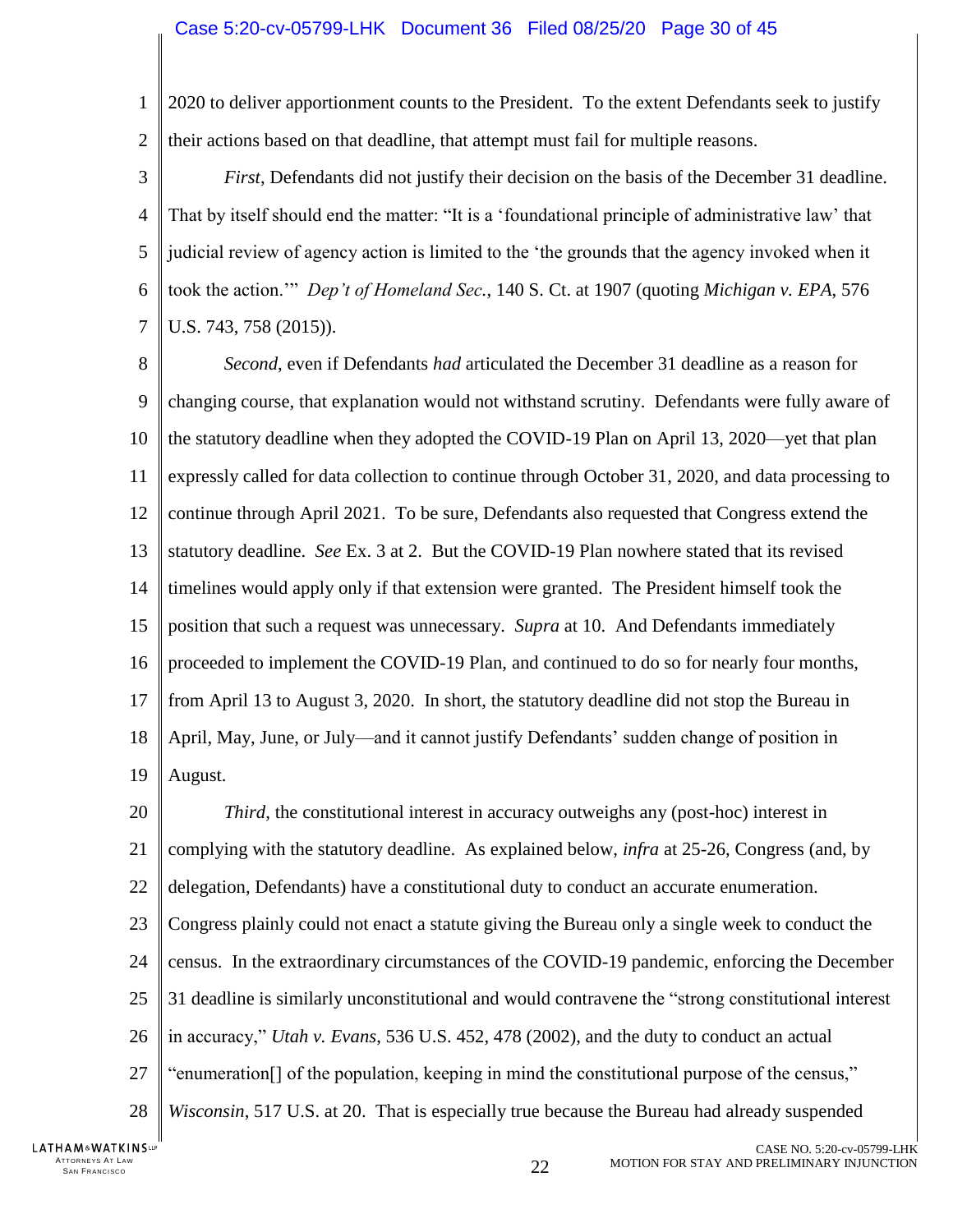### <span id="page-30-1"></span><span id="page-30-0"></span>Case 5:20-cv-05799-LHK Document 36 Filed 08/25/20 Page 31 of 45

1  $\mathcal{D}_{\mathcal{L}}$ 3 4 5 6 7 8 census operations for months under the COVID-19 Plan, and Bureau officials had *already* made clear that it would be impossible to both conduct an accurate census and meet the December 31 deadline. *See supra* at 10-11. In short, when a statutory deadline conflicts with a constitutional duty, the Constitution prevails. *See, e.g.*, *Franklin v. Massachusetts*, 505 U.S. 788, 797-98 (1992); *Carey v. Klutznick*, 637 F.2d 834, 837-38 (2d Cir. 1980); *Ga. Coal. for Peoples' Agenda, Inc. v. Deal*, 214 F. Supp. 3d 1344, 1445 (S.D. Ga.) (enjoining voter-registration deadline based on claims that its application in the midst of hurricane evacuations violated First and Fourteenth Amendments).

9 10 11 12 13 14 15 16 17 18 19 20 21 22 23 24 25 26 27 Even in less exceptional circumstances, the Second Circuit has upheld a preliminary injunction that might have caused the Census Bureau to miss the December 31 deadline, explaining that "[w]e see nothing sacred in the due date of the filing, especially when the work of the Census Bureau, at least as preliminarily demonstrated below, is incomplete." *Klutznick*, 637 F.2d at 837-38. The Supreme Court has similarly held that the data presented to the President remains subject to correction until it is reported to Congress, underscoring the non-finality of the December 31 deadline. *Franklin*, 505 U.S. at 797-98. Historically, too, the federal government often took well over a year from Census Day to report apportionment results.<sup>19</sup> This "long and consistent historical practice" underscores that the accuracy of the enumeration is far more important than any particular date. *Dep't of Commerce*, 139 S. Ct. at 2567. *Fourth*, and at bottom, any reliance by Defendants on the December 31 deadline is pretextual. On July 21, 2020, the President issued the Apportionment Exclusion Order, directing the administration to exclude undocumented immigrants from the apportionment count. Two  $\overline{a}$ <sup>19</sup> *See, e.g.*, U.S. Census Bureau, Decennial Census Official Publications, https://www.census.gov/programs-surveys/decennial-census/decade/decennialpublications.1800.html (last visited Aug. 24, 2020) (establishing enumeration for 1800 Census to begin on August 4, 1800); Letter from James Madison, U.S. Sec'y of State, to Thomas Jefferson, President of U.S. (Dec. 8, 1801), https://founders.archives.gov/?q=%22second%20 census%22&s=1111311111 &sa=&r=10&sr= (reporting totals from 1800 Census on December 8, 1801); U.S. Census Bureau, Decennial Census Official Publications, https://www.census.gov/programs-surveys/decennial-census/decade/ decennialpublications.1810.html (last visited Aug. 24, 2020) (establishing enumeration to begin on August 6, 1810); Letter from James Madison, President of U.S., to U.S. Congress (Nov. 13, 1811),

<span id="page-30-4"></span><span id="page-30-3"></span><span id="page-30-2"></span>28 Census to Congress based on results received same day from Secretary of State).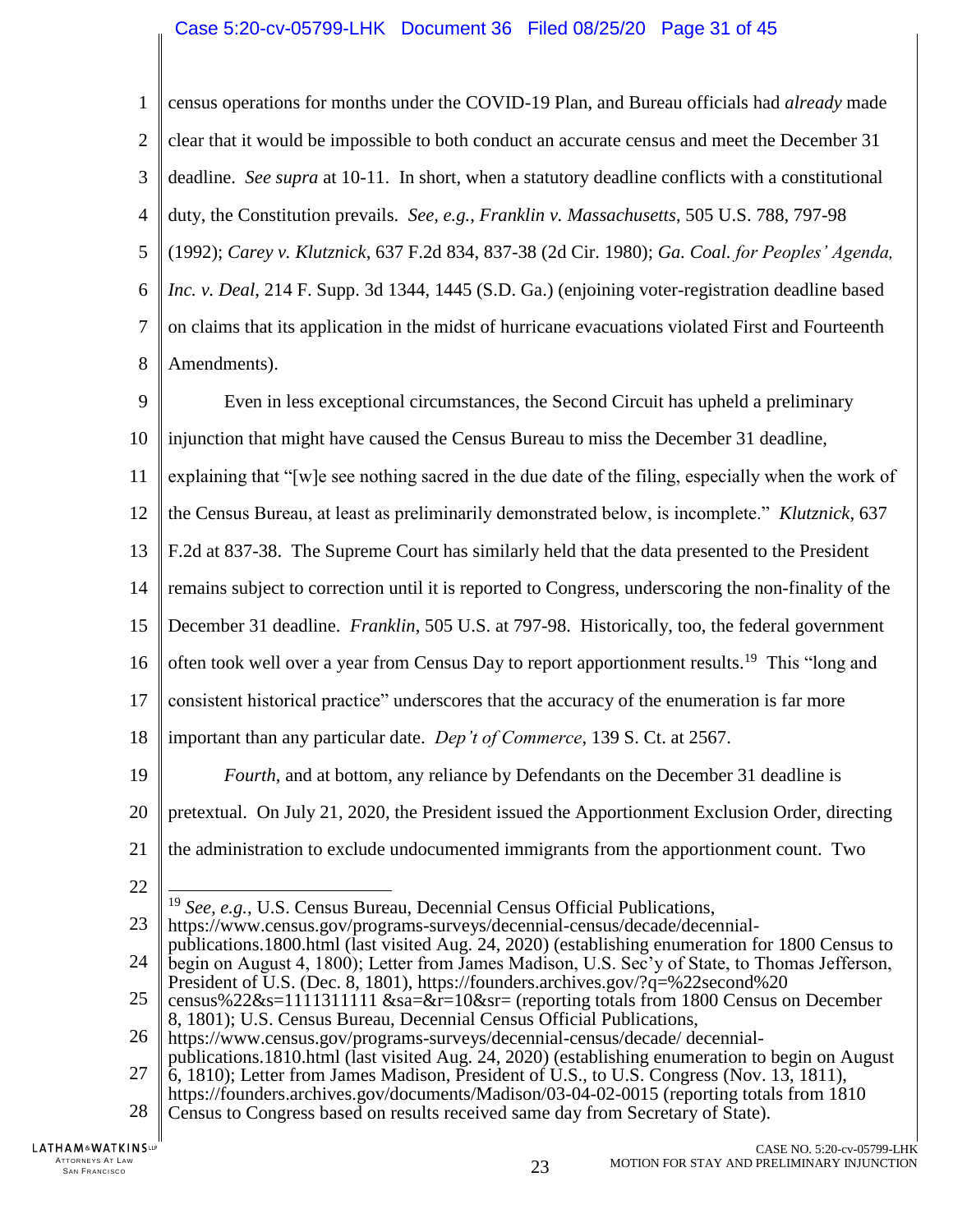### Case 5:20-cv-05799-LHK Document 36 Filed 08/25/20 Page 32 of 45

1  $\overline{2}$ weeks later (with no previous indication that the Bureau was considering revising the census timelines), Defendants promulgated the Rush Plan. That timing is telling.

3 4 5 6 7 8 9 10 11 12 13 14 15 16 In recent weeks, "it was widely reported in the press that the Trump Administration was looking to rush the 2020 Decennial Census operations in order to allow the Secretary of Commerce to transmit the apportionment counts to the president by December 31, 2020." Ex. 11. Shortening the census timeline ensures that, regardless of the outcome of the November election, this President will have the opportunity to implement his Apportionment Exclusion Order. Delaying reporting until spring—as the COVID-19 Plan did—leaves open the possibility that the President will no longer be in office when data is provided, and thus will be unable to effectuate the Apportionment Exclusion Order. But a desire to effectuate the Apportionment Exclusion Order while a particular president remains in office cannot justify the Rush Plan. It bears no reasonable relationship to the achievement of a fair and accurate Census, and will in fact undermine that goal. Indeed, multiple suits challenging that Exclusion Order have explained that excluding undocumented persons from apportionment counts contravenes constitutional text, structure, and history, and would inflict significant damage on the census. *See, e.g.*, Complaint, *San Jose v. Trump*, No. 5:20-cv-05167 (N.D. Cal. July 27, 2020).

17 18 19 20 21 22 23 24 25 26 In short, the factual circumstances surrounding adoption of the Rush Plan does not match any belated reliance on the statutory deadline. And this would not be the first time the administration has used a pretextual rationale to support its decisions about the 2020 Census. *See Dep't of Commerce*, 139 S. Ct. at 2575. Beginning in 2017, Secretary Ross attempted to add an untested citizenship question to the 2020 Census, claiming that the question was necessary to better enforce the Voting Rights Act. That decision was litigated and enjoined by three district courts. Ultimately, the Supreme Court found that Defendant Ross's rationale was "contrived" and "incongruent with what the record reveals about the agency's priorities and decision-making process." *Id.* at 2575. Because Secretary Ross's decision "rested on a pretextual basis," the Supreme Court held that it must be set aside. *Id.* at 2573.

27 28 Following the Supreme Court's decision, President Trump confirmed the true motivation—and fully justified the Court's holding that Secretary Ross's rationale was

LATHAM&WATKINSLP ATTORNEYS AT LAW<br>SAN FRANCISCO TTORNEYS AT LAW  $24$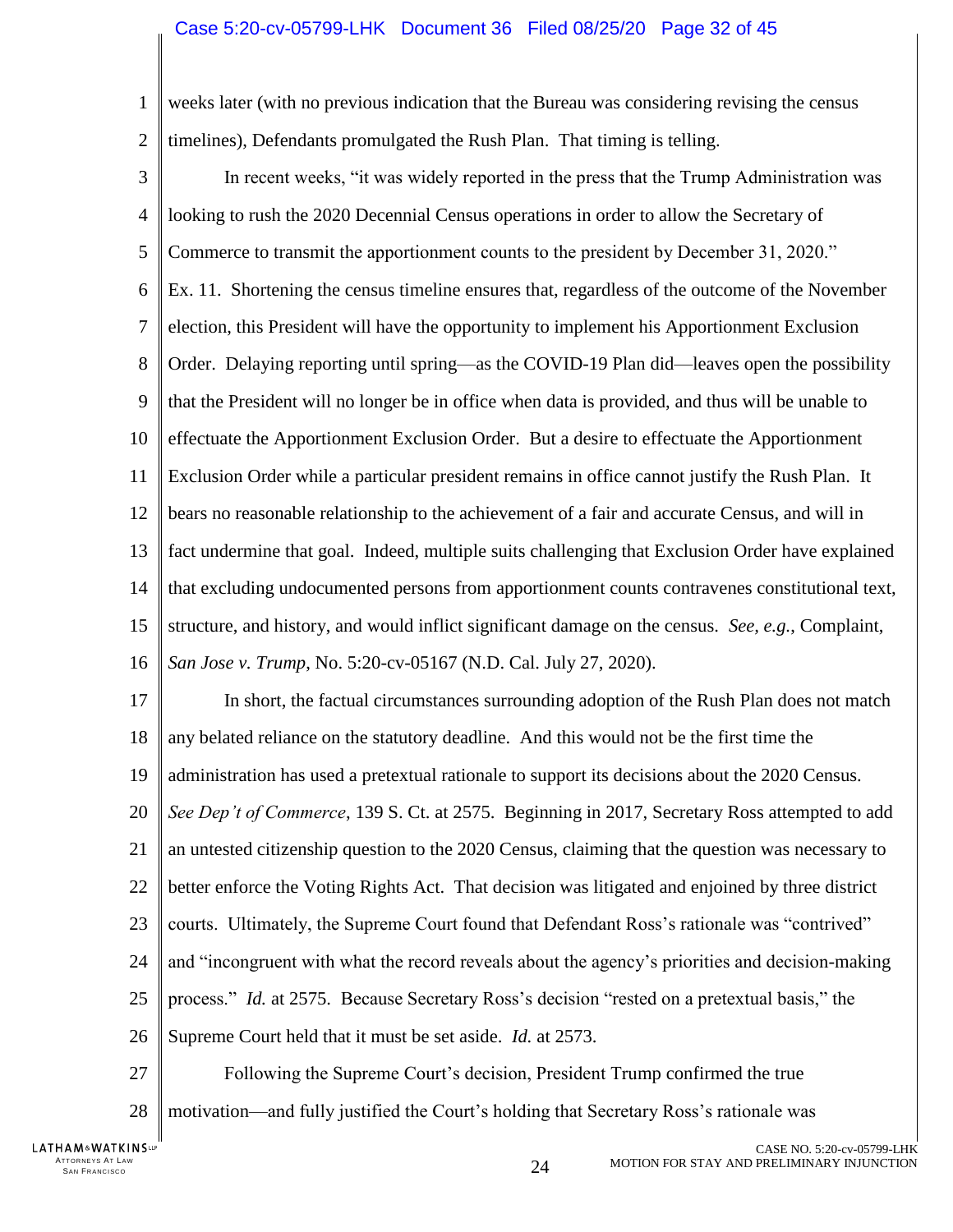<span id="page-32-1"></span><span id="page-32-0"></span>

| $\mathbf{1}$   | pretextual—when he stated that the administration sought a citizenship question, not to enforce                       |
|----------------|-----------------------------------------------------------------------------------------------------------------------|
| $\overline{2}$ | the Voting Rights Act, but "for districting" and "for appropriations." Remarks by President                           |
| 3              | Trump Before Marine One Departure (July 5, 2019). <sup>20</sup> In an attempt to advance his plan                     |
| $\overline{4}$ | notwithstanding the Supreme Court's decision, the President has declared his intention through                        |
| 5              | the Apportionment Exclusion Order to factor citizenship data into apportionment, and                                  |
| 6              | Defendants adopted the Rush Plan to enable the President to accomplish that goal. And once                            |
| 7              | again, Defendants have tried to obscure the motivations for their action—this time, by refusing to                    |
| 8              | concede that the Rush Plan was intended to implement the Apportionment Exclusion Order                                |
| 9              | before the end of the President's term in office. That "political chicanery" has no place in the                      |
| 10             | census. <i>Utah</i> , 536 U.S. at 500-01 (Thomas, J., concurring and dissenting in part). And the                     |
| 11             | Bureau's pretextual explanation is entitled to no weight under the APA.                                               |
| 12             | 2.<br>Defendants' decision to dramatically shorten Census timelines<br>violates the Constitution's Enumeration Clause |
| 13             |                                                                                                                       |
| 14             | As the Supreme Court has explained, the Constitution, by requiring an "actual"                                        |
| 15             | enumeration," evinces "a strong constitutional interest in accuracy." <i>Utah</i> , 536 U.S. at 478; see              |
| 16             | also Dep't of Commerce, 139 S. Ct. at 2584 (Breyer, J., concurring in part and dissenting in part)                    |
| 17             | (explaining that accuracy of the enumeration is "the sole constitutional function of the census                       |
| 18             | and a task of great practical importance"). In keeping with that interest, the Enumeration Clause                     |
| 19             | requires that decisions as to how to conduct the census bear a "reasonable relationship to the                        |
| 20             | accomplishment of an actual enumeration of the population, keeping in mind the constitutional                         |
| 21             | purpose of the census," which is to fairly and accurately "determine the apportionment of the                         |
| 22             | Representatives among the States." Wisconsin, 517 U.S. at 20; see also Dep't of Commerce, 139                         |
| 23             | S. Ct. at 2566. That standard vests considerable discretion in the Bureau to make good-faith                          |
| 24             | decisions as to how to conduct the decennial census. But it does not afford leeway to adopt a                         |
| 25             | plan that will actively undercut an accurate enumeration, and which does not even purport to                          |
| 26             | further the ultimate goal of improving the count.                                                                     |
| 27             |                                                                                                                       |
| 28             | <sup>20</sup> https://www.whitehouse.gov/briefings-statements/remarks-president-trump-marine-one-<br>departure-51/.   |

ATTORNEYS AT LAW  $\,$  San Francisco  $\,$  25  $\,$ 

<span id="page-32-2"></span> $\parallel$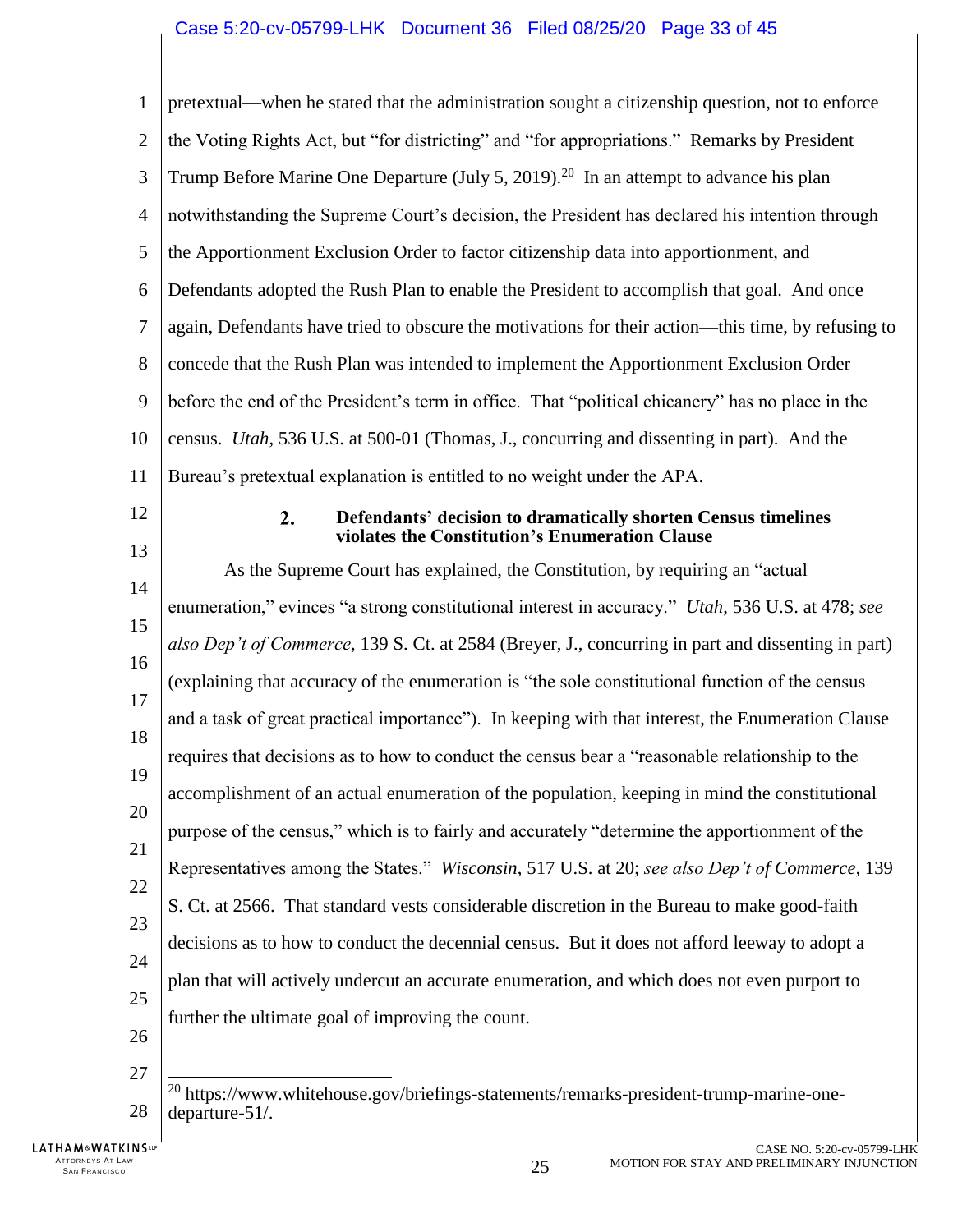1  $\overline{2}$ 3 4 5 6 7 Public figures and experts have denounced the likely disastrous effects of the Rush Plan. The same four former Census Bureau Directors who endorsed the COVID-19 Plan issued a statement saying that "our expert opinion is that failing to extend the deadlines to April 30, 2021 will result in seriously incomplete enumerations in many areas across our country."<sup>21</sup> The venerable American Statistical Association similarly confirmed there is "no scientific rationale to curtail the data-collection period . . . and the premature cessation of census enumeration will produced flawed counts." Ex. 10 at 2 (Letter From American Statistical Association).

8 9 10 11 12 13 14 15 16 17 18 19 20 21 22 23 24 25 In addition, testimony in this case, including testimony from a former Bureau Director and former Bureau Chief Scientist, make clear that enforcing the Rush Plan will "severely compromise the quality, accuracy, reliability, and indeed the legitimacy of the 2020 Census numbers." Louis Decl. ¶ 1; *see* Thompson Decl. ¶¶ 5, 21-27 (noting that "reducing the time for data collection at this late date will have grave and material consequences for the 2020 Census"); Hillygus Decl. ¶¶ 5, 39-42 (noting that "a reduction in the duration of the NRFU operation is almost certain to increase the number of hard-to-count households that will be inaccurately enumerated"). For example, as of August 21st, the City of Los Angeles's self-response rate was 13.5 percentage points lower than in 2010. M. Garcia Decl. ¶ 8. Texas, too, enters the nonresponse follow up operation with a self-response rate 6.2 percentage points behind 2010. Hillygus Decl. ¶ 20. The shortened non-response follow up period will fail to cure that disparity, and in fact will exacerbate it. Hillygus Decl. ¶ 20. The shortened timeline will thus create severe undercounts compared to previous censuses, as well as an exacerbated overcount of the White population. *See* Thompson Decl. ¶¶ 20-21; Louis Decl. ¶¶ 13, 39; Hillygus Decl. ¶¶ 12, 20-26, 33-34, 37-39; *see also* M. Garcia Decl. ¶ 8. Moreover, the undercount will disproportionately impact hard-to-count groups, which typically have lower rates of selfresponse and therefore require more non-response follow-ups. Thompson Decl. ¶¶ 20-21; Hillygus Decl. ¶¶ 12-13, 19-39; Louis Decl. ¶¶ 14, 22-23; *see also* M. Garcia Decl. ¶ 8.

26

<span id="page-33-0"></span><sup>27</sup> 28  $\overline{a}$ <sup>21</sup> Press Release, Former Census Bureau Directors*, On the Importance of Extending the 2020 Census Statutory Deadlines to Achieve a Fair and Accurate Enumeration of the United States* (Aug. 4, 2020), https://www.documentcloud.org/documents/7013550-Aug-4-2020-Statement-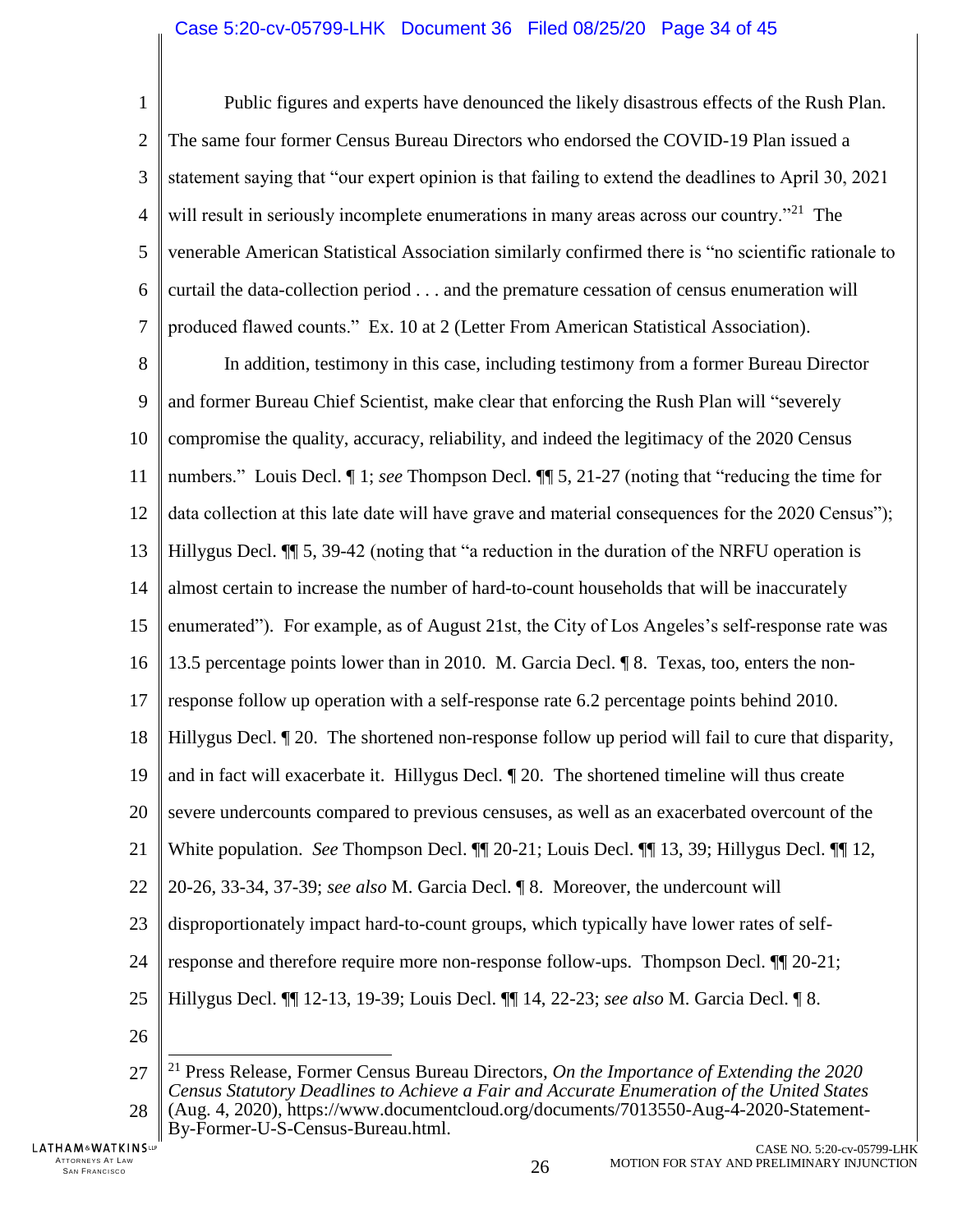1  $\overline{2}$ 3 4 5 6 7 8 9 10 11 12 13 14 15 16 17 18 19 20 21 22 23 24 Lacking time to count households in person, enumerators will have to try to address nonresponses using proxies, administrative records, and imputation. These are not only less accurate methods of enumeration, but are particularly inaccurate for hard-to-count groups—exacerbating undercounts and threatening the basic integrity of the census. Thompson Decl. ¶¶ 20-22; Hillygus Decl. ¶¶ 19-39; Louis Decl. ¶¶ 21-23, 35-39. Moreover, the non-response follow up period is also critical in resolving issues that cannot be resolved as well (or at all), in the data processing phase, for example, correcting inaccurate data or incomplete data and resolving duplicated data. Louis Decl. ¶ 24. These errors will be further compounded by a dataprocessing period that the Rush Plan cuts in half, thus reducing the time in which census officials will be able to check for and correct errors. Louis Decl. ¶¶ 25-40; *see supra* at 9. Nor do the additional details released by the Bureau in its August 17, 2020 PowerPoint give any cause for comfort: Many of the proposals in that PowerPoint were *already* part of earlier plans (and thus cannot remedy shortening the timelines in those plans), and others—such as hiring more enumerators and offering "awards" for extra hours worked, when the Bureau has been unable to retain even the enumerators it has—are plainly unworkable. Thompson Decl. ¶ 20; *see supra* at 19-20. In short, the result of the Rush Plan will be lower-quality data across the board that fails to accurately capture the population of the United States—the entire purpose of census. Louis Decl. ¶¶ 1, 5, 30-40; Thompson Decl. ¶¶ 1, 5, 20-22, 27; Hillygus Decl. ¶¶ 5, 38-42. These errors will not be run-of-the-mill imperfections; they are likely to have "grave and material consequences" that will "undermin[e] the legitimacy of the count." Thompson Decl. ¶ 5; *see also* Louis Decl. ¶ 3; Hillygus Decl. ¶ 5. By undermining the processes used to assess data quality and ensure reliability, the Rush Plan will also undermine public faith in the legitimacy of the enumeration and resulting political outcomes. Thompson Decl. ¶¶ 5, 23, 25- 26; Hillygus Decl. ¶¶ 39-42; Louis Decl. ¶¶ 40-44. What is at stake is not just accuracy for its

25 26 27 own sake: the Census underlies our system of political representation. Where integrity is lacking in the enumeration, resulting legislative apportionment and redistricting, which rely on census data, Louis Decl. ¶¶ 41-43; Hillygus Decl. ¶ 40, will also be called into question, further harming

28 the core constitutional interests at stake.

LATHAM&WATKINSLP ATTORNEYS AT LAW<br>SAN FRANCISCO TTORNEYS AT LAW  $27$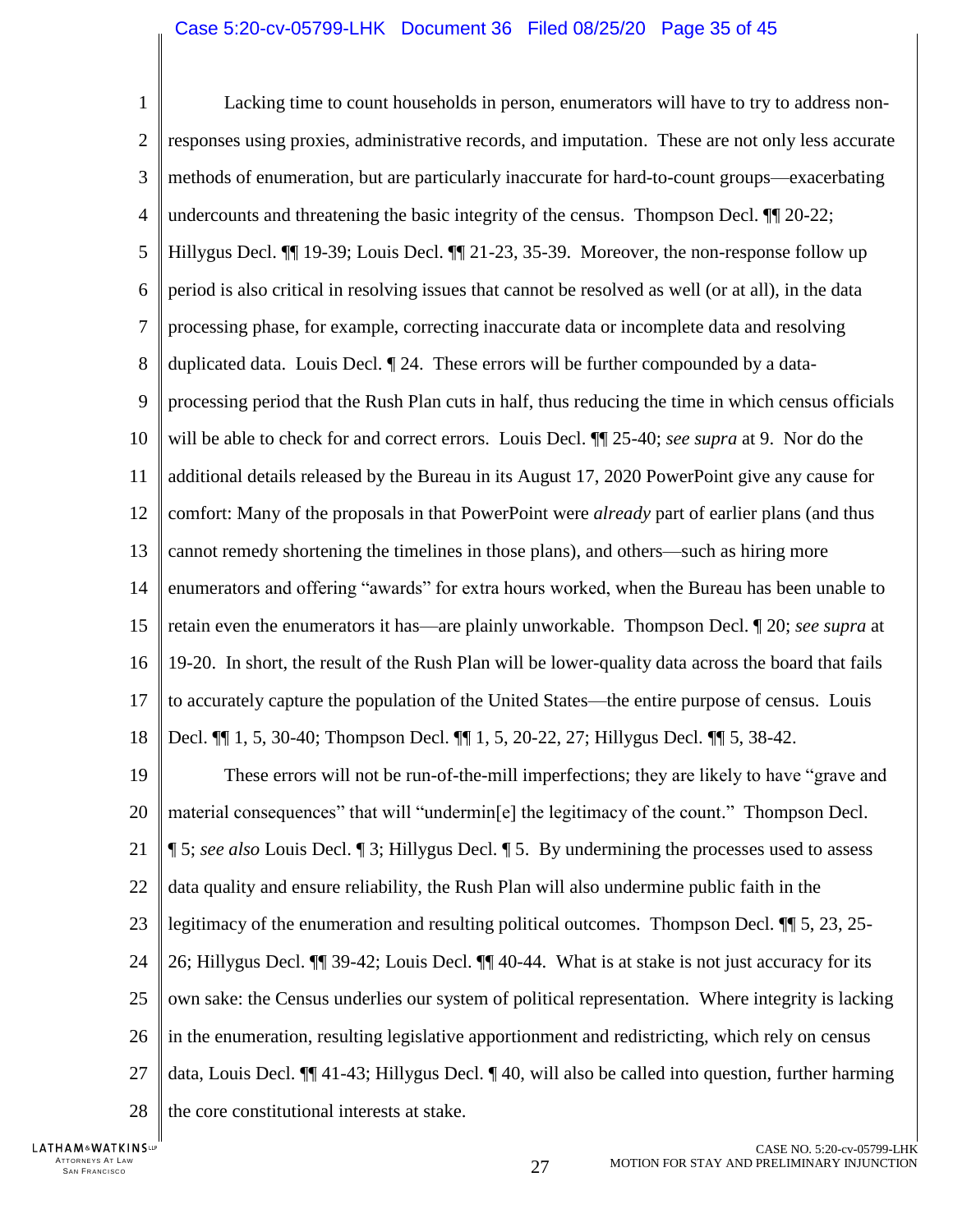1  $\overline{\mathcal{L}}$ 3 4 5 6 7 A plan that leads to such outcomes simply cannot be reconciled with the requirements of the Enumeration Clause. And the decision to adopt such a plan certainly cannot be justified as bearing a "reasonable relationship to the accomplishment of an actual enumeration of the population." *Wisconsin,* 517 U.S. at 20. Moreover, Defendants have offered little indication that they have a plan in place to ameliorate these problems, beyond vague blandishments about ensuring an accurate count. That is not enough to satisfy the Constitution, and Plaintiffs will likely prevail on this claim as well.

<span id="page-35-0"></span>8

9

### **B. Enforcing the Rush Plan During the Pendency of this Lawsuit Would Irreparably Harm Plaintiffs**

10 11 12 13 14 15 16 17 18 19 20 21 22 23 24 25 26 27 28 Preliminary relief is appropriate because irreparable harm to Plaintiffs "is likely in the absence of" a stay of the Rush Plan. *Winter*, 555 U.S. at 22; *All. for Wild Rockies*, 632 F.3d at 1131; *City of S.F.*, 408 F. Supp. 3d at 1078 (noting that considerations for stay of agency action under the APA "substantially overlap with the *Winter* factors for a preliminary injunction"). Indeed, although the Ninth Circuit requires a plaintiff seeking preliminary relief to show only a "threat of future harm," and does not "require that future harm be shown with certainty before an injunction may issue," *Nat'l Wildlife Fed'n v. Burlington N.R.R., Inc.*, 23 F.3d 1508, 1512 & n.8 (9th Cir. 1994), irreparable harm is all but certain in this case absent preliminary relief. Among other harms, the undercounts caused by the Rush Plan will lead to constitutional harms from lack of representation, decreased federal funding benefitting Plaintiffs, the need for Plaintiffs to expend additional resources in an attempt to minimize undercounts, and damage to Plaintiffs' operations that rely on accurate census data. These are precisely the harms that have justified relief in previous census litigation. *See, e.g.*, *New York*, 351 F. Supp. 3d at 675 (enjoining Secretary Ross from adding a citizenship under vacated memorandum, or "any reasoning that is substantially similar to the reasoning contained in that memorandum," based on "lost political representation, lost federal funding, and the degradation of information that is an important tool of state sovereignty"); *House of Reps.*, 525 U.S. at 328-34 (affirming injunction barring the use of statistical sampling in census, and noting interstate apportionment harms, and intrastate apportionment and redistricting harms).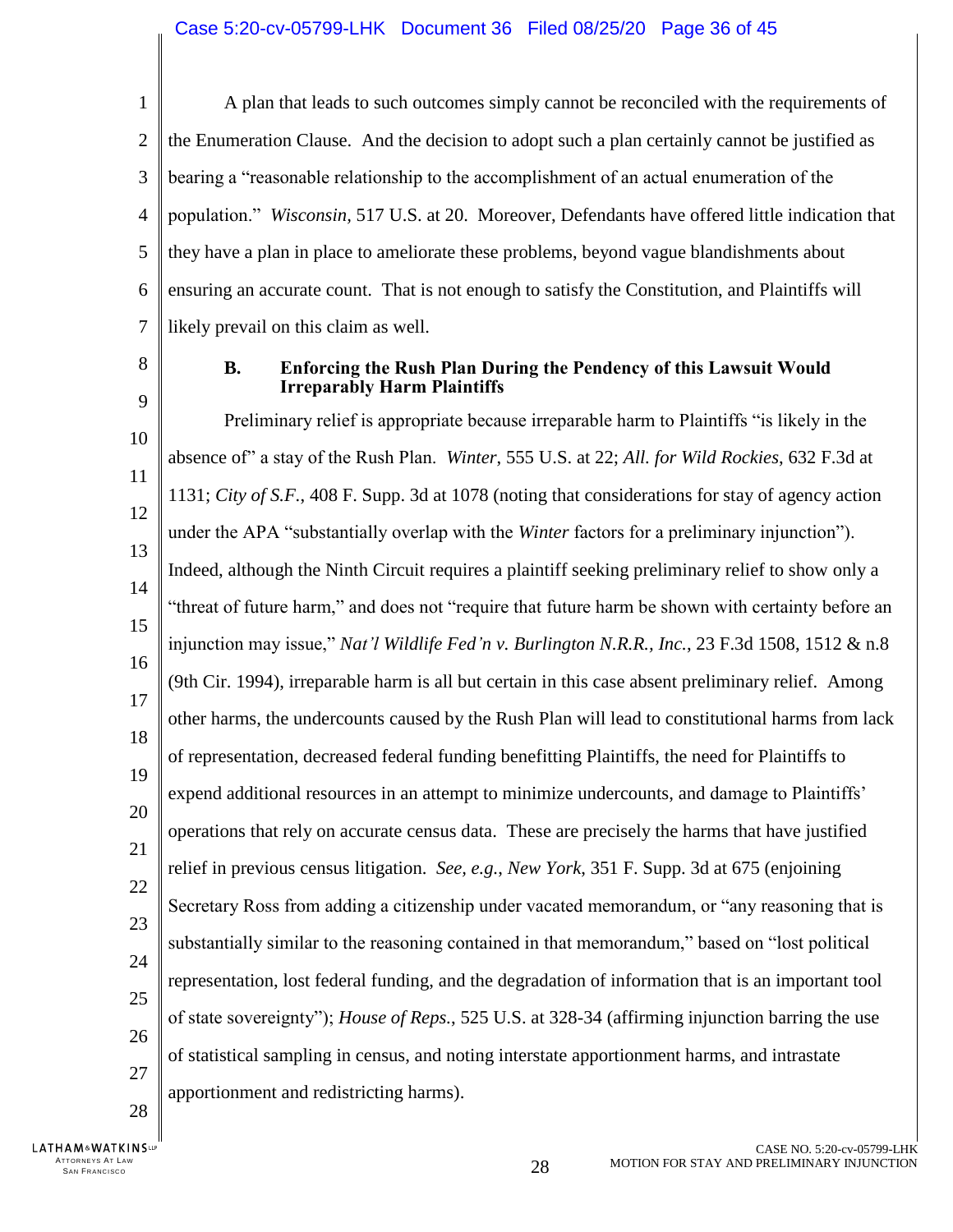### <span id="page-36-0"></span>Case 5:20-cv-05799-LHK Document 36 Filed 08/25/20 Page 37 of 45

<span id="page-36-1"></span>1  $\mathcal{D}_{\mathcal{L}}$ 3 4 5 6 7 8 9 10 11 12 13 14 15 16 *First,* Plaintiffs will suffer irreparable harm in the absence of preliminary relief because an inaccurate apportionment will violate their constitutional rights to political representation. It is "well established that the deprivation of constitutional rights 'unquestionably constitutes irreparable injury.'" *Melendres v. Arpaio*, 695 F.3d 990, 1002 (9th Cir. 2012) (quoting *Elrod v. Burns*, 427 U.S. 347, 373 (1976)); *see also Hernandez v. Cty. of Monterey*, 110 F. Supp. 3d 929, 956 (N.D. Cal. 2015). As discussed above, the Rush Plan will not accurately achieve "an actual enumeration of the population," as required by the Constitution. But the constitutional harm extends further. Because the census is used to apportion congressional representatives to each state, not just accuracy, but distributional accuracy, is needed in the census data to ensure a fair apportionment of representatives. Hillygus Decl. ¶¶ 11-13, 39-40; Louis Decl. ¶¶ 40-44. It is not enough for the total count to be accurate; the proportional distribution of the population by geography and population group must also be accurate. Hillygus Decl. ¶¶ 11-13. If the census undercounts the number of people living in Los Angeles, for example, the census could result in an unfair apportionment of congressional representatives to California—even if the census accurately counts the number of people living in the United States overall. Hillygus Decl. ¶¶ 11- 13; Louis Decl. ¶¶ 40-43.

17 18 19 20 21 22 23 24 Moreover, census data is typically used to redraw district boundaries for federal, state, and even local legislatures. *See* Louis Decl. ¶ 43; Thompson Decl. ¶ 23; *see, e.g.*, Westall Decl. ¶¶ 13-29 (noting use of census data to redraw political boundaries); Dively Decl. ¶ 9 (same); Soto Decl.  $\P$  4-11. The harm to apportionment and representation caused by an undercount will thus extend well beyond the federal level, even if the total count on a state level does not result in the loss of United States representatives. In short, the Rush Plan will "compromise the success of the apportionment count" and "severely compromise the quality of the redistricting data." Louis Decl. ¶ 43.

25 26 27 28 The undercount resulting from the Rush Plan will likely result in an unfair apportionment that will cause local government Plaintiffs, individual Plaintiffs, and members of multiple organizational Plaintiffs, to lose their fair share of representation. *See* Westall Decl. ¶¶ 27-29; Dively Decl. ¶ 9; Soto Decl. ¶¶ 8-11; Stewart Decl. ¶¶ 15-16; Gyamfi Decl. ¶¶ 5, 10, 18-19;

LATHAM&WATKINSLP ATTORNEYS AT LAW<br>SAN FRANCISCO TTORNEYS AT LAW  $\,$  same transition of the set of the set of the set of the set of the set of the set of the set of the set of the set of the set of the set of the set of the set of the set of the set of the set of the s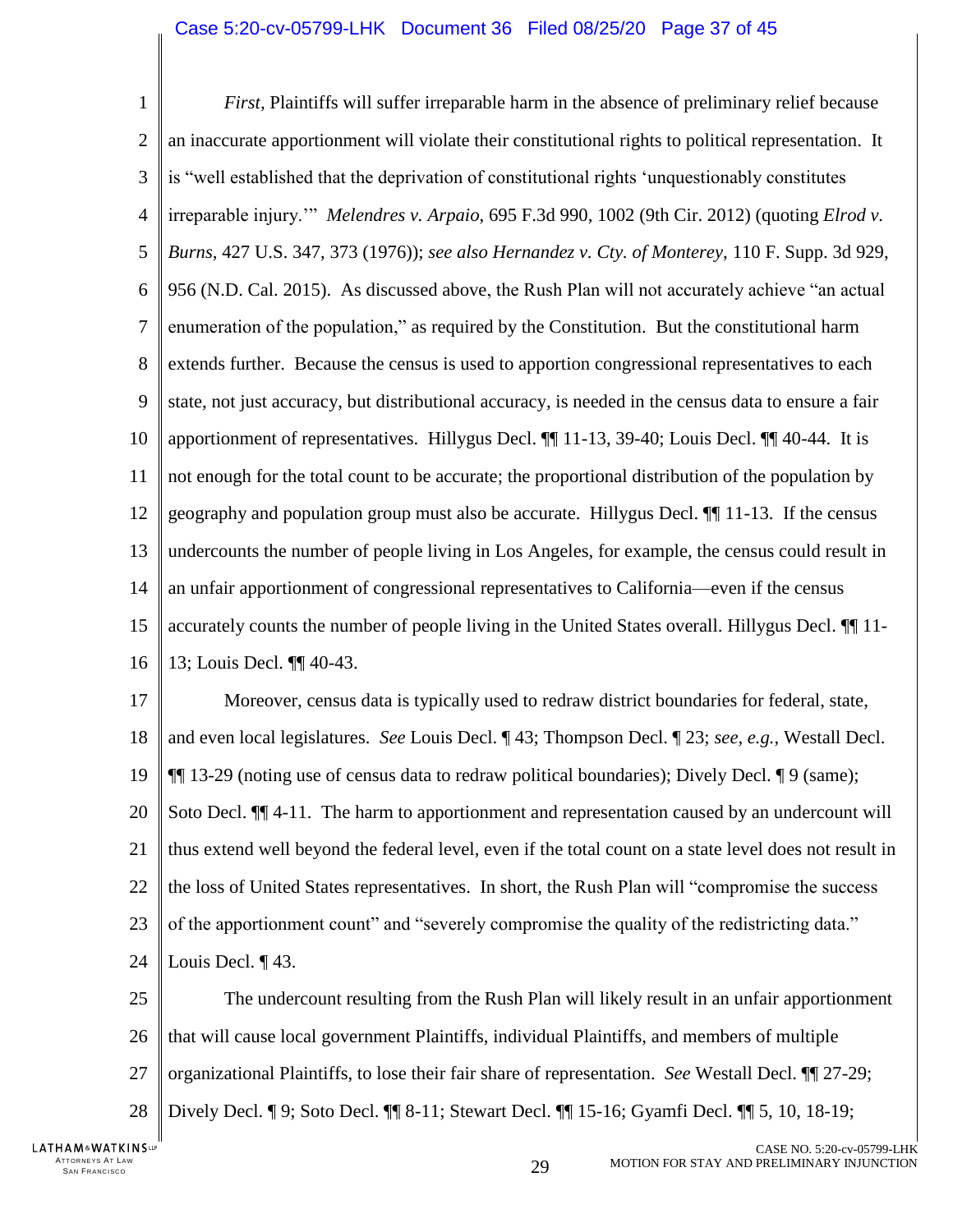<span id="page-37-2"></span>

| Green Decl. III 21-24; A. Garcia III 10-12. For example, based on the 2020 Census response rate     |
|-----------------------------------------------------------------------------------------------------|
| in the City of Los Angeles and City of Salinas so far, historically low response rates in Harris    |
| County, and the Rush Plan's curtailment of the activities that might remedy those tendencies, the   |
| residents of these Plaintiffs will likely be undercounted. M. Garcia Decl. II 8-15; Briggs Decl.    |
| 11 7, 15-17; Gurmilan Decl. 11 6, 8-14. In addition, because both California and Texas redrew       |
| their electoral districts based on the census data, Plaintiffs will not receive proportionate       |
| legislative representation in their respective state legislatures either. See Cal. Const. art. XXI, |
| §§ 1-2; Tex. Const. art. III, § 28. The same is true of individual Plaintiffs, who reside in these  |
| communities and will be deprived of their fair share of representation. See Ellis Decl. II 12-14;   |
| A. Garcia Decl. III 10-12. That harm, too, justifies preliminary relief. See, e.g., Dep't of        |
| Commerce, 139 S. Ct. at 2565; State of N.Y., 315 F. Supp. 3d at 783.                                |
| Second, Plaintiffs will be deprived of vital federal funding. Local government Plaintiffs           |
| are direct recipients of multiple sources of funding that turn on census data. See Ex. 6 at 3-7;    |
| Shah Decl. 18; Dively Decl. 11 7-8; Wilden Decl. 11 4-5; Westall Decl. 11 34-36. King County,       |
| Washington, for example, receives Community Development Block Grants (CDBG), HOME                   |
| Investment Partnership Program, and Emergency Solutions Grants (ESG) Program funding from           |
| the U.S. Department of Housing and Urban Development (HUD), all of which are distributed            |
| proportionately based on census counts. Dively Decl. 17. In 2020, King County received              |
| \$9,852,719 for the three HUD programs. <i>Id.</i> An undercount of the County's population in the  |
| 2020 Census will reduce the amount of federal funding the County receives from these                |
| programs. Id. The City of Los Angeles likewise receives CDBG and Federal Transit                    |
| Administration funds based in part on census data, and therefore stands to lose this funding as a   |
| result of an undercount. Westall Decl. 11 34-36. Because both localities have large numbers of      |
| hard-to-count individuals, both are likely to suffer undercounts due to the shortened timeline for  |
| enumeration, and therefore lose valuable funding. See M. Garcia Decl. ¶ 7-8; Dively Decl. ¶ 5;      |
| Hillygus Decl. II 12, 19, 39. Indeed, courts have recognized that even a "remarkably low net        |
| undercount" would "prompt the  losses of [federal] funding." New York, 351 F. Supp. 3d at           |
| 610; see Dep't of Commerce, 139 S. Ct. at 2565 (noting that "if noncitizen households are           |
|                                                                                                     |

ATTORNEYS AT LAW  $_{\rm San\,Fran\,Cisco}$ 

<span id="page-37-1"></span><span id="page-37-0"></span> $\parallel$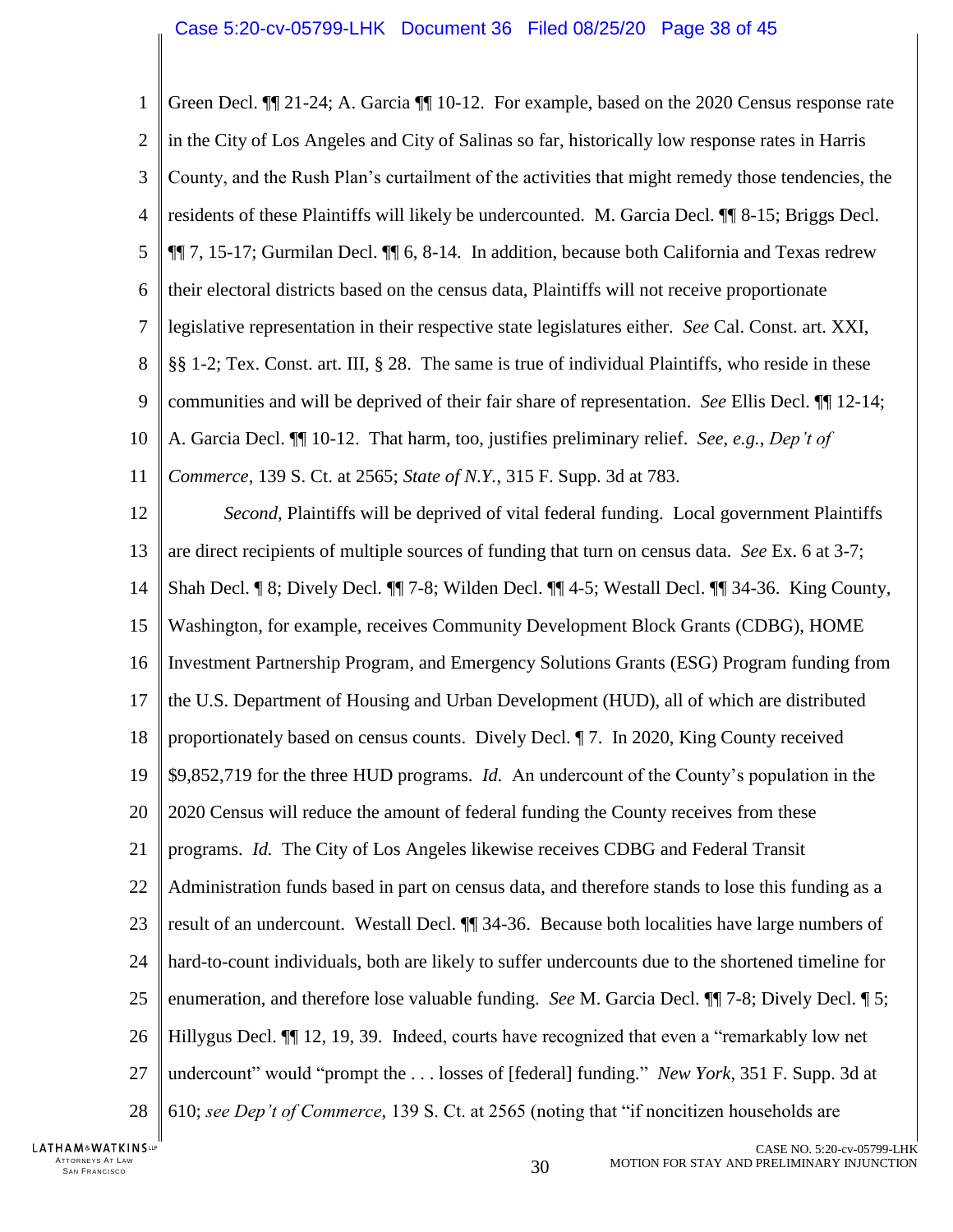undercounted by as little as 2%," plaintiffs would "lose out on federal funds").

 $\mathfrak{D}$ 3 4 5 6 7 8 9 10 11 12 13 14 Other Plaintiffs are similarly situated. Harris County likewise relies on federal funding that is based on census data, and has a large, hard-to-count population with typically low selfresponse rates, and therefore stands to lose funding as a result of a likely undercount. Wilden Decl. ¶¶ 4-6; Briggs Decl. ¶ 7; Shah Decl. ¶ 8; Hillygus Decl. ¶¶ 12, 19, 39. Individual Plaintiffs in these hard-to-count areas will suffer from decreased funding for local government services on which these Plaintiffs rely, like public schools, and road and highway maintenance. Ellis Decl. ¶¶ 4-11; A. Garcia Decl. ¶¶ 4-9; *see also* Green Decl. ¶¶ 25-26 (noting that members will be harmed by loss of funding). "Los[ing] out on federal funds" constitutes a "concrete and imminent injury." *Dep't of Commerce*, 139 S. Ct. at 2565 (affirming standing based on likely loss of funds stemming from lower census response rates). Moreover, there is no realistic prospect for redressing this injury once it has occurred, as it will be an additional ten years before new census data is available to guide the distribution of federal and state funding, and damages are of course not available against the federal government for these harms.

15 16 17 18 19 20 21 22 23 24 25 26 27 28 *Third*, Plaintiffs will be irreparably injured because they will need to expend additional resources in an attempt to mitigate the undercounting that will result from the Rush Plan. Based on the non-response follow-up timeline outlined in the COVID-19 Plan, local government Plaintiffs and organizational Plaintiffs planned efforts to ensure effective counting of historically undercounted communities. M. Garcia Decl. ¶¶ 9-12, 14; Briggs Decl. ¶¶ 4-9, 13-14; Gyamfi Decl. ¶¶ 12-13, 15-16; Stewart Decl. ¶¶ 6-11; Green Decl. ¶¶ 7-17; Gurmilan Decl. ¶¶ 6-12. For instance, City of Los Angeles planned mobile outreach events each weekend of October—plans that will necessarily be frustrated or rendered ineffective under the Rush Plan. M. Garcia Decl. ¶ 13. Moreover, Los Angeles and its community partners—relying on the Bureau's COVID-19 Plan—have already conducted a public education campaign publicizing the October 31, 2020 date for self-response. M. Garcia Decl. ¶ 14. The City—and other Plaintiffs in similar positions—must now expend additional resources to try to undo that campaign and inform residents and members that they must provide self-responses a month earlier—a task that will be harder because of the shortened timeline and the public health emergency. M. Garcia Decl.  $\P$ 

LATHAM&WATKINSLP ATTORNEYS AT LAW<br>SAN FRANCISCO TTORNEYS AT LAW  $31$ <br>SAN FRANCISCO  $31$ 

1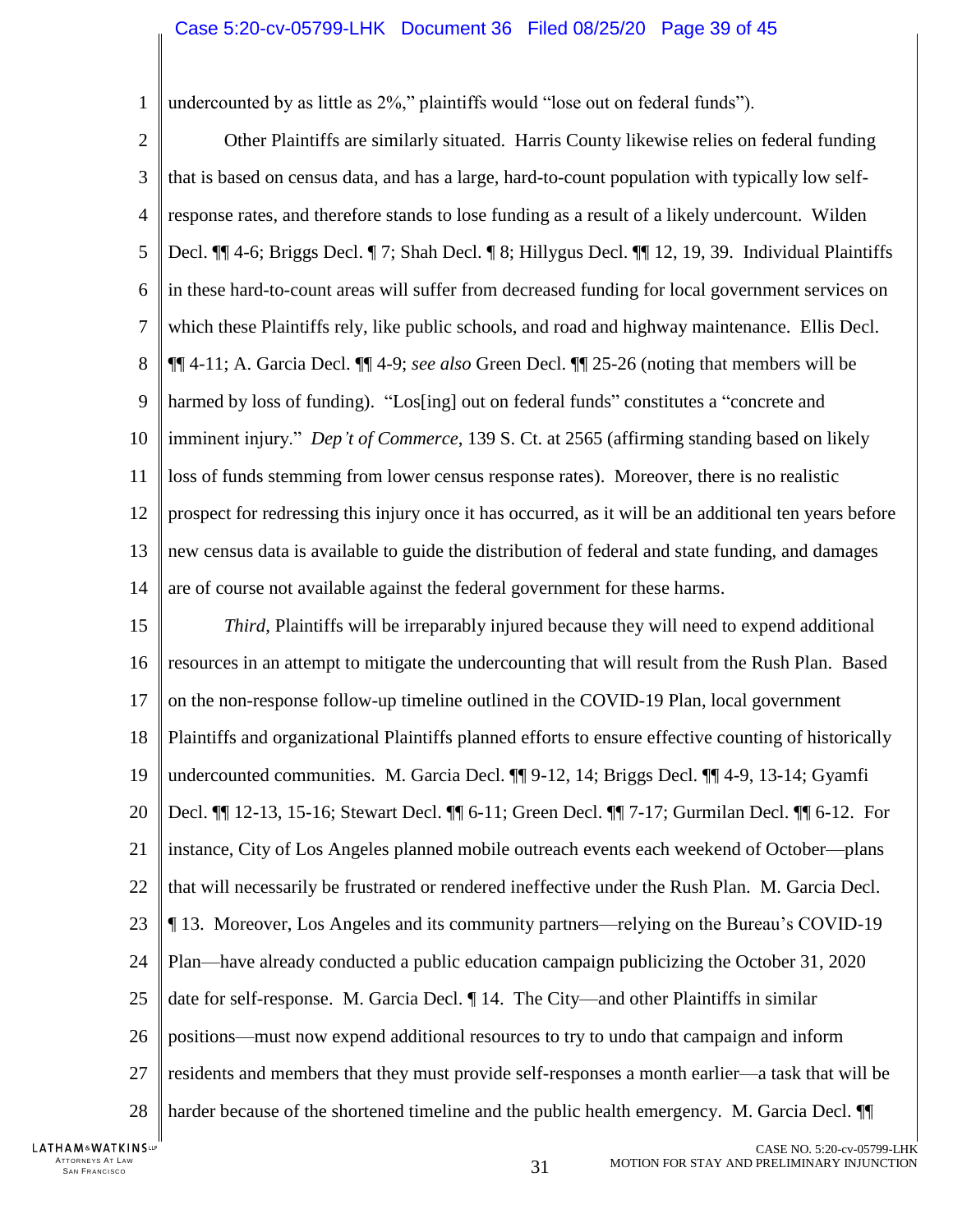1  $\overline{2}$ 14-15; Gurmilan Decl. ¶¶ 11-14; Briggs Decl. ¶¶ 11-12, 15-17; Stewart Decl. ¶¶ 11-14; *see also*  Gyamfi Decl. ¶¶ 11-17; Green Decl. ¶¶ 15, 19.

3 4 5 6 7 8 9 10 11 12 13 14 15 *Fourth*, Plaintiffs' usual activities will harmed, and their expenses will increase, due to the lowered quality of census data that is likely to result from the Rush Plan. Local government Plaintiffs use granular census data to deploy fire department, emergency management, and sanitation resources, engage in urban planning, address transportation infrastructure needs, and direct investment decisions. Westall Decl. ¶¶ 30-33; Dively Decl. ¶¶ 5-6; Gurmilan Decl. ¶ 7. For example, Public Health Seattle-King County uses census data to identify where public health clinics should be located and plan the types of services patients are likely to need, and the King County Department of Local Services relies on census data to provide demographics that inform neighborhood and transportation planning. Dively Decl. ¶ 6. King County Emergency Management relies on census data for hazard mitigation and recovery planning. *Id.* Inaccurate census data will lead to a misallocation of resources needed for these and other urban planning activities. Westall Decl. ¶¶ 30-33; Dively Decl. ¶¶ 5-6; Gurmilan Decl. ¶ 7. In addition, local governments Plaintiffs use census data to fulfill redistricting

16 17 18 19 20 21 22 23 24 responsibilities under local, state, and federal law and to ensure fair representation in local government legislative districts, like city councils. Westall Decl. ¶¶ 17-29; Dively Decl. ¶ 9; Soto Decl.  $\P$  6-13. An inaccurate census will affect how these boundary lines are drawn. Dively Decl. ¶ 9; Westall Decl. ¶¶ 24-29; Soto Decl. ¶¶ 8-11. And Harris County uses the census data to inform public health policies, including responses to the COVID-19 pandemic, and receives funding for its public health department that is often based on population data. Shah Decl. ¶¶ 5-8. Without accurate Census data, Harris County will struggle to receive funding and ensure that public health policies are appropriately tailored to the population. Shah Decl.  $\P 8$ .

<span id="page-39-1"></span><span id="page-39-0"></span>25 26 27 28 These harms are also irreparable. "Normally the mere payment of money is not considered irreparable . . . but that is because money can usually be recovered from the person to whom it is paid. If expenditures cannot be recouped, the resulting loss may be irreparable." *Philip Morris USA Inc. v. Scott*, 561 U.S. 1301, 1304 (2010) (Scalia, J., in chambers); *Chevron*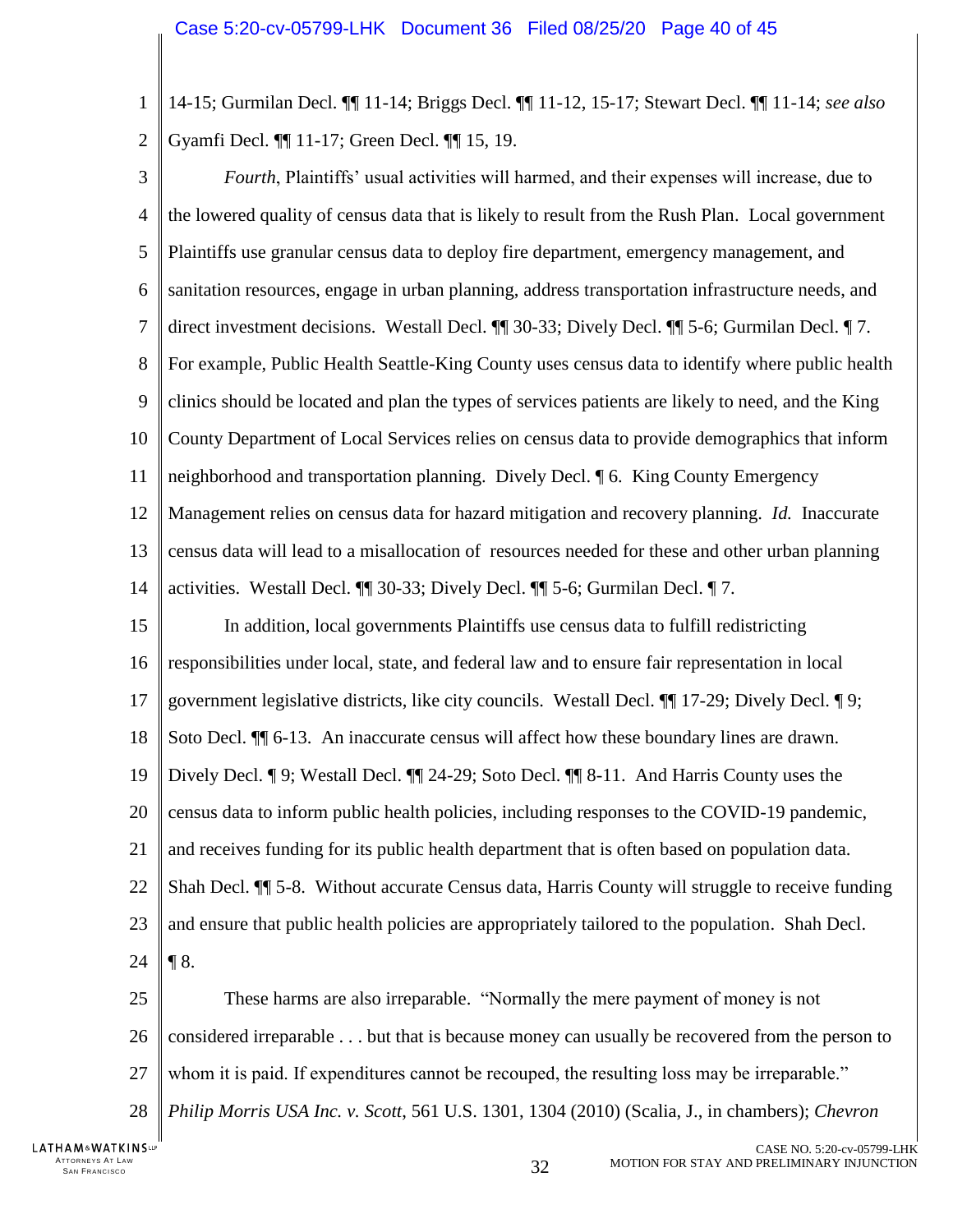1  $\overline{2}$ 3 4 5 6 7 *Corp. v. Donziger*, 833 F.3d 74, 142-43 (2d Cir. 2016); *Idaho v. Coeur d'Alene Tribe*, 794 F.3d 1039, 1046 (9th Cir. 2015) (recognizing that harm was irreparable where a tribe's "sovereign immunity likely would bar the State from recovering monetary damages incurred during the course" of litigation due to tribe's alleged violations of law). Here, of course, Plaintiffs have no avenue to recoup from the federal government the expenses they will incur in seeking to seeking to alleviate the undercount that will be caused by the Rush Plan, or to remedy the decreased effectiveness and increased expense necessary for undertaking core programs and functions.

<span id="page-40-0"></span>8

## <span id="page-40-1"></span>**C. The Remaining Factors Support Relief**

9 10 The final two factors, the balance of equities and the public interest, also strongly favor preliminary relief.

11 12 13 14 15 16 17 18 19 20 21 22 23 24 25 26 As discussed, Plaintiffs stand to suffer significant, irreparable harm from the inaccurate count that will result from the Rush Plan. *See supra* at 28-33. But these harms will not be limited to the Plaintiffs in this case. Given the importance of the census nationally, the harms Plaintiffs will suffer from an inaccurate count are likely to play out over and over again across the country. Hillygus Decl. ¶¶ 38-40; Louis Decl. ¶¶ 37, 40-44; Thompson Decl. ¶¶ 3, 19-23. Indeed, states, local governments, businesses, and non-profits all depend on accurate census data to obtain funds and conduct a host of vital operations—and of course, to determine political representation. See U.S. Census Bureau, *Importance of the Data*.<sup>22</sup> Courts accordingly recognize that, with respect to the Census, "the public interest . . . requires obedience to the Constitution and to the requirement that Congress be fairly apportioned, based on accurate census figures. Furthermore, it is in the public interest that the federal government distribute its funds . . . on the basis of accurate census data." *Carey*, 637 F.2d at 839. There can be little question that the public has a vital interest in the accuracy of the census, or that this interest has constitutional significance. *Utah*, 536 U.S. at 478; *see also Dep't of Commerce*, 139 S. Ct. at 2584 (Breyer, J., concurring and dissenting in part). Thus, not only Plaintiffs' harms, but the public interest, weigh strongly in favor of preliminary relief.

27

<span id="page-40-2"></span> $\overline{a}$ 

28

<span id="page-40-3"></span> $^{22}$  https://2020census.gov/en/census-data.html (last visited Aug. 24, 2020).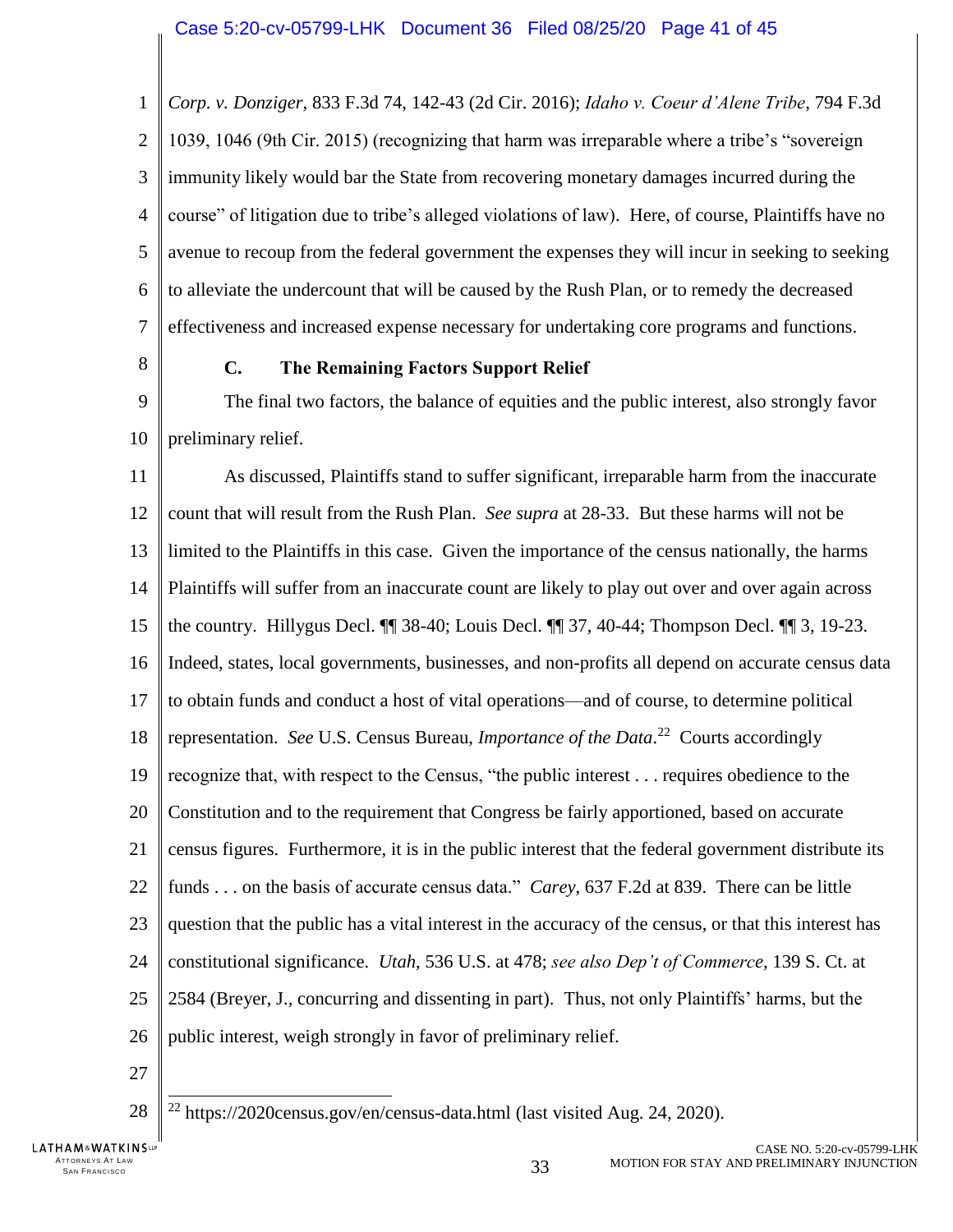<span id="page-41-1"></span>1  $\overline{\mathcal{L}}$ 3 4 5 6 7 8 9 10 11 12 13 14 15 16 17 18 19 20 The harm to the government's interest, on the other hand, will be minimal. If the Rush Plan is stayed, the government will be able to carry on census operations under its own previously promulgated COVID-19 Plan, which gives the government more time to complete the critical stages of the count. In addition, the government and public interest in having the census conclude by December 31, 2020—rather than a few months later—is marginal at best. There is no constitutional requirement that the census conclude by the end of the year, and any government or public interest in the agency's compliance with the statutory deadline is outweighed by the constitutional harm that will result from the Rush Plan. *See supra* at 22-28; *see also Klutznick*, 637 F.2d at 837-38 (upholding injunction despite possibility it would cause Bureau to miss deadline); *Farris v. Seabrook*, 677 F.3d 858, 868 (9th Cir. 2012) (district court did not abuse its discretion in concluding that public interest in upholding constitutional rights outweighed the government's interest in enforcing the challenged policy); *All. for Wild Rockies*, 632 F.3d at 1138-39 (balancing competing public interests and finding that public interest in issuing injunction outweighed public interest in enforcing the challenged policy). This is particularly true given that Bureau officials have already acknowledged that it is too late to meet the statutory deadline. *See supra* at 10-11. Accordingly, equity and the public interest strongly favor preliminary relief. *See, e.g.*, *All. for Wild Rockies*, 632 F.3d at 1139 (granting preliminary injunction where plaintiff demonstrated likelihood of irreparable injury, raised "serious questions" on the merits, and where the balance of hardships and public interest favored plaintiff).

<span id="page-41-0"></span>21 22 23 24 25 26 27 28 A final public interest bears discussion. The absence of granular data due to shortened non-response follow up, the reduced insights into the accuracy of the data caused by curtailed data-processing operations, the elimination of transparency, and the widespread understanding that the 2020 Census is fatally inaccurate will degrade trust in the ultimate results, and thus in the democratic legitimacy of the decisions and political apportionment that flow from them. *See*  Thompson Decl. ¶¶ 24-26; Hillygus Decl. ¶¶ 39-42. Preliminary relief is both necessary and appropriate to prevent the tarnishing of one of the few sources of information on whose legitimacy Americans of all stripes and persuasions can still depend.

LATHAM&WATKINSLP ATTORNEYS AT LAW<br>SAN FRANCISCO TTORNEYS AT LAW  $34$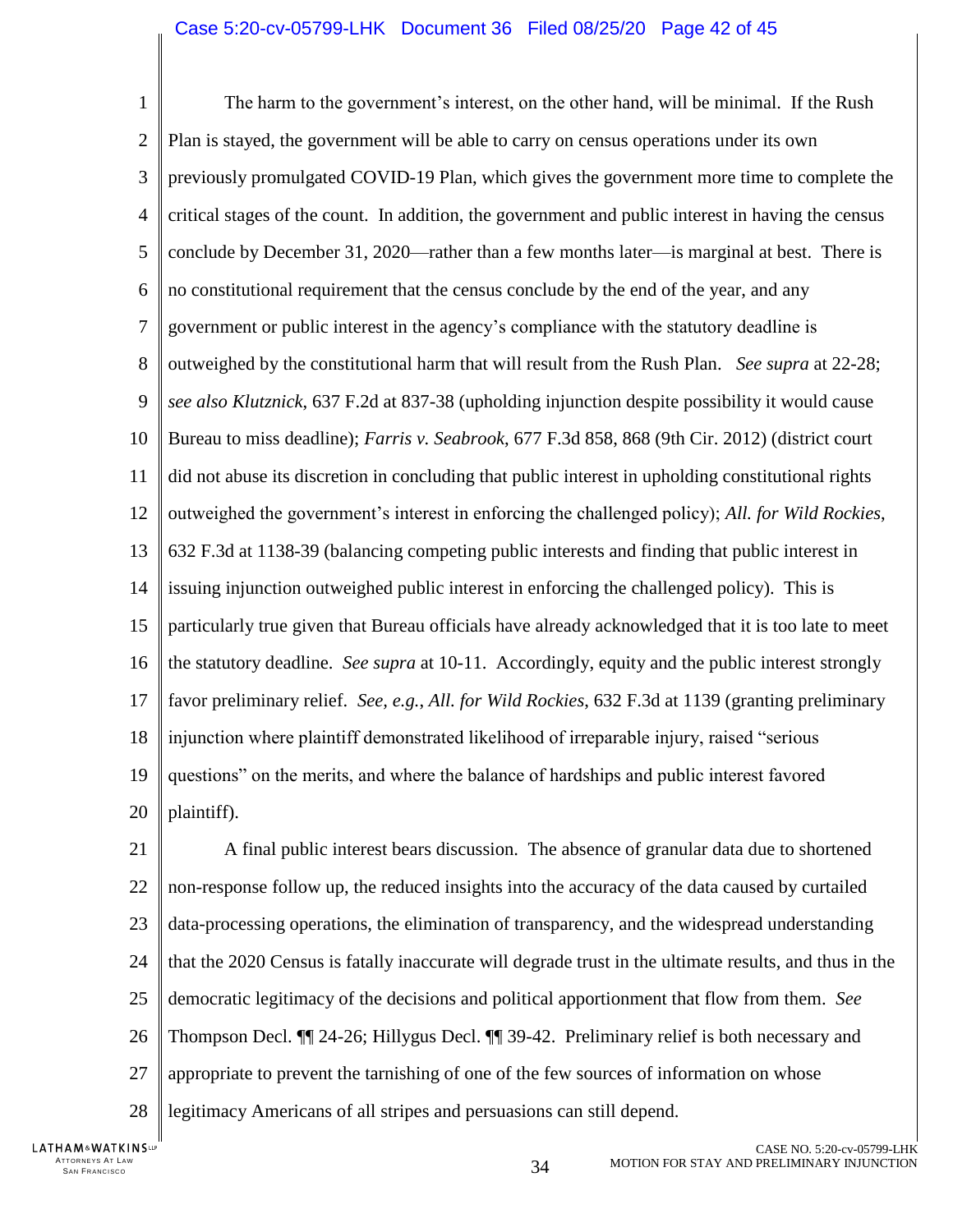<span id="page-42-0"></span>

| $\mathbf{1}$         | V.<br><b>CONCLUSION</b>                                                                       |                                                                                               |  |  |  |
|----------------------|-----------------------------------------------------------------------------------------------|-----------------------------------------------------------------------------------------------|--|--|--|
| $\overline{c}$       | For the forgoing reasons, Plaintiffs respectfully request that this Court grant this Motion,  |                                                                                               |  |  |  |
| 3                    | stay the Rush Plan for the 2020 Census, and enjoin Defendants from implementing the Rush Plan |                                                                                               |  |  |  |
| 4                    | or otherwise shortening the timelines set out in the COVID-19 Plan, pending final judgment in |                                                                                               |  |  |  |
| 5                    | this lawsuit.                                                                                 |                                                                                               |  |  |  |
| 6                    |                                                                                               |                                                                                               |  |  |  |
| $\overline{7}$       |                                                                                               |                                                                                               |  |  |  |
| 8                    | Dated: August 25, 2020                                                                        | <b>LATHAM &amp; WATKINS LLP</b>                                                               |  |  |  |
| 9                    |                                                                                               | By: /s/ Sadik Huseny<br>Steven M. Bauer (Bar No. 135067)                                      |  |  |  |
| 10                   |                                                                                               | Sadik Huseny (Bar No. 224659)                                                                 |  |  |  |
| 11                   |                                                                                               | Shannon D. Lankenau (Bar. No. 294263)<br>505 Montgomery Street, Suite 2000                    |  |  |  |
| 12                   |                                                                                               | San Francisco, CA 94111<br>Telephone: 415.391.0600                                            |  |  |  |
| 13                   |                                                                                               | Facsimile: 415.395.8095                                                                       |  |  |  |
| 14                   |                                                                                               | Richard P. Bress (pro hac vice)                                                               |  |  |  |
|                      |                                                                                               | Melissa Arbus Sherry (pro hac vice)<br>Anne W. Robinson (pro hac vice)                        |  |  |  |
| 15                   |                                                                                               | Tyce R. Walters (pro hac vice)                                                                |  |  |  |
| 16                   |                                                                                               | Genevieve P. Hoffman (pro hac vice)                                                           |  |  |  |
| 17                   |                                                                                               | Gemma Donofrio (pro hac vice)<br>555 Eleventh Street NW, Suite 1000                           |  |  |  |
| 18                   |                                                                                               | Washington, D.C. 20004                                                                        |  |  |  |
|                      |                                                                                               | Telephone: 202.637.2200                                                                       |  |  |  |
| 19                   |                                                                                               | Facsimile: 202.637.2201                                                                       |  |  |  |
| 20                   |                                                                                               | Attorneys for Plaintiffs National Urban League;<br>League of Women Voters; Black Alliance for |  |  |  |
| 21                   |                                                                                               | Just Immigration; Harris County, Texas; King                                                  |  |  |  |
| 22                   |                                                                                               | County, Washington; City of San Jose,<br>California; Rodney Ellis, and Adrian Garcia          |  |  |  |
| 23                   |                                                                                               |                                                                                               |  |  |  |
| 24                   |                                                                                               |                                                                                               |  |  |  |
| 25                   | <b>LAWYERS' COMMITTEE FOR CIVIL</b>                                                           | <b>CITY ATTORNEY FOR THE CITY OF</b>                                                          |  |  |  |
| 26                   | <b>RIGHTS UNDER LAW</b>                                                                       | <b>LOS ANGELES</b>                                                                            |  |  |  |
| 27                   | By: /s/ Jon M. Greenbaum                                                                      | By: /s/Danielle Goldstein                                                                     |  |  |  |
| 28                   | Kristen Clarke ( <i>pro hac vice</i> pending)<br>Jon M. Greenbaum (Bar No. 166733)            | Michael N. Feuer (Bar No. 111529)<br>mike.feuer@lacity.org                                    |  |  |  |
| <b>KINSUP</b><br>LAW |                                                                                               | CASE NO. 5:20-cv-05799-LHK<br>MOTION FOR STAY AND PRELIMINARY INJUNCTION<br>35                |  |  |  |

 $\begin{array}{c} \begin{array}{c} \begin{array}{c} \end{array} \end{array} \end{array}$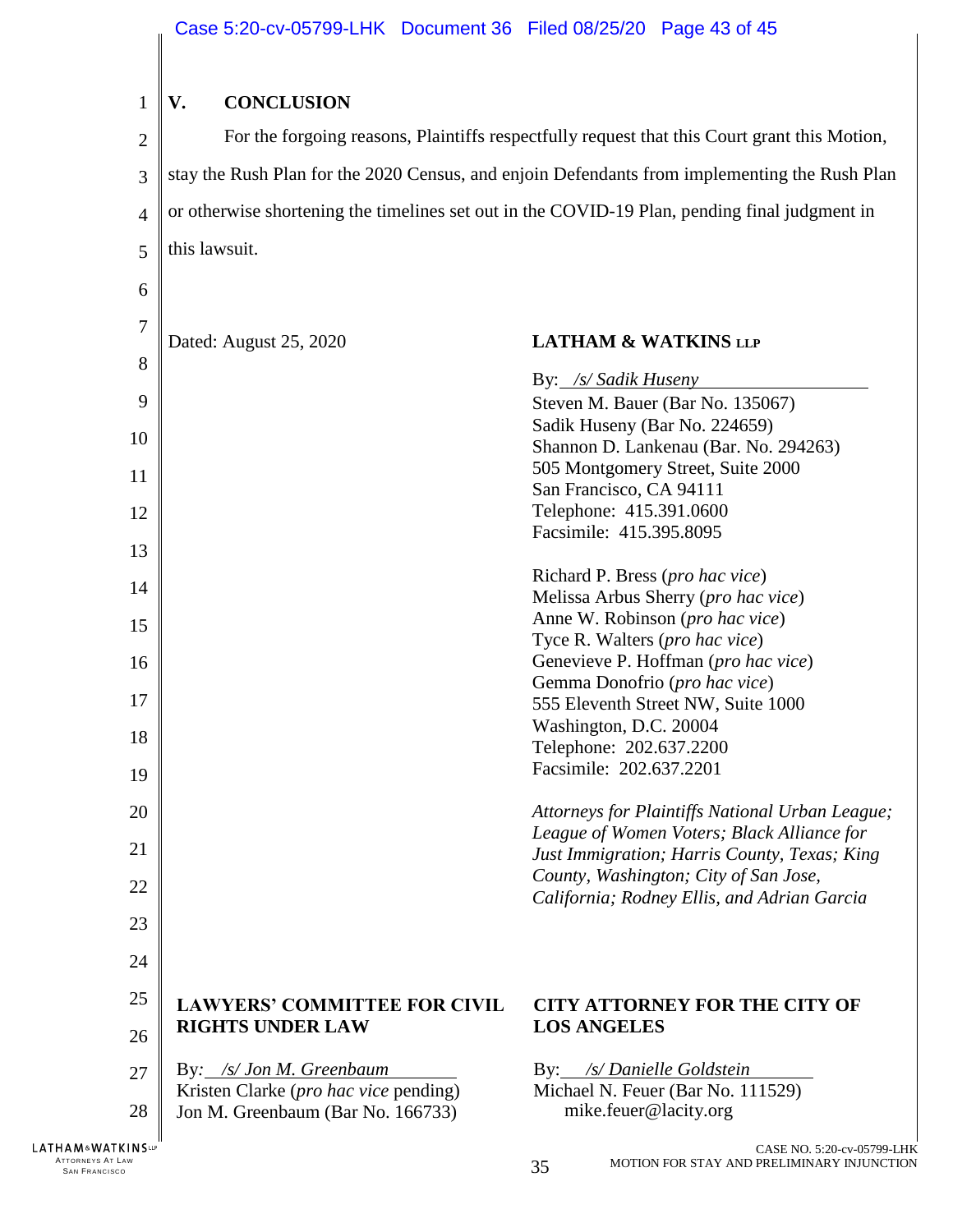### Case 5:20-cv-05799-LHK Document 36 Filed 08/25/20 Page 44 of 45

| 1   Ezra D. Rosenberg ( <i>pro hac vice</i> pending) |  |  |
|------------------------------------------------------|--|--|
|                                                      |  |  |

- $\overline{2}$ Dorian L. Spence (*pro hac vice* pending)
- Ajay P. Saini (*pro hac vice* pending)
- 3 Maryum Jordan (Bar No. 325447)
- Pooja Chaudhuri (Bar No. 314847)
- 4 5 1500 K Street NW, Suite 900 Washington, DC 20005
- 6 Telephone: 202.662.8600 Facsimile: 202.783.0857
- 7 8 *Attorneys for Plaintiffs National Urban League; League of Women Voters; Black Alliance for Just Immigration; Harris*
- 9 *County, Texas; King County, Washington; City of San Jose, California; Rodney Ellis,*
- 10 *and Adrian Garcia*

22

23

24

25

26

27

28

ATTORNEYS AT LAW<br>SAN FRANCISCO

**LATHAM&WATKINSLP** 

# **BRENNAN CENTER FOR JUSTICE**

- 12 13 14 15 16 17 By: */s/ Wendy R. Weiser* Wendy R. Weiser (*pro hac vice*) weiserw@brennan.law.nyu.edu Thomas P. Wolf (*pro hac vice*) wolf@brennan.law.nyu.edu Kelly M. Percival (*pro hac vice*) percivalk@brennan.law.nyu.edu 120 Broadway, Suite 1750 New York, NY 10271 Telephone: 646.292.8310 Facsimile: 212.463.7308
- 18 19 *Attorneys for Plaintiffs National Urban League; League of Women Voters; Black Alliance for Just Immigration; Harris*
- 20 21 *County, Texas; King County, Washington; City of San Jose, California; Rodney Ellis, and Adrian Garcia*

Kathleen Kenealy (Bar No. 212289) kathleen.kenealy@lacity.org Danielle Goldstein (Bar No. 257486) danielle.goldstein@lacity.org Michael Dundas (Bar No. 226930) mike.dundas@lacity.org 200 N. Main Street, 8th Floor Los Angeles, CA 90012 Telephone: 213.473.3231 Facsimile: 213.978.8312

# *Attorneys for Plaintiff City of Los Angeles*

# **CITY OF SALINAS**

By*: /s/ Christopher A. Callihan* Christopher A. Callihan (Bar No. 203010) legalwebmail@ci.salinas.ca.us Michael Mutalipassi (Bar No. 274858) michaelmu@ci.salinas.ca.us 200 Lincoln Avenue Salinas, CA 93901 Telephone: 831.758.7256 Facsimile: 831.758.7257

*Attorneys for Plaintiff City of Salinas*

# **PUBLIC COUNSEL**

By: */s/ Mark Rosenbaum* Mark Rosenbaum (Bar No. 59940) mrosenbaum@publiccounsel.org 610 South Ardmore Avenue Los Angeles, CA 90005 Telephone: 213.385.2977 Facsimile: 213.385.9089

*Attorneys for Plaintiff City of San Jose*